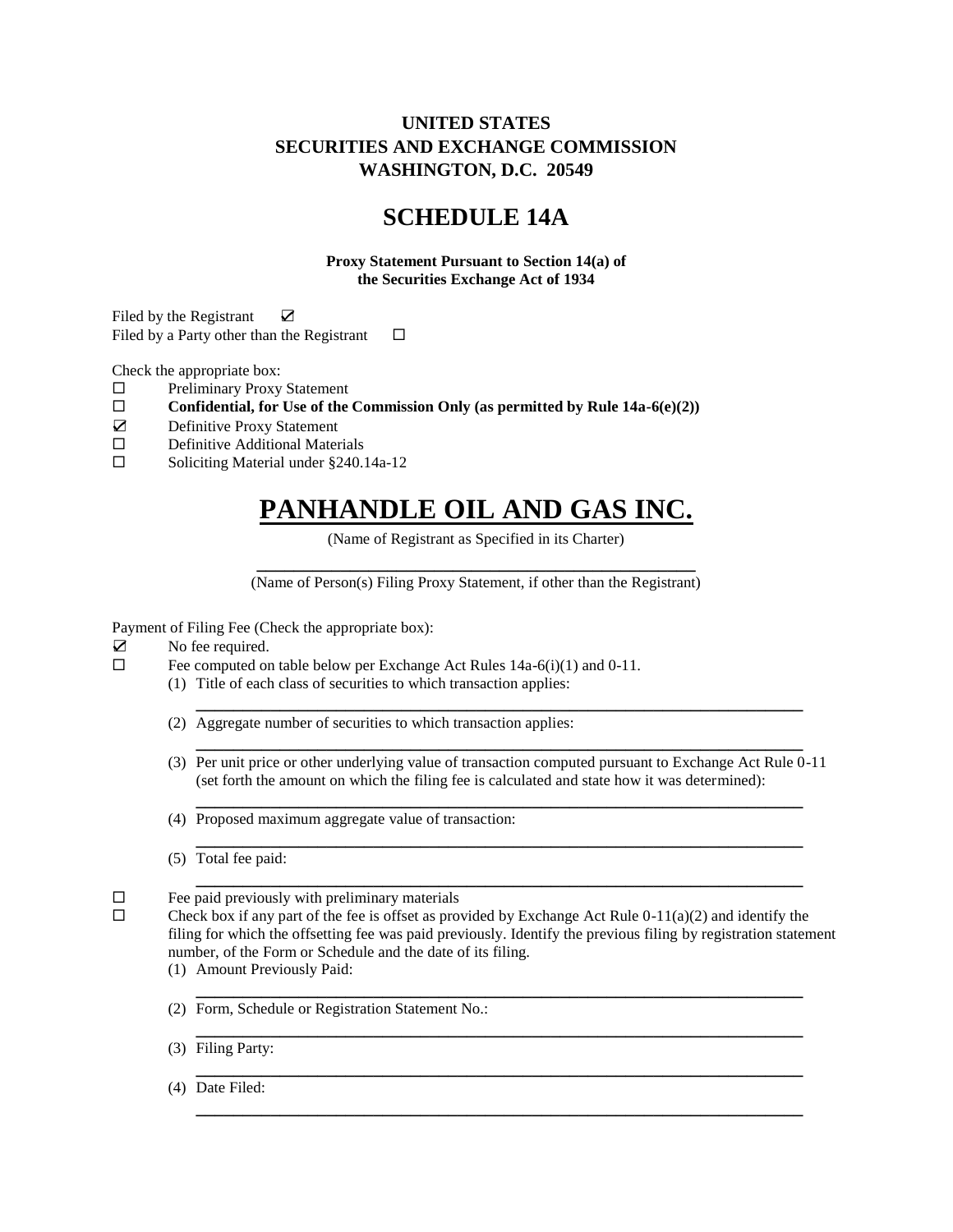

# **Notice of Annual Shareholders Meeting To be held March 7, 2018**

To the Shareholders of Panhandle Oil and Gas Inc.:

Notice is hereby given that the annual meeting of the shareholders of Panhandle Oil and Gas Inc. (the "Company") will be held at The Oklahoma History Center, 800 Nazih Zuhdi Drive (N.E. 23rd & Lincoln Blvd.), Oklahoma City, Oklahoma on Wednesday, March 7, 2018, at 9:00 a.m. local time, for the following purposes:

- 1. To elect the two nominees named in the accompanying proxy statement to serve as directors on the Company's Board of Directors for terms of three years or until their successors are duly elected and qualified;
- 2. To ratify the appointment of Ernst & Young, LLP as the Company's independent registered public accounting firm for the fiscal year ending September 30, 2018;
- 3. To approve on a non-binding advisory basis, the compensation of our named executive officers; and
- 4. To consider and act upon any other matter as may properly come before the meeting or any adjournment or postponement thereof.

Only holders of record of Common Stock at the close of business on January 19, 2018, will be entitled to vote at the meeting and any adjournments or postponements.

By Order of the Board of Directors

Lonnie J. Lowry, Secretary

Oklahoma City, Oklahoma January 26, 2018

**Your Vote Is Important.**

**Whether Or Not You Expect To Attend The Meeting, Please Mark, Sign And Date The Enclosed Proxy And Mail It Promptly In The Postage-Paid Envelope Provided.**

**Please Vote!**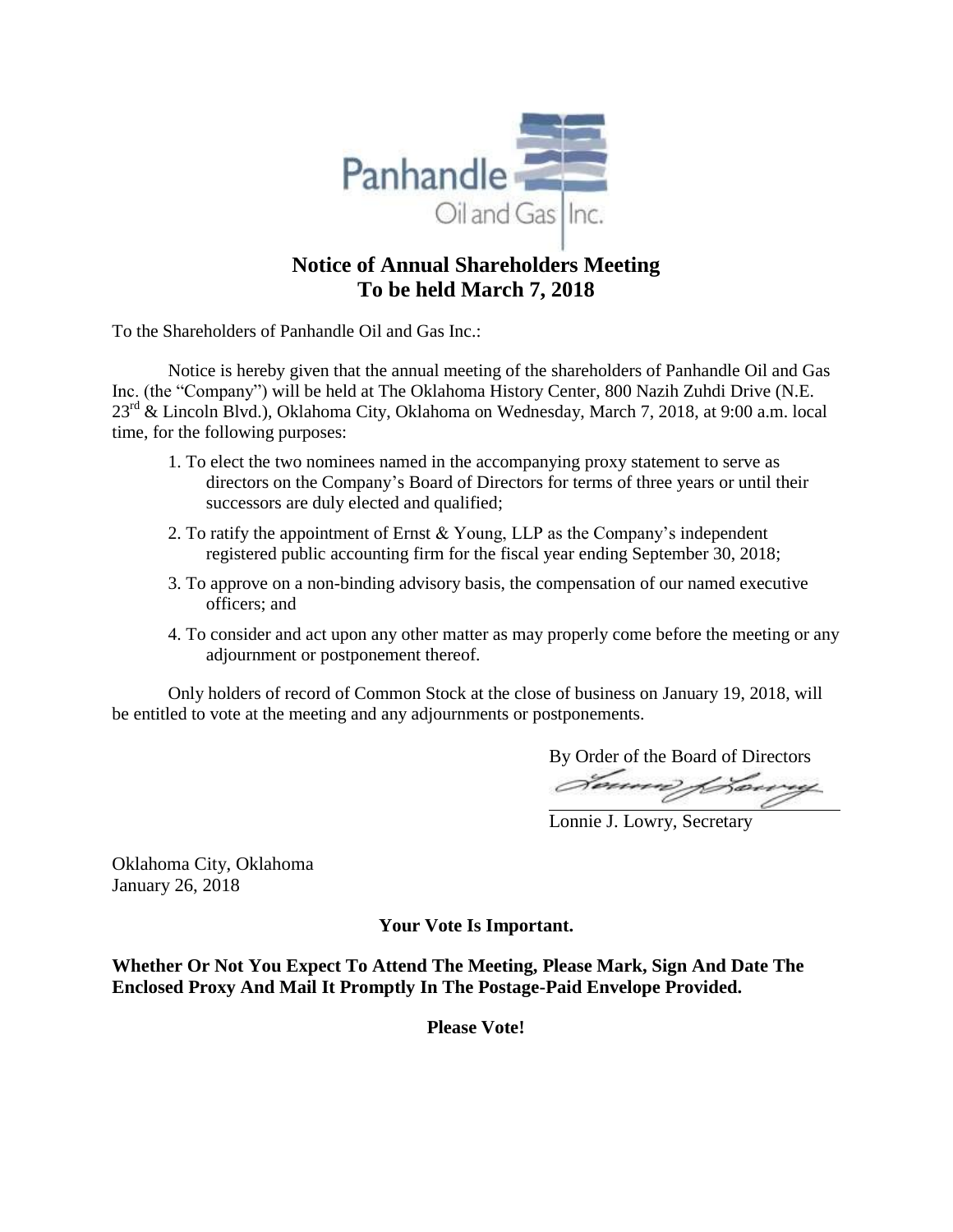# **Table Of Contents**

|                                                                             | Page                    |
|-----------------------------------------------------------------------------|-------------------------|
| Notice of Annual Meeting                                                    | 1                       |
| Voting of Common Stock                                                      | $\overline{2}$          |
| Proposal No. 1 – Election of Two Directors for Three-Year Terms Ending in   |                         |
| 2021                                                                        | $\overline{\mathbf{4}}$ |
| Nominees for Election to the Board of Directors for Three-Year Terms        |                         |
| Ending in 2021                                                              | 5                       |
| Directors Whose Terms Continue Beyond the 2018 Annual Meeting and           |                         |
| Who are Not Subject to Election this Year                                   | 6                       |
| Stock Ownership of Directors, Nominees and Executive Officers               | 9                       |
| Lead Independent Director                                                   | 9                       |
| Board Independence                                                          | 10                      |
| Meetings and Committees of the Board of Directors                           | 10                      |
| Board Role in Risk Oversight                                                | 12                      |
| <b>Compensation of Directors</b>                                            | 13                      |
| Share Ownership Guidelines for Directors                                    | 15                      |
| <b>Related Person Transactions</b>                                          | 15                      |
| <b>Compensation Committee Interlocks and Insider Participation</b>          | 16                      |
| Code of Ethics                                                              | 16                      |
| Communications with the Board of Directors                                  | 16                      |
| Proposal No. 2 - Ratification of Selection of Independent Registered Public |                         |
| <b>Accounting Firm</b>                                                      | 16                      |
| Report of the Audit Committee                                               | 17                      |
| Independent Accountants' Fees and Services                                  | 19                      |
| Proposal No. 3 – Advisory Vote on Executive Compensation                    | 20                      |
| <b>Executive Compensation Overview</b>                                      | 21                      |
| <b>Summary of Current Compensation Program</b>                              | 21                      |
| Financial and Operating Performance - Fiscal 2017                           | 21                      |
| <b>Information About Our Executive Officers</b>                             | 22                      |
| <b>Compensation Discussion and Analysis</b>                                 | 23                      |
| <b>Compensation Committee Report</b>                                        | 33                      |
| <b>Executive Compensation</b>                                               | 33                      |
| Chief Executive Officer Actual Realized Compensation                        | 35                      |
| <b>ESOP</b> Plan                                                            | 35                      |
| Amended 2010 Restricted Stock Plan                                          | 35                      |
| <b>Stock Ownership of Certain Beneficial Owners</b>                         | 40                      |
| Section 16(a) Beneficial Ownership Reporting Compliance                     | 40                      |
| <b>Shareholder Proposals</b>                                                | 41                      |
| <b>Annual Report to Shareholders</b>                                        | 42                      |
| Form $10-K$                                                                 | 42                      |
| <b>Other Matters</b>                                                        | 42                      |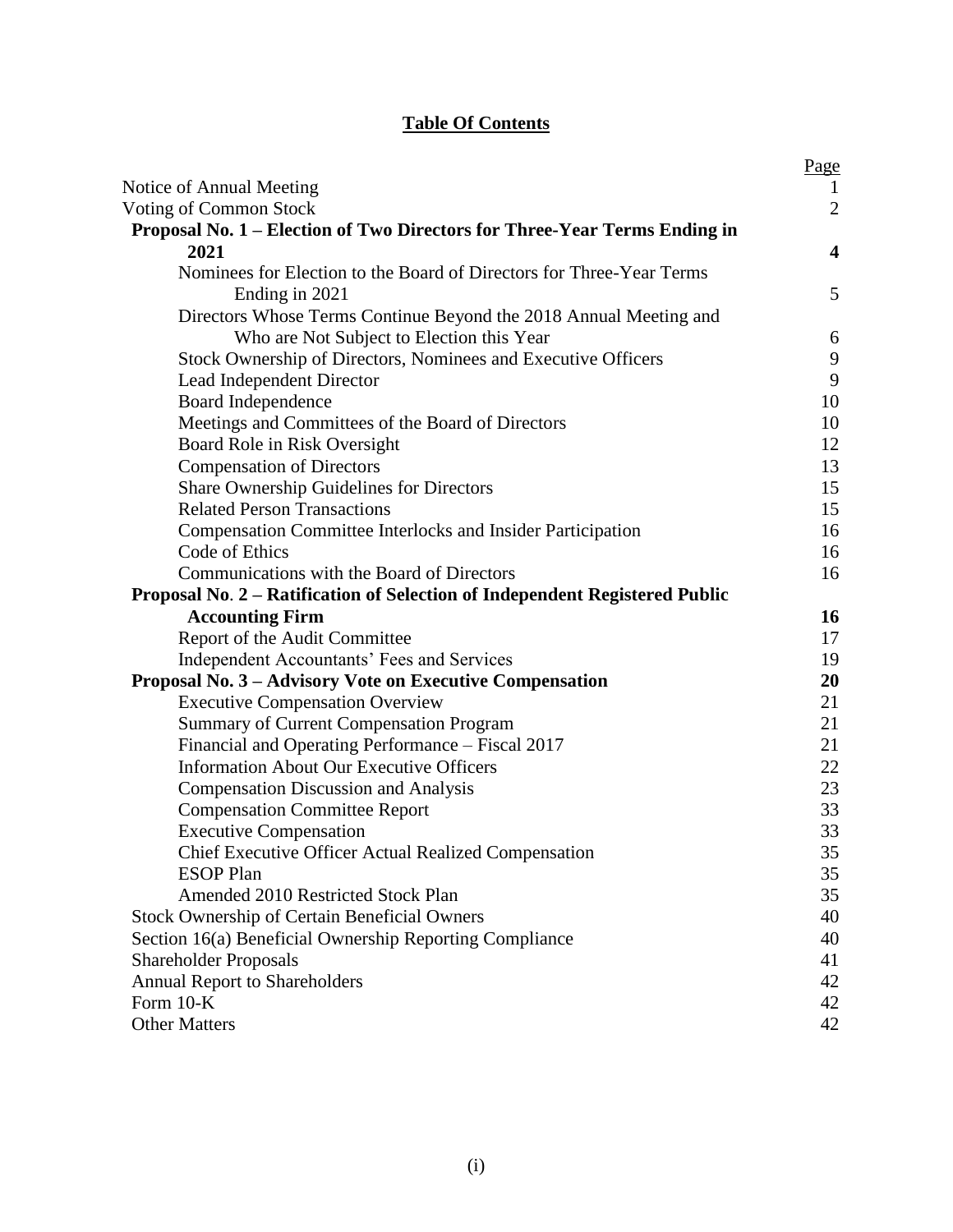## **Panhandle Oil and Gas Inc.**

5400 N. Grand Boulevard, Suite 300 Oklahoma City, OK 73112-5688

## **Annual Shareholders Meeting March 7, 2018**

### <span id="page-3-0"></span>**Notice of Annual Meeting**

The accompanying proxy is solicited by the Board of Directors (the "Board") of Panhandle Oil and Gas Inc., an Oklahoma corporation (the "Company", "Panhandle", "we", "us" and "our"), for use at the Company's annual shareholders meeting (the "annual meeting") to be held at The Oklahoma History Center, 800 Nazih Zuhdi Drive (N.E. 23rd & Lincoln Blvd.), Oklahoma City, Oklahoma, on Wednesday, March 7, 2018, at 9:00 a.m. local time, and at any adjournment or postponement thereof, for the purposes set forth in the accompanying Notice of Annual Shareholders Meeting.

When the proxy is properly executed and returned, the shares it represents will be voted at the meeting in accordance with the directions noted thereon. If no direction is indicated, the persons named on the enclosed proxy will vote the proxy FOR the nominees for director in Proposal No. 1 and FOR Proposal No. 2 and Proposal No. 3. Signed proxy cards without specified choices will be voted at the discretion of the proxies. Should other matters properly come before the meeting, the proxy will be voted as the Board may recommend, except proxies which are marked to deny discretionary authority.

If the enclosed form of proxy is executed and returned, it still may be revoked at any time before it is exercised by signing and sending to the Company a later dated proxy or a written revocation, or by attending the meeting and voting in person.

If your shares are held in "street name" (that is, through a bank, broker or other nominee), follow the voting instructions on the form you receive from such firm. If you hold shares in "street name" and would like to attend the meeting and vote in person, you will need to bring a proxy to the meeting signed by the nominee in whose name your shares are registered.

The mailing address of the Company is 5400 N. Grand Boulevard, Suite 300, Oklahoma City, OK 73112-5688. The Company anticipates that the proxies and proxy statements will be mailed to shareholders beginning on or about January 26, 2018. A copy of the Company's Annual Report to Shareholders for the fiscal year ended September 30, 2017, accompanies this proxy statement.

The cost of soliciting proxies for the meeting will be paid by the Company. In addition to solicitation by mail, arrangements may be made with brokerage firms, banks and other custodians, nominees and fiduciaries to send proxy material to their principals. The Company will reimburse these institutions for their reasonable costs. No solicitation is to be made by specially engaged employees or other paid solicitors.

**Important Notice Regarding the Availability of Proxy Materials for the Shareholders Meeting to be held on March 7, 2018: this proxy statement, form of proxy and the Company's 2017 Annual Report to Shareholders are available at the following website: www.proxydocs.com/phx.**

**PLEASE VOTE. YOUR VOTE IS VERY IMPORTANT.**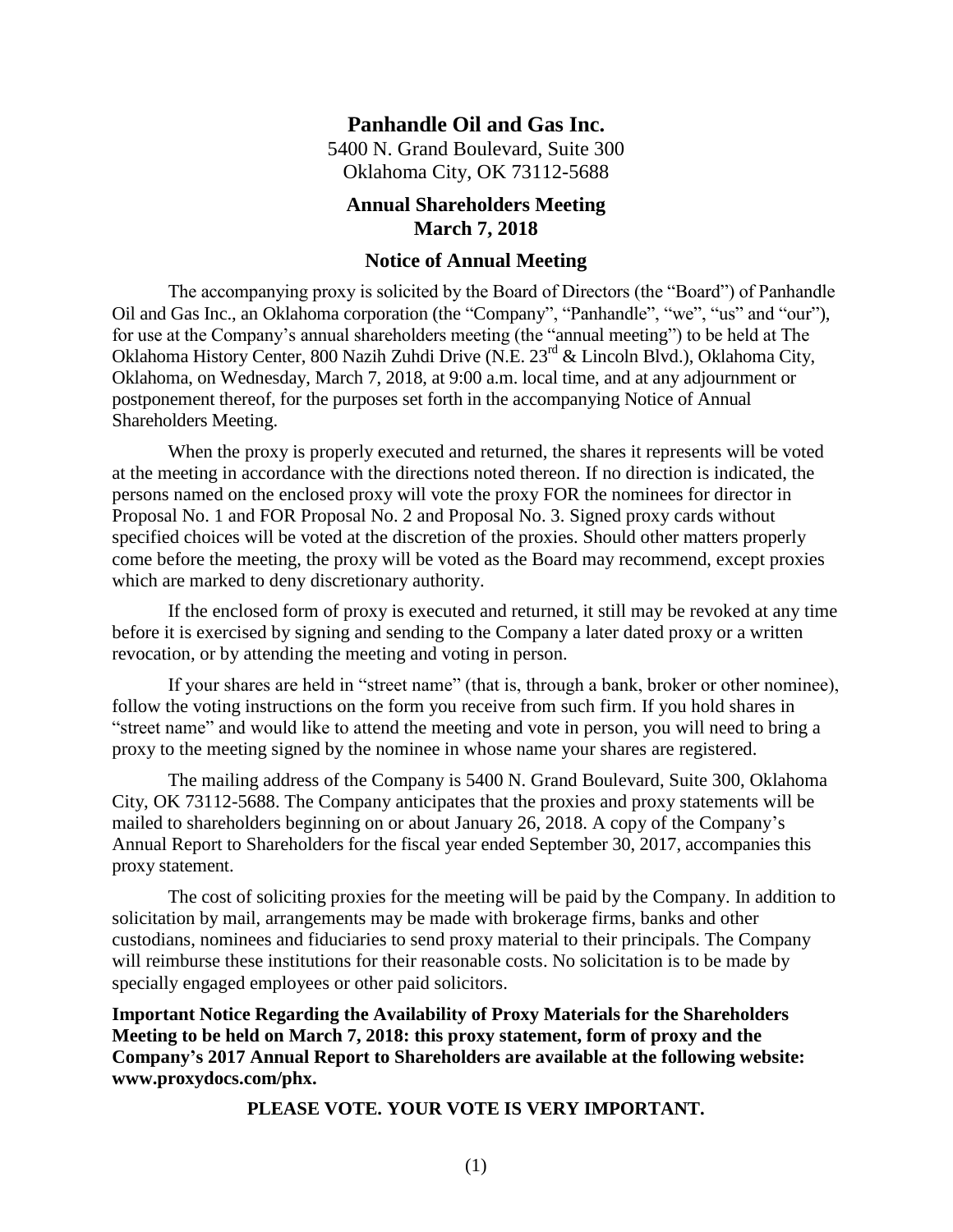### <span id="page-4-0"></span>**Voting of Common Stock**

All holders of Common Stock of record at the close of business on January 19, 2018, will be entitled to vote at the meeting or any adjournments or postponements. As of January 19, 2018, there were 16,770,732 shares of Class A Common Stock, par value \$0.01666 ("Common Stock"), outstanding, entitled to vote and owned by approximately 5,100 shareholders. A list of record shareholders entitled to vote at the meeting will be available for examination at least 10 days prior to the meeting at the Company's offices during ordinary business hours and at the meeting.

The Amended Certificate of Incorporation of the Company provides for one vote for each share of Common Stock outstanding. At the meeting, each record holder of Common Stock will be entitled to cast one vote per share of Common Stock held on the record date. Votes may be cast by shareholders either in person or by proxy.

The presence, in person or by proxy, of a majority of the outstanding shares of Common Stock entitled to vote is necessary to constitute a quorum for the transaction of business at the meeting. Abstentions and broker "non-votes" are counted as present and entitled to vote for the purpose of determining a quorum. Broker "non-votes" are shares held by brokers or nominees over which the broker or nominee lacks discretionary power to vote (such as for the election of directors) and for which the broker or nominee has not received specific voting instructions from the beneficial owner. For purposes of determining the outcome of any matter as to which the broker or nominee has indicated on the proxy card that it does not have discretionary authority to vote, those shares will be treated as not present and not entitled to vote with respect to that particular matter, even though those shares will be considered present and entitled to vote for purposes of determining a quorum and may be entitled to vote on other matters.

Under the rules of the New York Stock Exchange, brokers or their nominees do not have the discretionary power to vote shares on most matters. At the meeting, they may only vote shares if they receive specific voting instructions from the beneficial owner. In very limited circumstances, brokers generally do have discretion to vote on matters deemed to be routine such as ratification of the appointment of our auditor. **If your shares are held by a broker or other nominee, and if you do not provide such specific voting instructions, your shares cannot be voted for the election of directors or any Proposal other than ratification of the appointment of our independent registered public accounting firm.**

The Board has adopted a majority vote standard for the election of directors in uncontested director elections. Accordingly, at the meeting, each nominee will be elected if the holders of a majority of shares of Common Stock present at the meeting and entitled to vote for the election of directors cast their votes "FOR" the nominee.

One of the two nominees for director at the meeting is currently a director of the Company. To be elected a director, the nominee for director who is not currently a director of the Company must receive "FOR" votes from the holders of a majority of the shares of Common Stock present at the meeting and entitled to vote for the election of directors.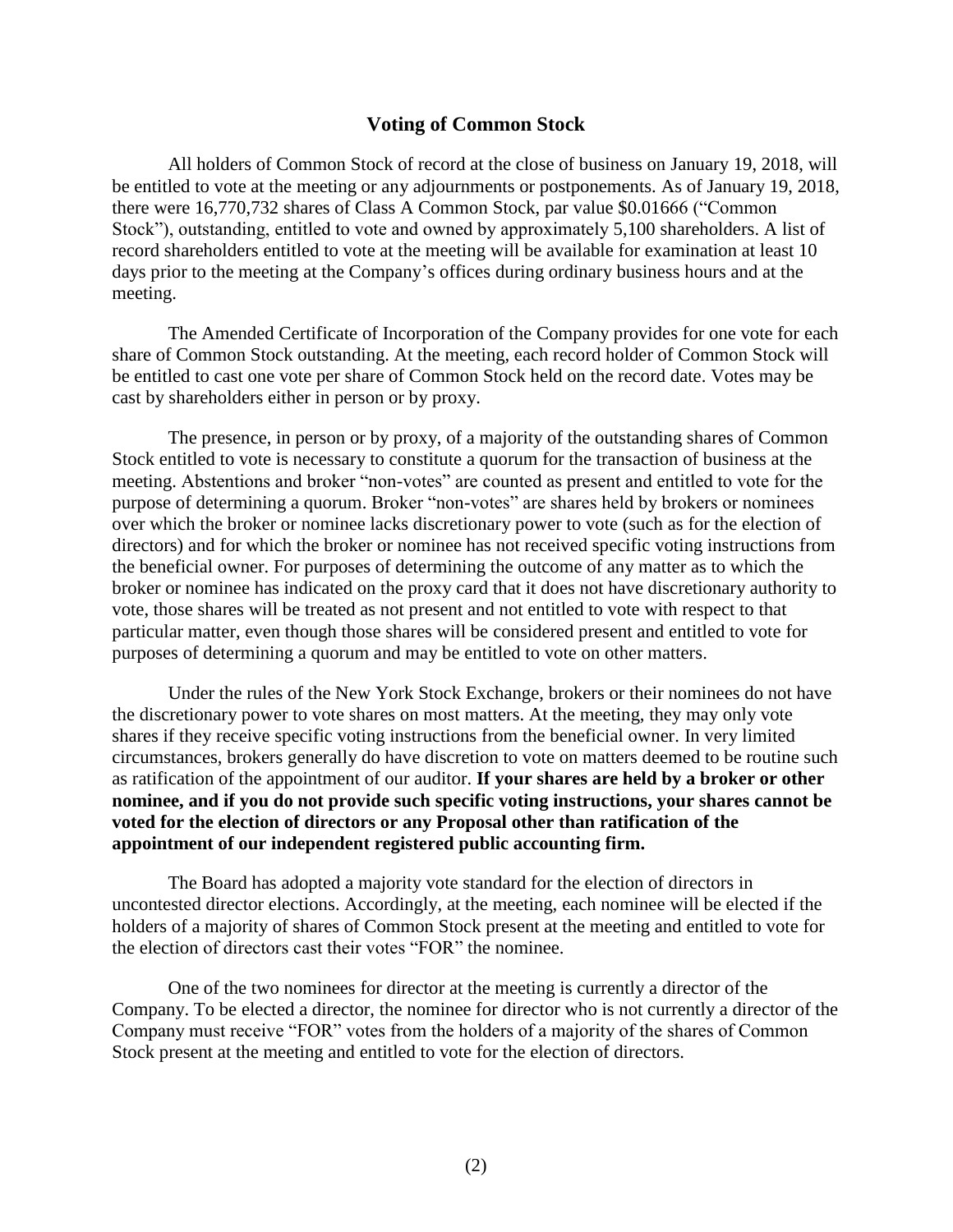If the incumbent nominee for director fails to receive the required affirmative vote of the holders of a majority of the votes entitled to be cast for that director, under Oklahoma law and the Company's Bylaws, the incumbent will remain in office until his or her successor is elected and qualified or until his or her earlier resignation, retirement, death or removal. If the incumbent nominee for director receives a greater number of votes "WITHHELD" from his or her election than votes "FOR", he or she must promptly submit his or her offer of resignation from the Board for consideration by the Corporate Governance and Nominating Committee of the Board. The Corporate Governance and Nominating Committee will consider all relevant facts and circumstances and recommend to the Board the action to be taken with respect to such offer of resignation. The Board will act on the offered resignation, taking into account such recommendation, and publicly disclose its decision regarding the offered resignation within 90 days from the date of the annual meeting. The director who offered his or her resignation will not participate in any proceedings with respect to his or her offered resignation. If the Board accepts the director's offered resignation, the Corporate Governance and Nominating Committee will recommend to the Board whether to fill such vacancy or reduce the size of the Board. The Company's Corporate Governance Guidelines and Bylaws can be viewed at the Company's website: www.panhandleoilandgas.com.

Proposals No. 2 and No. 3 will be approved if the holders of a majority of shares of Common Stock present at the meeting and entitled to vote on each such Proposal vote "FOR" the Proposal.

The Company knows of no arrangements which would result in a change in control of the Company at any future date.

The Company knows of no other matters to come before the meeting. The Company did not receive any shareholder proposals. If any other matters properly come before the meeting, the proxies solicited hereby will be voted on such matters as the Board may recommend, except proxies which are marked to deny discretionary authority.

**A proxy card is enclosed for your signature. Please return it immediately, marked, dated and signed. If your shares are held in "street name", please provide voting instructions on the form you receive from your broker or other nominee.**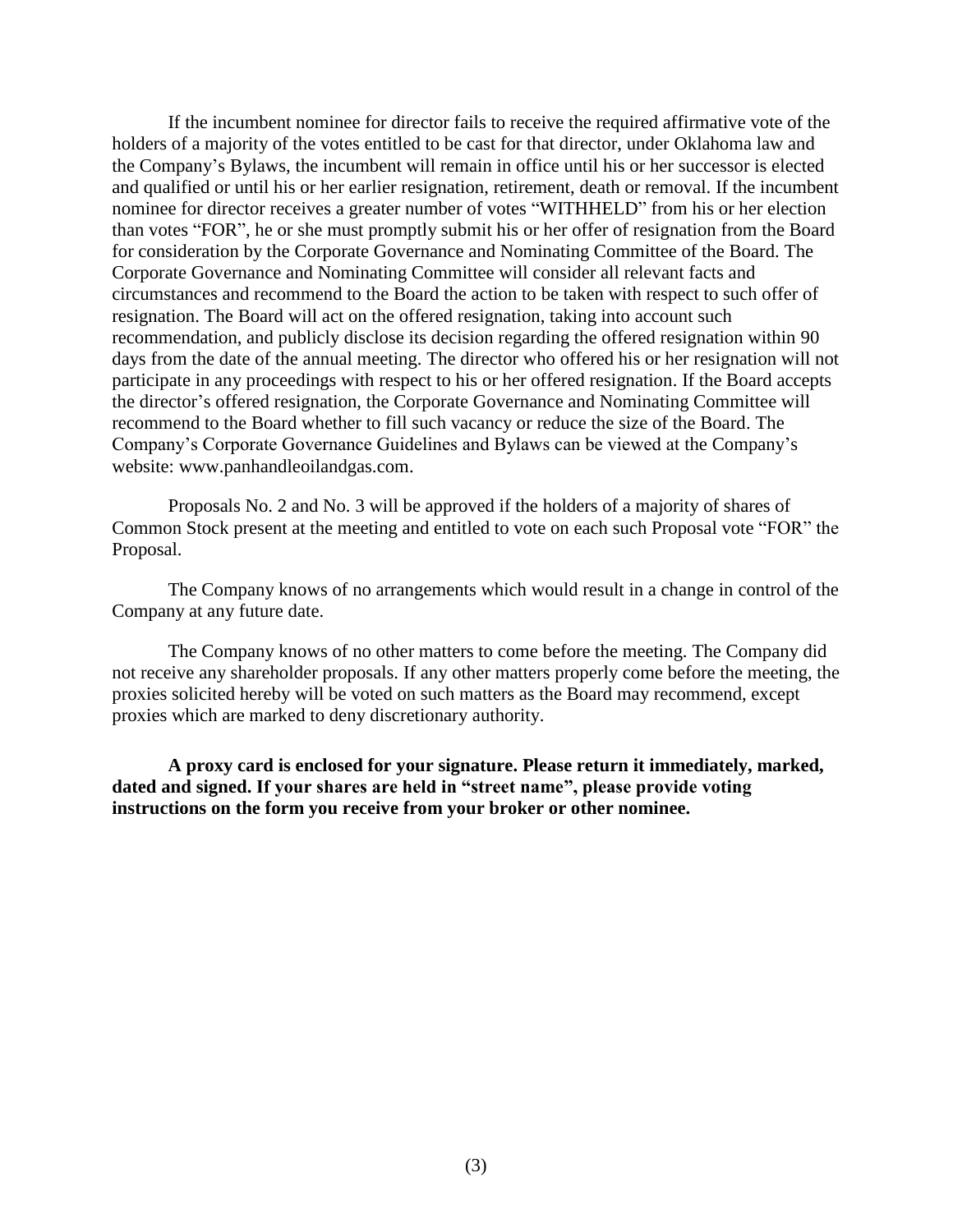# **Proposal No. 1 Election of Two Directors for Three-Year Terms Ending in 2021**

<span id="page-6-0"></span>The current directors of the Company and their current Board Committee memberships are as follows:

|                               |     | <b>Positions/Offices Presently</b>              | <b>Served As</b>      | <b>Present</b>   |
|-------------------------------|-----|-------------------------------------------------|-----------------------|------------------|
| <b>Name</b>                   | Age | <b>Held with the Company</b>                    | <b>Director Since</b> | <b>Term Ends</b> |
| Paul F. Blanchard, Jr.        | 57  | Director, President and Chief Executive Officer | 2017                  | 2020             |
| Mark T. Behrman $(2)(4)$      | 55  | Director                                        | 2017                  | 2020             |
| Lee M. Canaan $(2)(4)$        | 61  | Director                                        | 2015                  | 2018             |
| Robert O. Lorenz $(2)(3)$     | 71  | Lead Independent Director                       | 2003                  | 2019             |
| Robert E. Robotti (3)(4)      | 64  | Director                                        | 2004                  | 2019             |
| Darryl G. Smette $(1)(2)(3)$  | 70  | Director                                        | 2010                  | 2020             |
| Chad L. Stephens III $(2)(3)$ | 62  | Director                                        | 2017                  | 2020             |

(1) Mr. Smette has informed the Company that he plans to retire from the Board effective on the date of the 2018 annual meeting.

(2) Member of the Audit Committee.

(3) Member of the Compensation Committee.

(4) Member of the Corporate Governance and Nominating Committee.

Our Bylaws state that the Board shall be comprised of not less than five members with the exact number determined by resolution of the Board. The Board temporarily increased the size of the Board to eight members in August 2017 following the appointment of Chad L. Stephens III to the Board as the successor to retiring director Darryl G. Smette. Mr. Smette, who serves as chair of our Compensation Committee, agreed to remain on the Board for a few additional months to ensure a smooth transition, and he plans to retire from the Board on the date of the 2018 annual meeting. Upon Mr. Smette's retirement, the Board intends to set the Board size at seven members. The Board is divided into three classes. Under the classified Board, at each annual shareholders' meeting, the term of one class expires. Directors in each class ordinarily serve three-year terms, or until the director's retirement or until his or her successor is elected and qualified.

The Board believes it is in the Company's best interest to continue to have a classified board structure, with three-year terms for its directors, due to the uniqueness of Company assets, strategies and the minimal amount of shares outstanding. Panhandle's ownership of perpetual fee mineral acres leads the Company to employ business strategies that are more long-term results oriented as compared to more traditional oil and gas exploration and production companies. This requires the Company's directors to have a long-term outlook and understanding rather than being focused on short-term results. This focus on long-term results has served the Company well, with demonstrated operating and financial results that have created value for our shareholders.

Our Bylaws generally provide that a person may not stand for election or re-election as a director after attaining the age of 70.

Nominees for the vacancies for the three-year terms ending in 2021 are Lee M. Canaan and Peter B. Delaney. Ms. Canaan is currently a director. Mr. Delaney has never been a director of the Company.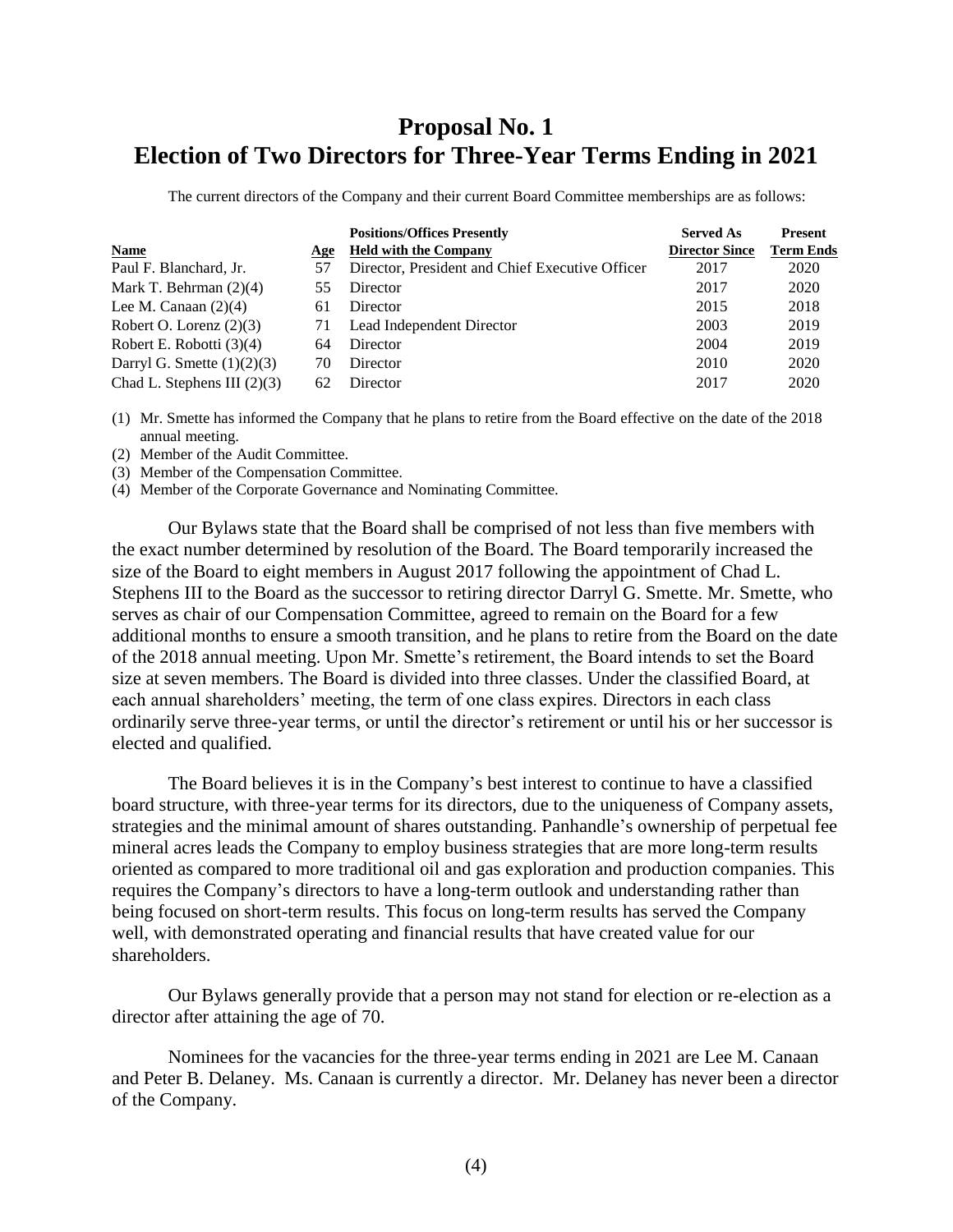These two nominees were recommended by the Corporate Governance and Nominating Committee and approved by the Board. The Board has no reason to believe that any nominee will be unable to serve as a director. However, if any nominee should be unable for any reason to accept nomination or election, it is the intention of the persons named in the enclosed proxy to vote those proxies for the election of such other person or persons as the Board may recommend.

# <span id="page-7-0"></span>**Nominees for Election to the Board of Directors for Three-Year Terms Ending in 2021**

Set forth below is information about our nominees for election to the Board for three-year terms ending 2021. The biographical information appearing below regarding the nominees has been furnished to us by the respective nominees.

**Lee M. Canaan** is the founder and portfolio manager of Braeburn Capital Partners, LLC (a private investment management firm), established in 2003 in Bloomfield Hills, MI. She has served on the board of directors of the following publicly held companies: Noble International Ltd., Warren, MI, (a supplier to the automotive industry) from 2000 to 2004, where she served as the Compensation Committee Chairman from 2002 to 2004; Oakmont Acquisition Corporation, Bloomfield Hills, MI, (a special purpose acquisition corporation) from 2005 to 2007; Equal Energy Ltd., Oklahoma City, OK, (oil and gas exploration and production) from 2013 until its sale in 2014; and Rock Creek Pharmaceuticals, Sarasota, FL, (pharmaceutical research and development) from 2014 to 2016, where she also served as the chairman of the Audit and Nominating and Corporate Governance committees. She holds a bachelor's degree in Geological Sciences, a master's degree in Geophysics, and an MBA degree in Finance. She is also a Chartered Financial Analyst.

Ms. Canaan has over 35 years of oil and gas and investment management experience, starting her career as an Exploration Geophysicist at Amoco Production Company in Houston, TX, then ARCO in Los Angeles, CA, and AIM/Invesco in Houston, TX. She was elected to the Board in 2015.

Ms. Canaan's qualifications to serve on the Board include her corporate finance, capital markets and merger and acquisition experience, her scientific background in geology and geophysics, her oil and gas exploration knowledge of North American basins and her experience serving as a director of several public companies.

**Peter B. Delaney**, age 64, is currently a principal with Tequesta Capital Partners, an entity which provides funding for various real estate and other ventures. He has held this position since 2016. Mr. Delaney was previously the Chairman and Chief Executive Officer of OGE Energy Corporation for the period 2007 to 2015. OGE Energy is a NYSE listed company and the parent company of OG&E, an electric utility provider, and owns a 50% interest in the General Partner of Enable Midstream Partners (NYSE: ENBL). Mr. Delaney was elected President of OGE Energy and as a member of its Board in 2007. Mr. Delaney retired as CEO of OGE Energy in May 2015 to step in as the Interim CEO of Enable Midstream Partners until December 2015. From 2002 to 2013, Mr. Delaney also served as CEO of Enogex, an OGE Energy subsidiary, involved in natural gas midstream services, and one of the predecessor companies to Enable Midstream Partners.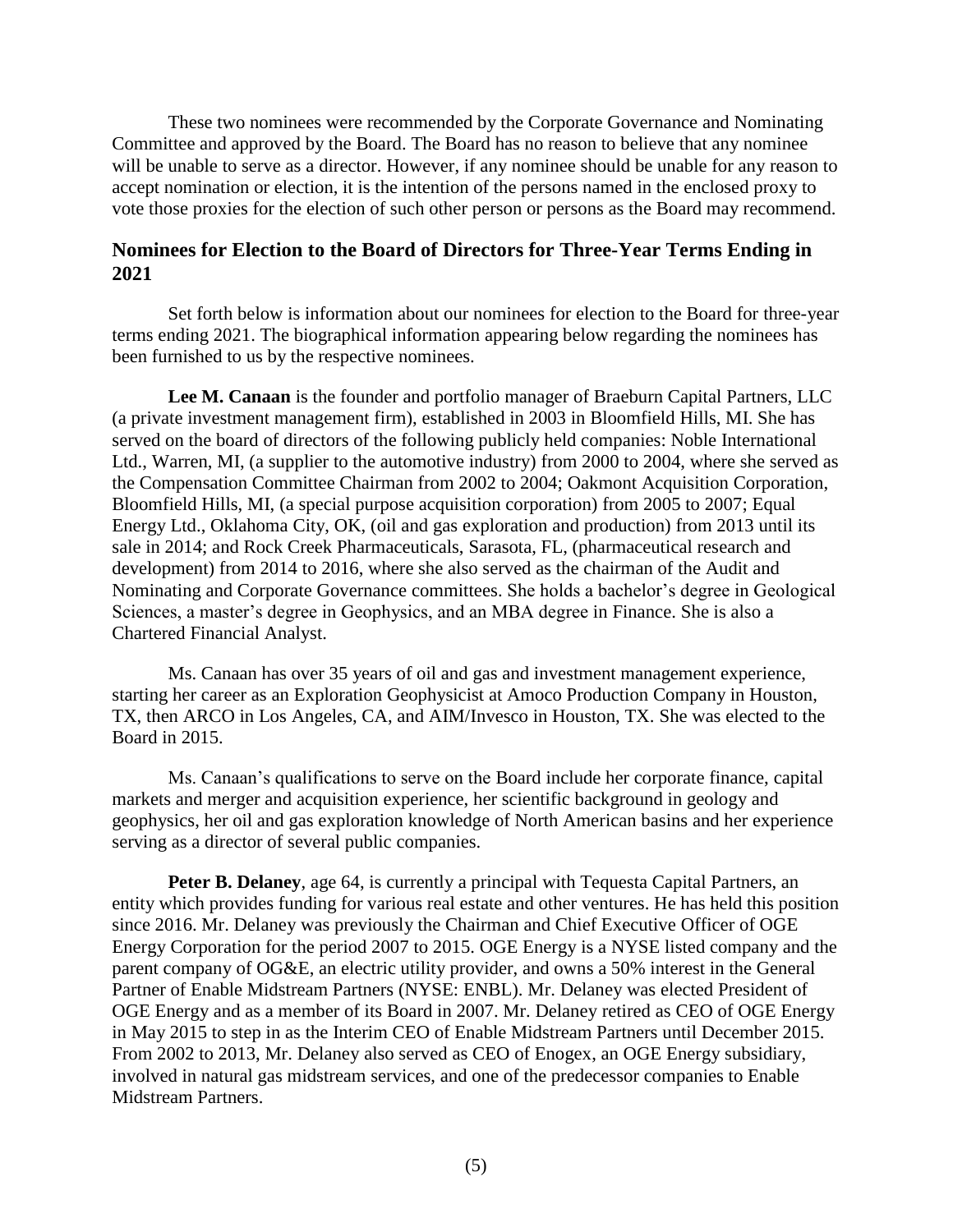During his tenure as CEO, OG&E received numerous industry awards, among them the 2012 Utility of the Year and the 2013 Edison Award, the industry's highest honor.

Mr. Delaney previously completed a 16-year investment banking career on Wall Street, specializing in corporate finance and in providing other advisory services to electric utilities and other energy companies in the United States, Europe and South America. In addition to extensive capital markets experience, he provided advisory services in tender defense and mergers and acquisitions. Mr. Delaney was a Managing Director of UBS Inc., from 1997 until May 2001.

Mr. Delaney has served on the Board of Directors of the following companies: OGE Energy (Chairman) from 2007 to 2015, Enable Midstream Partners (Chairman) from 2013 to 2017 and the Federal Reserve Bank of Kansas City from 2012 to 2017. He currently serves on the Board of Directors of Integris Health System (comprised of hospitals and health providers throughout Oklahoma) (Chairman) since 2009, Appable (a technology start-up company) (Chairman) since 2016 and the Oklahoma City Boathouse Foundation (US Olympic and Paralympic Training Site) (Chairman) since 2007.

Mr. Delaney's qualifications to serve on the Board include his extensive management experience in the energy industry, extensive investment banking experience, financial expertise and his record of service on the Board of Directors of public and non-public companies. His management experience in the natural gas midstream sector provides him with a sound knowledge base and perspective on issues affecting the energy business.

### <span id="page-8-0"></span>**The Board of Directors Recommends Shareholders Vote "FOR" The Election of Lee M. Canaan and Peter B. Delaney as Directors**

# **Directors Whose Terms Continue Beyond the 2018 Annual Meeting and Who are Not Subject to Election this Year**

Set forth below is information about our continuing directors whose terms of office do not expire at the 2018 Annual Meeting. The biographical information appearing below regarding the continuing directors has been furnished to us by the respective directors.

#### **Directors Whose Terms End in 2019**

**Robert O. Lorenz** is a former audit partner of Arthur Andersen LLP. He served as the managing partner of the Oklahoma City office beginning in 1994 and as the managing partner of the Oklahoma practice beginning in 2000. He retired from Arthur Andersen in 2002. Since 2005, Mr. Lorenz has been a director of OGE Energy Corp. (regulated electric utility and natural gas transportation), and was a director of Infinity Inc. (oil and gas exploration and development) from 2004 to 2009. He was elected to the Board in 2003.

Mr. Lorenz's qualifications to serve on the Board include over 30 years in public accounting, his expertise in the areas of finance and accounting, and his broad experience as a director of public companies engaged in the energy business.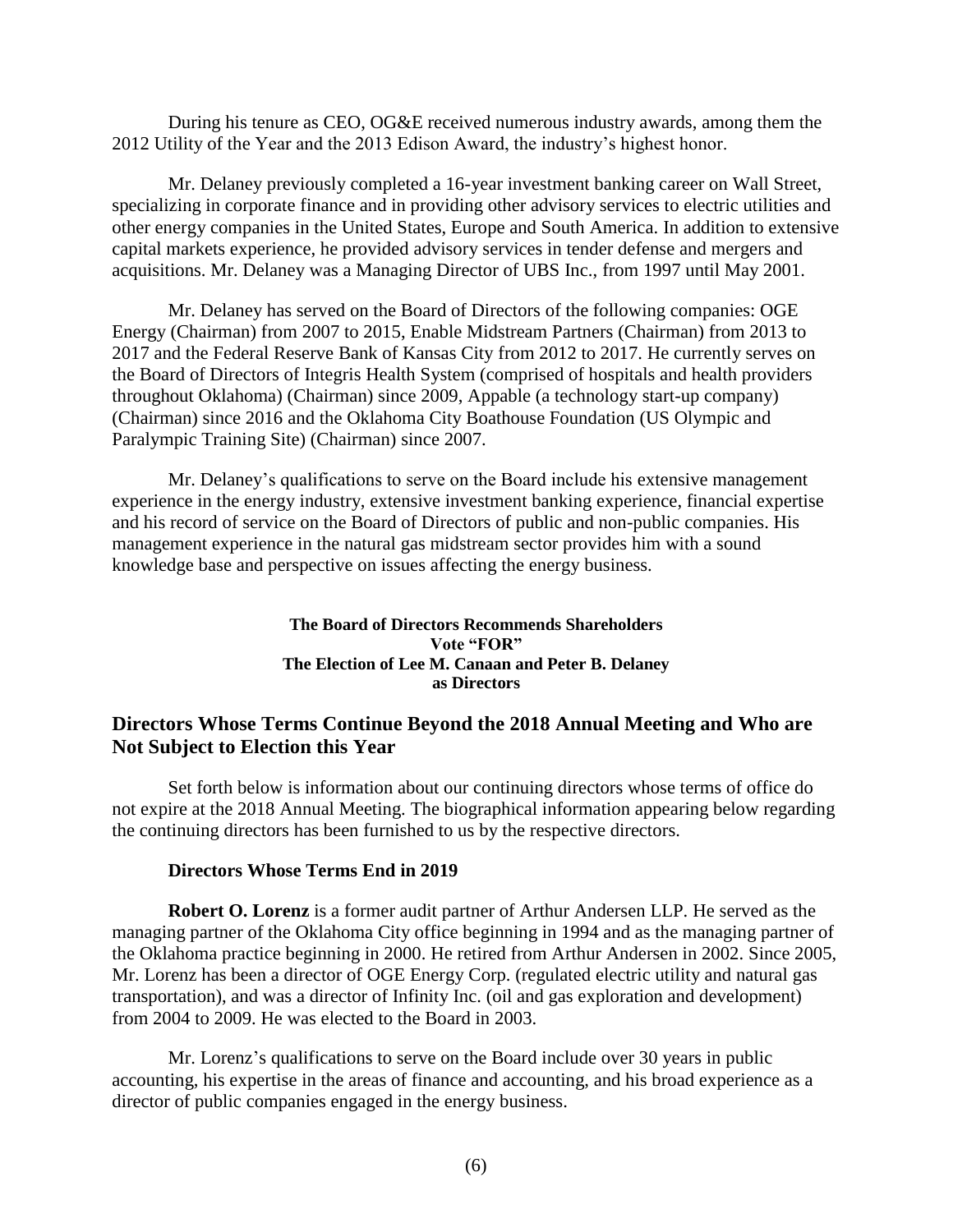**Robert E. Robotti**, since 1983, has been the president of Robotti Securities, LLC (a registered broker-dealer), president of Robotti & Company Advisors, LLC (a registered investment advisor), or their predecessors, and, since 1980, has been the managing member of Ravenswood Investment Company, LLC, which serves as the general partner of three investment partnerships, all located in New York, NY. Since 2007, Mr. Robotti has served as a managing member of Robotti Global Fund, LLC, a global equity fund. Mr. Robotti holds an MBA degree and is a member of the New York Society of Security Analysts. He was elected to the Board in 2004.

Mr. Robotti's qualifications to serve on the Board include his extensive experience in the investment business as the owner of a registered broker-dealer and a registered investment advisor, as a portfolio manager and his experience as a director of public companies engaged in the energy business as well as other industries.

### **Directors Whose Terms End in 2020**

**Mark T. Behrman** has been with LSB Industries, Inc. ("LSB"), Oklahoma City, (a manufacturer and marketer of chemical products for the agricultural, mining and industrial markets) since 2014. Mr. Behrman joined LSB as the Senior Vice President of Corporate Development and served in that capacity until June 2015 and has served as the Company's Executive Vice President – Chief Financial Officer since that time. Prior to LSB, Mr. Behrman was Managing Director, Head of Investment Banking and Head of the Industrial and Energy Practices of Sterne Agee, Inc., New York, NY, (a full service investment bank) from 2007 to 2014. Mr. Behrman has over 25 years of investment banking experience and started his career at Paine Webber, Inc. and Drexel Burnham Lambert, Inc.

Mr. Behrman was previously a Co-founder and Senior Managing Director of BlueStone Capital Partners, LP/Trade.com Global Markets, Inc., New York, NY, (a privately held full service investment bank); Founder and Director of BlueStone/AFA Private Equity Fund; Cofounder and Chief Operating/Chief Financial Officer of Berko Products, LLC, New York, NY, (a privately held television and independent film production company); and Managing Director of Quantum Value Management, Detroit, MI, (a North America focused investment firm providing capital, operational and financial expertise). He was elected to the Board in 2017.

Mr. Behrman has served on the board of directors of the following publicly held companies: Noble International Ltd., Warren, MI, (a supplier to the automotive industry) from 1998 to 2007, where he also served as Audit Committee Chairman from 1998 to 2003; Oakmont Acquisition Corporation, Bloomfield Hills, MI, (a special purpose acquisition corporation) from 2005 to 2007; and Robocom Systems International, Massapequa, NY, (a developer and marketer of advanced warehouse management software solutions) from 1998 to 2000. Mr. Behrman holds an MBA in Finance degree and a Bachelor of Science degree in Accounting, Minor in Finance.

Mr. Behrman's qualifications to serve on the Board include his extensive investment banking experience, his co-founding and management of several diverse businesses, his experience in accounting and finance and his previous experience as a director of several public companies.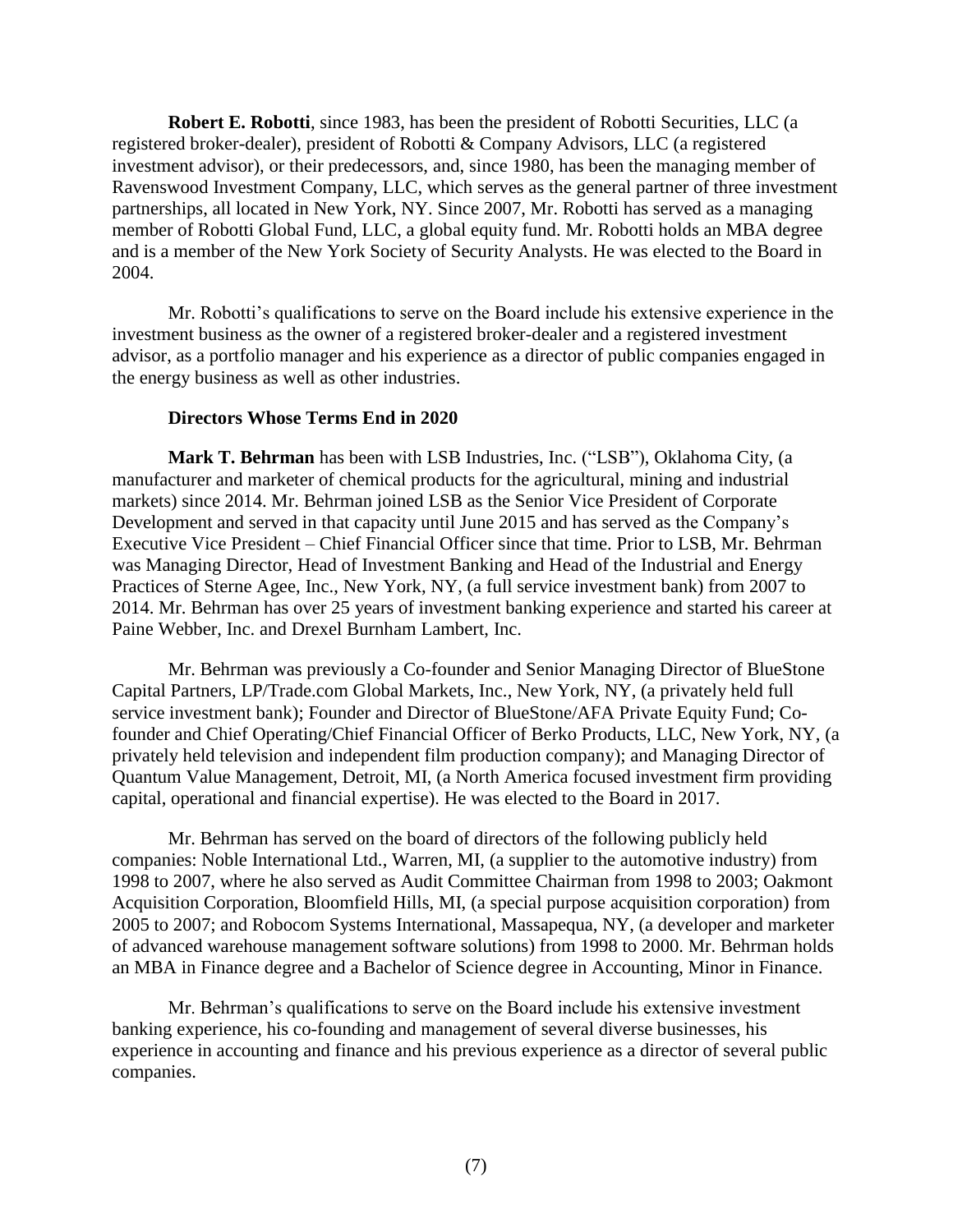**Paul F. Blanchard, Jr.,** was sole proprietor of a consulting petroleum engineering firm from 2007 to 2008, and served from 1997 to 2007 as Vice President, Mid-Continent Business Unit of Range Resources Corporation (oil and gas exploration and production). He joined the Company as Vice President and Chief Operating Officer in January 2009, was elected Senior Vice President and Chief Operating Officer in March 2010 and effective January 1, 2017, was elected President and Chief Executive Officer. Mr. Blanchard holds a Bachelor of Science degree in Petroleum Engineering. He was elected to the Board in 2017.

Mr. Blanchard's qualifications to serve on the Board are his 18 years of executive management experience, along with his extensive oil and gas industry operational skills, which includes drilling, production and reservoir engineering, as well as marketing experience.

**Chad L. Stephens** serves as Senior Vice President – Corporate Development of Range Resources Corporation ("Range"), a position he has held since 2002. Mr. Stephens joined Range in 1990 as Senior Vice President – Southwest. While at Range he has been responsible for the origination, valuation and acquisition or divestiture of over \$4.0 billion of oil and gas producing properties. Mr. Stephens currently serves on Range's internal hedging committee and is responsible for the oversight of all gas, oil and NGL marketing and sales. From 1988 to 1990, Mr. Stephens was with Duer Wagner & Co., an independent oil and gas producer. Before that, he was an independent oil operator in Midland, Texas for four years. From 1979 to 1984, Mr. Stephens was with Cities Service Company and HNG Oil Company. Mr. Stephens holds a Bachelor of Arts degree in Finance and Land Management from the University of Texas. He was appointed to the Board in 2017.

Mr. Stephens' qualifications to serve on the Board include his 38 years of oil and gas experience, the last 27 years having served in various senior management roles with Range Resources Corporation; including mergers and acquisitions, land and risk management, midstream logistics and commodity sales.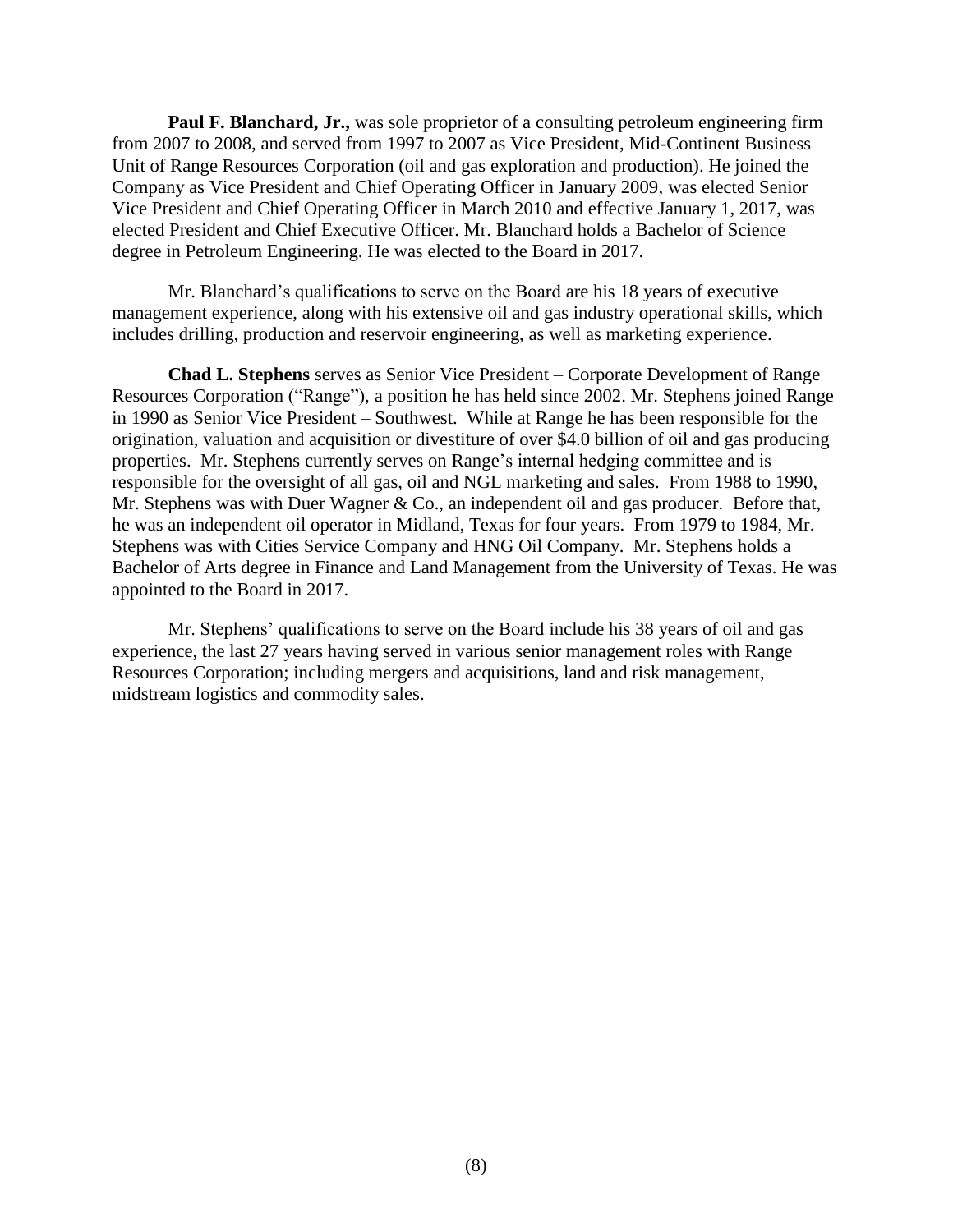### <span id="page-11-0"></span>**Stock Ownership of Directors, Nominees and Executive Officers**

The following table sets forth information with respect to the outstanding shares of Common Stock owned beneficially as of December 31, 2017, by each current director, nominee for director and named executive officer, individually and all directors and executive officers as a group.

| <b>Name of Beneficial Owner</b>         | <b>Amount of Shares</b><br><b>Beneficially Owned</b> (3)(4) | <b>Percent of</b><br><b>Common Stock</b> |
|-----------------------------------------|-------------------------------------------------------------|------------------------------------------|
|                                         |                                                             |                                          |
| Mark T. Behrman $(1)(5)$                | 3,689                                                       | *                                        |
| Paul F. Blanchard, Jr. $(1)(2)(6)$      | 266,484                                                     | 1.6%                                     |
| Lee M. Canaan $(1)(5)$                  | 8.194                                                       | ∗                                        |
| Peter B. Delaney (nominee for director) | 500                                                         | *                                        |
| Robert O. Lorenz $(1)(5)$               | 16,761                                                      | *                                        |
| Lonnie J. Lowry $(2)(6)$                | 27,687                                                      | *                                        |
| Robert E. Robotti $(1)(5)$              | 753,680                                                     | 4.5%                                     |
| Darryl G. Smette $(1)(5)$               | 10,446                                                      | *                                        |
| Chad L. Stephens III $(1)(5)$           | 2,868                                                       | *                                        |
| Freda R. Webb $(2)(6)$                  | 35,873                                                      | *                                        |
| Robb P. Winfield $(2)(6)$               | 30,608                                                      | *                                        |
| All directors and executive officers    |                                                             |                                          |
| as a group $(11 \text{ persons})$       | 1.156.790                                                   | 6.9%                                     |

\* Less than 1% owned

(1) Director

(2) Executive Officer

- (3) The number of shares shown includes shares that are individually or jointly owned, as well as shares over which the individual has either sole or shared investment or voting authority.
- (4) The number of shares shown does not include future share amounts recorded to each non-employee director's account under the Directors' Deferred Compensation Plan. These future share amounts represent shares to be issued in the future and have no investment or voting authority. See "Compensation of Directors" - footnote (2) of table entitled "Non-Employee Directors Compensation For Fiscal 2017", on page 14.
- (5) The number of shares includes vested and unvested shares of restricted stock granted to non-employee directors under the Company's Amended 2010 Restricted Stock Plan.
- (6) The number of shares shown for Messrs. Blanchard, Lowry and Winfield and Ms. Webb include unvested shares of restricted stock awarded under the Company's Amended 2010 Restricted Stock Plan and their shares in the Company's ESOP Plan, in each case over which they exercise voting authority.

# <span id="page-11-1"></span>**Lead Independent Director**

Effective November 1, 2008, the Board named Robert O. Lorenz as Lead Independent Director and eliminated the position of Chairman of the Board. The Lead Independent Director determines the agenda and presides at all Board meetings and all executive sessions of nonemployee directors. The Board adopted a "Charter of Lead Independent Director" which can be viewed at the Company's website: www.panhandleoilandgas.com.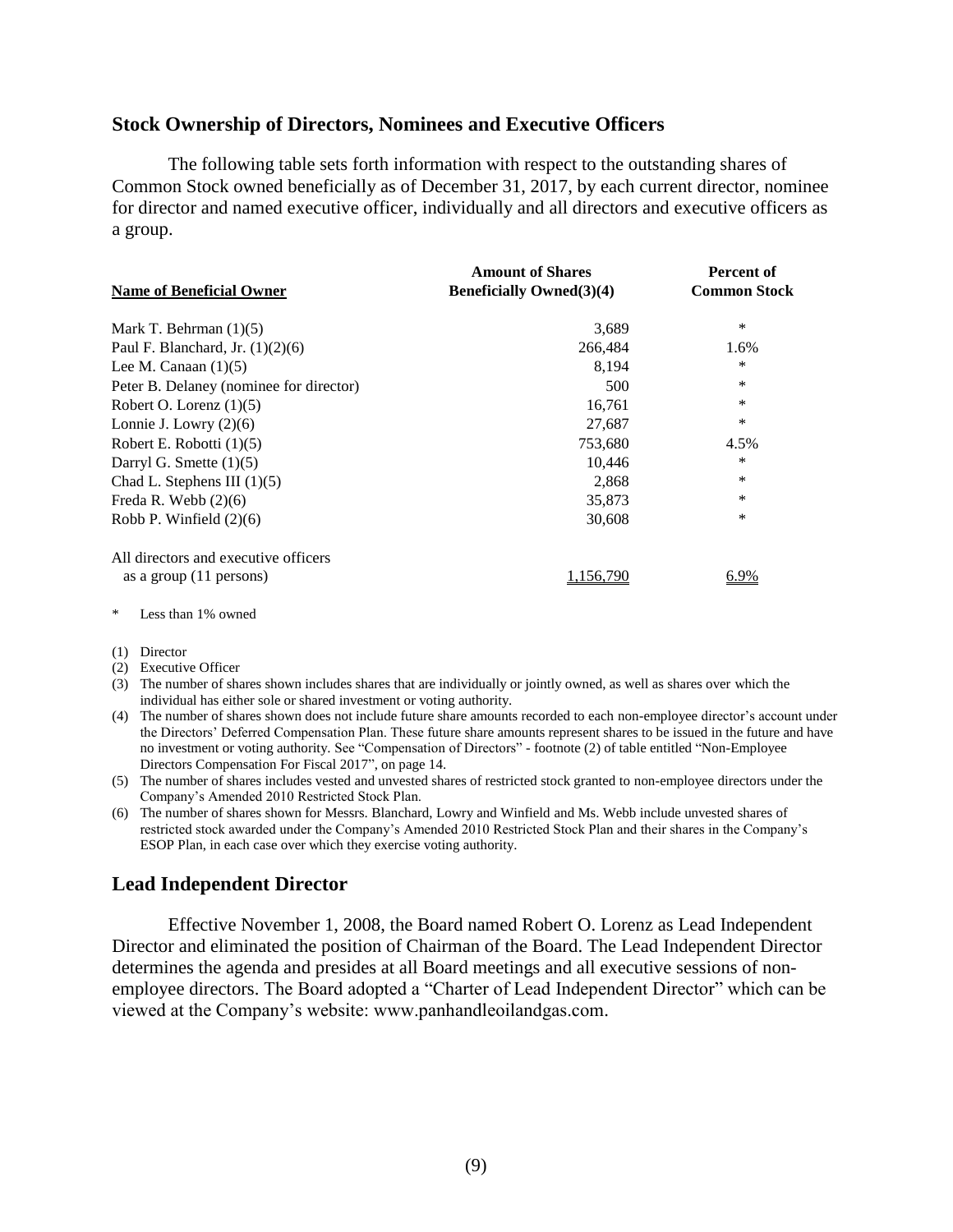### <span id="page-12-0"></span>**Board Independence**

Our Board annually determines the independence of each director and nominees for election as a director based on a review of the information provided by the directors and nominees. The Board makes these determinations under the New York Stock Exchange ("NYSE") Listed Company Manual's independence standards, applicable Securities and Exchange Commission ("SEC") rules and our Corporate Governance Guidelines which can be viewed at the Company's website: www.panhandleoilandgas.com. As a result of this evaluation, the Board affirmatively determined by resolution that each of our current non-employee directors and H. Grant Swartzwelder, who served as a director until January 2018, as well as nominee Peter B. Delaney, are independent under the listing standards of the NYSE, the requirements of the SEC and our Corporate Governance Guidelines. Paul F. Blanchard, Jr., is not independent based on his service as our President and Chief Executive Officer. Mr. Blanchard does not serve on any Board committee. Mr. Blanchard is the only director who is also an officer or employee of the Company.

### <span id="page-12-1"></span>**Meetings and Committees of the Board of Directors**

During the fiscal year ended September 30, 2017 ("fiscal 2017"), the Board held eight meetings. At each meeting, a quorum of directors was present. The non-employee directors hold executive sessions at each regularly scheduled Board meeting without management present. The Company expects all of its directors to attend each annual meeting. All of the then-current directors attended the 2017 Annual Meeting.

During fiscal 2017, each director attended at least 75% of the meetings of the Board and each of the Board committees on which he or she served. Chad L. Stephens III was appointed to the Board in August 2017 and to the Audit Committee and the Compensation Committee in October 2017 and attended all meetings of the Board and committees on which he served after the date of his appointment.

Each year, the Board and each of its committees conduct a formal evaluation of its performance. These evaluations address, among other matters, the qualifications and performance of individual directors, overall Board or committee dynamics, the quality of information received from management, the appropriateness of matters reviewed, and the quality of Board or committee deliberations. The results of these evaluations are discussed with the chairs of the relevant committees, the lead independent director, or the full Board in executive session, as appropriate.

The independent members of the Board are elected to various committees. The Board presently has three standing committees: Audit, Compensation, and Corporate Governance and Nominating. Each committee operates under a charter that has been approved by the Board, and the chair of each committee reports to the Board on actions taken at each committee meeting.

Throughout fiscal 2017 and currently, Robert O. Lorenz serves as chair and Lee M. Canaan and Darryl G. Smette serve as members of the Audit Committee, with Mark T. Behrman joining the Audit Committee in March 2017 and Chad L. Stephens III joining the Audit Committee in October 2017. Robert A. Reece served on the Audit Committee in fiscal 2017 until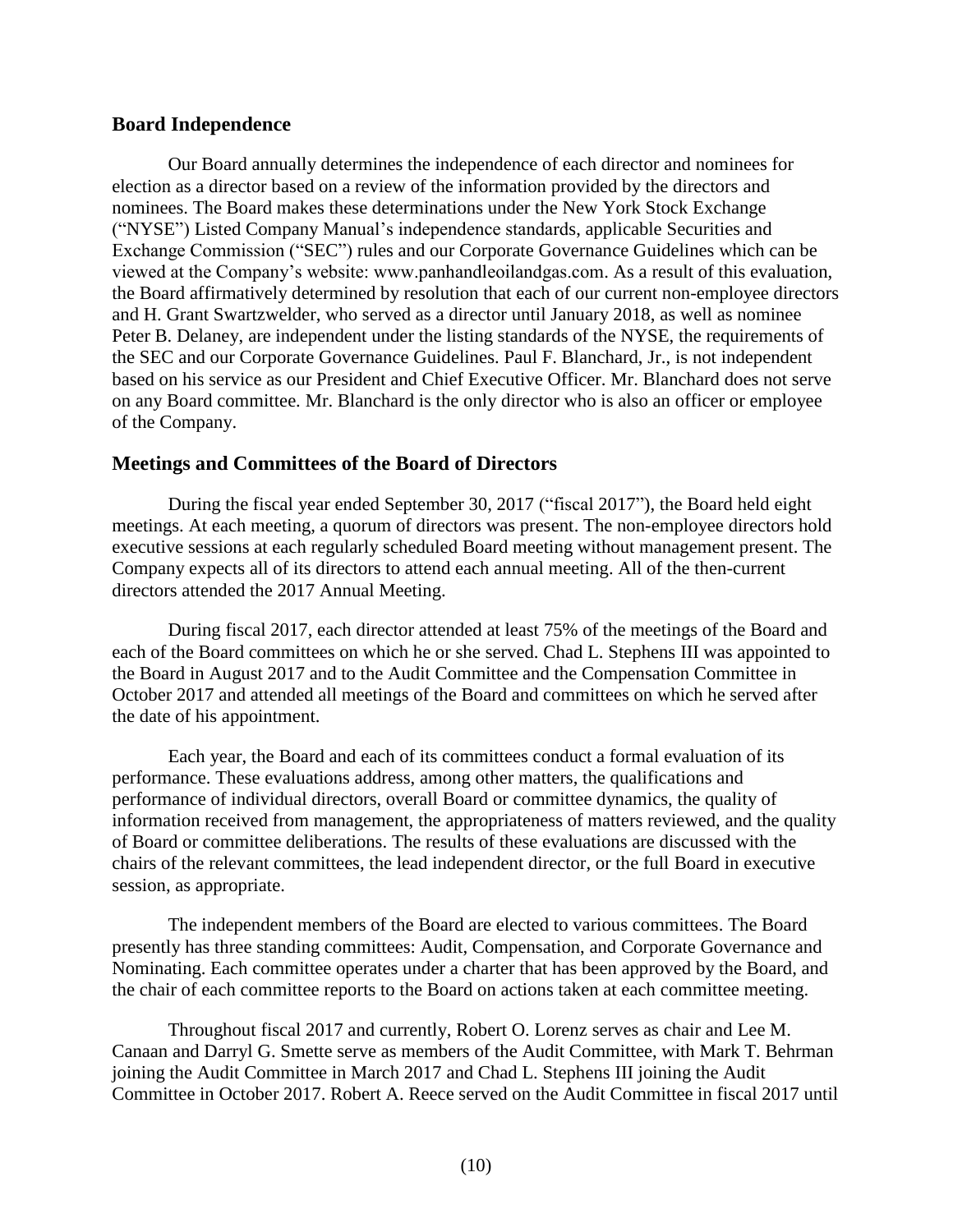his retirement in March 2017. For information regarding the functions performed by the Audit Committee, its membership and the number of meetings held during fiscal 2017, see "Report of the Audit Committee" on page 17 below. The Board has determined that each member of the Audit Committee meets all applicable independence and financial literacy requirements of the Securities and Exchange Commission and of the New York Stock Exchange. Robert O. Lorenz, Mark T. Behrman and Lee M. Canaan have been determined by the Board to meet the "audit committee financial expert" requirements of the Securities and Exchange Commission. The Audit Committee Charter (which was most recently amended in December 2017) can be viewed at the Company's website: www.panhandleoilandgas.com.

Throughout fiscal 2017 and currently, Darryl G. Smette serves as chair and Robert O. Lorenz and Robert E. Robotti serve as members of the Compensation Committee with Chad L. Stephens III joining the Compensation Committee in October 2017. H. Grant Swartzwelder served on the Compensation Committee in fiscal 2017 until his resignation in January 2018. Mr. Smette, the current chair, plans to retire from the Board on the date of the 2018 annual meeting. Each member meets applicable independence requirements, including the enhanced independence standards of the NYSE, and qualifies as an "outside director" under Section 162(m) of the Internal Revenue Code and as a "Non-Employee Director" under SEC Rule 16b-3. The Compensation Committee met three times during fiscal 2017. The Committee reviews officer performance and recommends to the Board compensation amounts for executive officers and directors. See "Compensation Discussion and Analysis" on page 23 below. The Compensation Committee also oversees the administration of the Panhandle Oil and Gas Inc. Employee Stock Ownership and 401(k) Plan and Trust Agreement (the "ESOP Plan"). The Compensation Committee Charter (which was most recently amended in December 2016) can be viewed at the Company's website: www.panhandleoilandgas.com.

Throughout fiscal 2017 and currently, Lee M. Canaan serves as chair and Robert E. Robotti serves as a member of the Corporate Governance and Nominating Committee, with Mark T. Behrman joining the Corporate Governance and Nominating Committee in March 2017. Robert A. Reece served on the Corporate Governance and Nominating Committee in fiscal 2017 until his retirement in March 2017 and H. Grant Swartzwelder served on the committee in fiscal 2017 until his resignation in January 2018. The Corporate Governance and Nominating Committee met four times during fiscal 2017. Functions of the Corporate Governance and Nominating Committee include: search for, identify and screen individuals qualified to become members of the Board; recommend to the Board when new members should be added to the Board; recommend to the Board individuals to fill vacant Board positions; recommend to the Board nominees for election as directors at the annual meeting; and recommend the committee structure of the Board and the directors who will serve as members and chairs of each committee. If a vacancy on the Board exists that will not be filled by an incumbent director, the Corporate Governance and Nominating Committee identifies prospective nominees primarily through business and industry contacts. At a minimum, in its assessment of potential Board candidates, the Corporate Governance and Nominating Committee will review each candidate's character, wisdom, acumen, business skills and experience, understanding of and involvement in the oil and gas industry, and availability to devote the time and effort necessary to fulfill his or her responsibilities. It is the policy of the Company to seek the most qualified candidates for Board membership without regard to race, gender, national origin, religion or disability. The Corporate Governance and Nominating Committee will consider nominees proposed by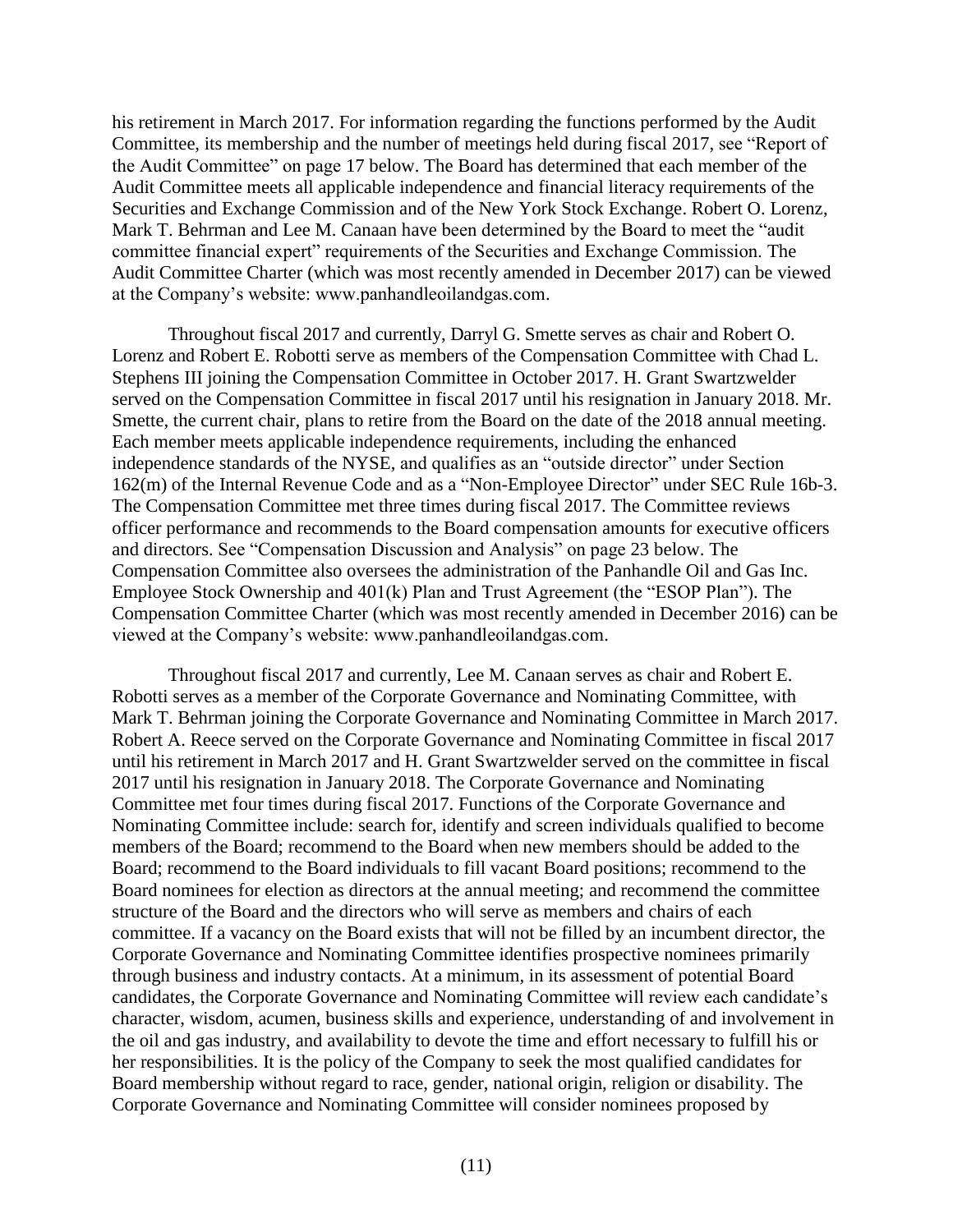shareholders of the Company if the requirements set forth in the Company's Bylaws are satisfied. For more information, see "Shareholder Proposals" on page 41. Those nominations must include sufficient biographical information so that the Corporate Governance and Nominating Committee can appropriately assess the proposed nominee's background and qualifications. To propose a prospective nominee for the Corporate Governance and Nominating Committee's consideration, shareholders must submit the proposal in writing to Panhandle Oil and Gas Inc., Attention: Secretary, 5400 N. Grand Boulevard, Suite 300, Oklahoma City, OK 73112-5688. Any such submission must be accompanied by the proposed nominee's written consent to being named as a nominee and to serve as a director, if elected. The Corporate Governance and Nominating Committee is responsible for overall corporate governance issues and compliance. The Corporate Governance and Nominating Committee reviews periodically the corporate governance policies and principles of the Company and oversees and evaluates compliance with the Company's Codes of Ethics and Business Practices. These Codes and the Corporate Governance and Nominating Committee Charter (which was most recently amended in December 2015) can be viewed at the Company's website: www.panhandleoilandgas.com.

## <span id="page-14-0"></span>**Board Role in Risk Oversight**

Management is responsible for day-to-day risk assessment and mitigation activities. The Board is responsible for risk oversight, focusing on the Company's overall risk management strategy, its degree of tolerance for risk and the steps management is taking to manage the Company's risk. This process is designed to provide to the Board timely visibility about the identification, assessment and management of critical risks. The Audit Committee assists the Board by annually reviewing and discussing with management this process and its functionality. The areas of critical risk include information technology, strategic, operational, compliance, environmental and financial risks. The Board, or the Audit Committee, receives this information through updates from the appropriate members of management to enable it to understand and monitor the Company's risk management process. Information brought to the attention of the Audit Committee is then appropriately shared with the Board.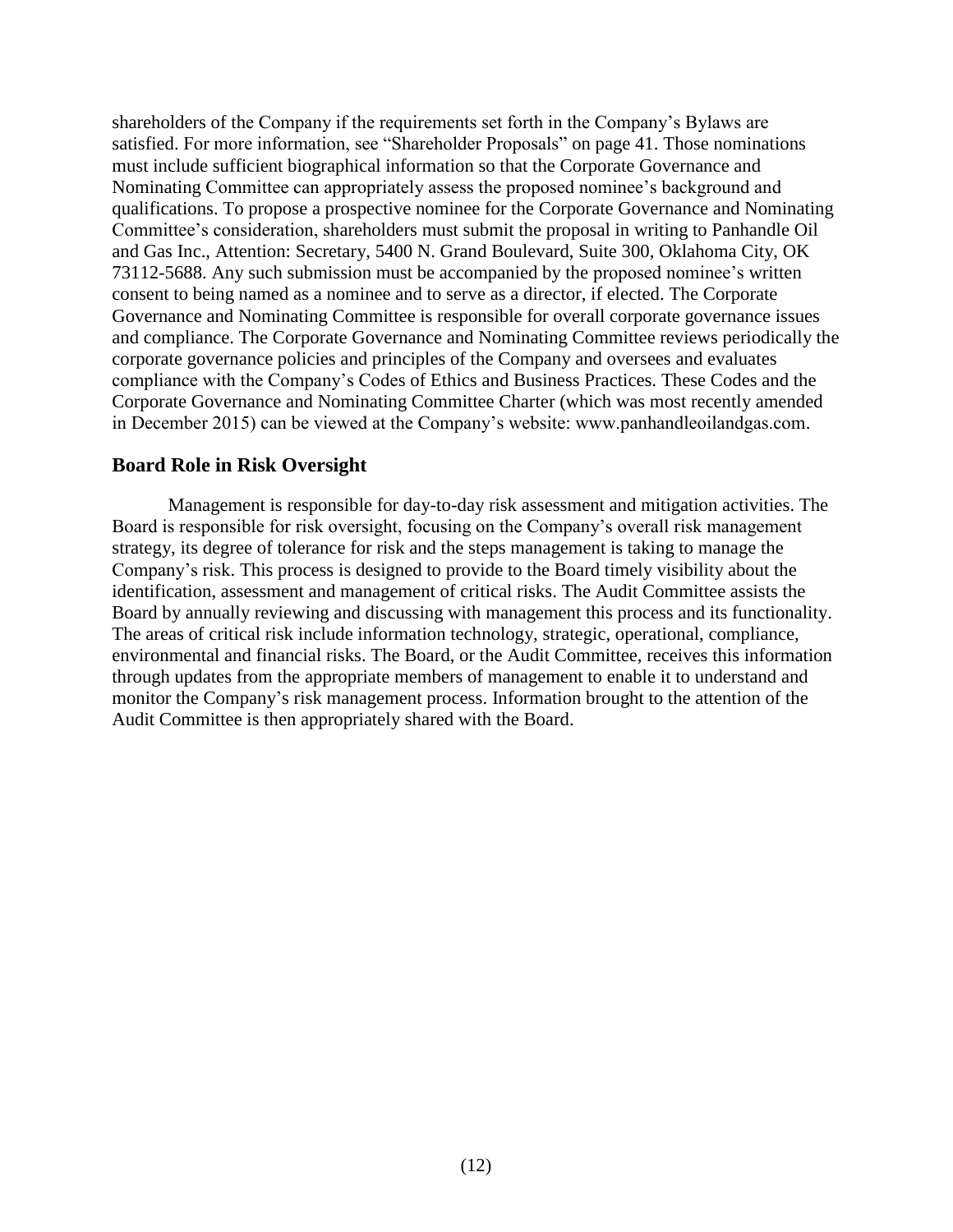### <span id="page-15-0"></span>**Compensation of Directors**

The following outlines the compensation for the Company's non-employee directors for their services in all capacities in fiscal 2017.

The table below contains information with respect to fiscal 2017 compensation of nonemployee directors who served in such capacity at any time during fiscal 2017. The fiscal 2017 compensation of Michael C. Coffman, who served as a director and our President and Chief Executive Officer through December 31, 2016, and Paul F. Blanchard, Jr., who serves as a director and our President and Chief Executive Officer effective January 1, 2017, is disclosed on page 33 under the caption "Executive Compensation – Summary Compensation Table". Currently, the Company's Deferred Compensation Plan for Non-Employee Directors (the "Directors' Deferred Compensation Plan") and the Company's Amended 2010 Restricted Stock Plan (the "Restricted Stock Plan") serve as the only equity incentive plans for its non-employee directors.

Annually, non-employee directors may elect to be included in the Directors' Deferred Compensation Plan. The Directors' Deferred Compensation Plan provides that each nonemployee director may individually elect to be credited with future unissued shares of Company Common Stock rather than cash for all or a portion of the annual retainers, Board meeting fees and committee meeting fees otherwise payable to that director, and may elect to receive shares, if and when issued, over annual time periods up to ten years. These unissued shares are recorded to each director's deferred compensation account at the closing market price of the shares (i) on the dates of the Board and committee meetings, and (ii) on the payment dates of the annual retainers. Dividends are credited to each deferred account on the record date of each declared dividend. Only upon a director's retirement, resignation, termination, death, or a change-in-control of the Company will the shares recorded for such director under the Directors' Deferred Compensation Plan be issued to the director. In the case of a change-in-control of the Company, all shares in the deferred accounts will be issued in a single lump sum to the appropriate directors at the closing of such change-in-control. The promise to issue such shares in the future is an unsecured obligation of the Company. All but two non-employee directors participated in the Directors' Deferred Compensation Plan in fiscal 2017.

For fiscal 2017, non-employee directors received annual retainers of \$37,500, \$1,500 for attending each Board meeting, \$1,000 for attending each committee meeting and out-of-pocket travel expenses for attending all meetings. Any director who traveled over 50 miles to attend a Board or committee meeting received an additional \$500 for each meeting. During fiscal 2017, the Lead Independent Director and the chairs of the Audit, Compensation and Corporate Governance and Nominating Committees received additional annual retainers of \$15,000, \$10,000, \$6,000, and \$5,000, respectively. The annual retainers were paid in equal installments on December 31, 2016, and March 31, June 30 and September 30, 2017. This retainer and fee structure was guided by a study conducted by Longnecker & Associates, Houston, Texas ("Longnecker"), an independent compensation consultant retained by the Compensation Committee to review the Company's Board compensation levels.

For fiscal 2018, non-employee directors will receive annual retainers of \$37,500, \$1,500 for attending each Board meeting, \$1,000 for attending each committee meeting and out-of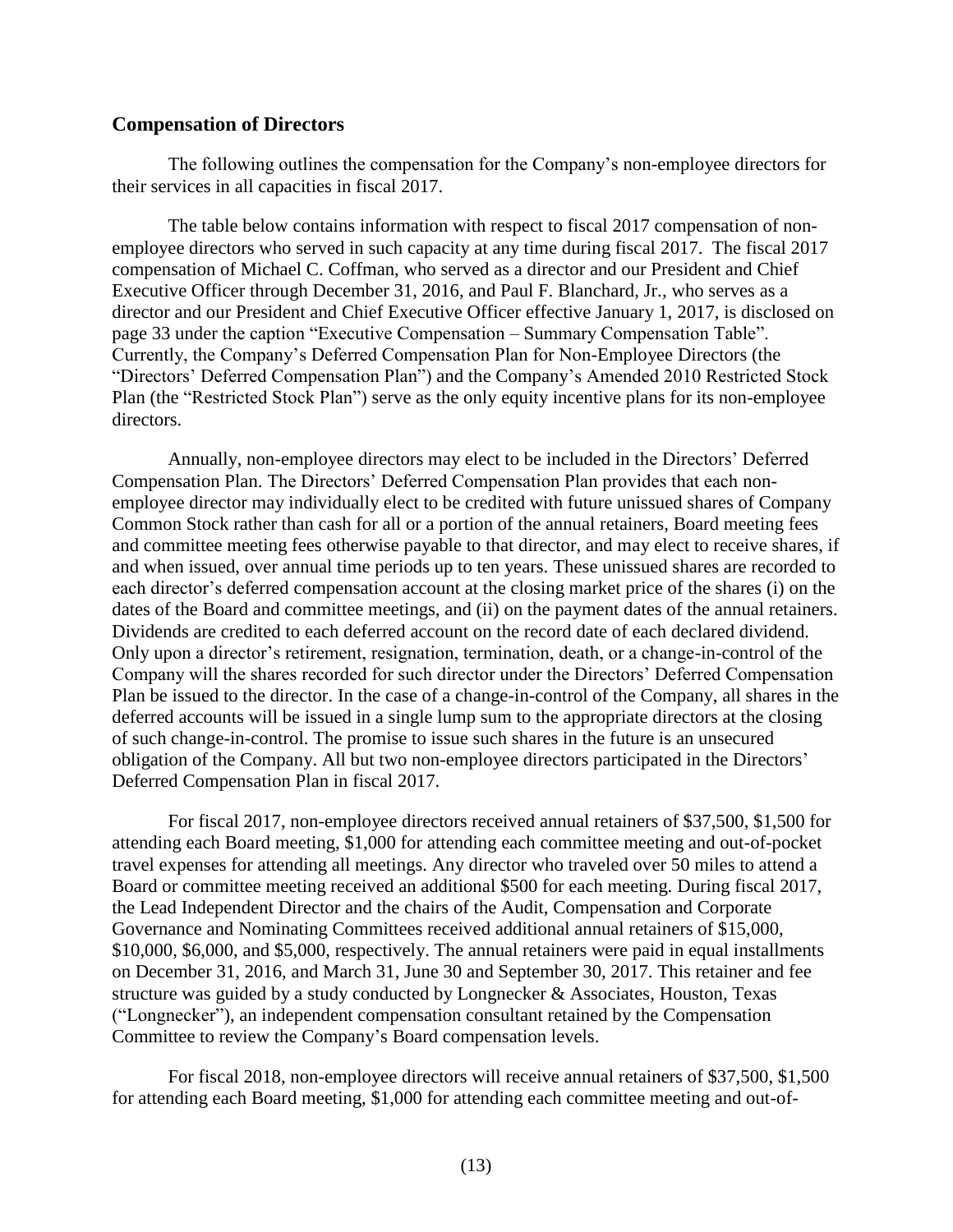pocket travel expenses for attending all meetings. Any director who travels over 50 miles to attend a Board or committee meeting receives an additional \$500 for each meeting. In addition, the Lead Independent Director and the chairs of the Audit, Compensation and Corporate Governance and Nominating Committees will receive additional annual retainers of \$15,000, \$10,000, \$7,000 and \$7,000, respectively. These annual retainers are to be paid in equal installments on December 31, 2017, March 31, June 30 and September 30, 2018.

Any director who participates in a board meeting or committee meeting by conference telephone or other communications equipment receives only one-half of the fee paid for attendance in person at these meetings.

Based in part on a recommendation from Longnecker, an amendment to the Restricted Stock Plan was approved by the shareholders at the 2014 Annual Meeting, providing that all independent directors are eligible to participate in the Restricted Stock Plan. The initial grant of restricted stock to each director was valued at \$35,000, vesting throughout calendar 2014. On March 4, 2015, each director was granted restricted stock valued at \$35,000, vesting quarterly throughout calendar 2015. On December 9, 2015, the Board approved restricted stock awards to each director valued at \$35,000, vesting quarterly throughout calendar 2016. On December 9, 2016, the Board approved restricted stock awards to each director valued at \$35,000, vesting quarterly throughout calendar 2017. At its December 12, 2017, meeting, the Board approved restricted stock awards with a grant date of December 31, 2017, to each director in the amount of \$35,000 which will vest quarterly throughout calendar 2018.

| <b>Name</b>               | Fees Paid in Cash or Deferred $(1)(2)$ All Other Compensation $(3)(4)$ |          | <b>Total</b> |
|---------------------------|------------------------------------------------------------------------|----------|--------------|
| Mark T. Behrman           | \$30,466                                                               | \$35,052 | \$65,518     |
| Lee M. Canaan             | \$67,000                                                               | \$35,649 | \$102,649    |
| Robert O. Lorenz          | \$80,750                                                               | \$45,263 | \$126,013    |
| Robert A. Reece (5)       | \$17,375                                                               | \$7,649  | \$25,024     |
| Robert E. Robotti         | \$60,250                                                               | \$41,887 | \$102,137    |
| Darryl G. Smette          | \$61,250                                                               | \$37,327 | \$98,577     |
| Chad L. Stephens III      | \$6,966                                                                | \$14,663 | \$21,629     |
| H. Grant Swartzwelder (6) | \$60,250                                                               | \$43,921 | \$104,171    |

#### **Non-Employee Directors Compensation For Fiscal 2017**

(1) All but two directors deferred 100% of their retainers and fees under the Directors' Deferred Compensation Plan; two directors received cash payments for their retainers and fees.

(2) At the end of fiscal 2017, the following future share amounts had been recorded to each director's account under the Directors' Deferred Compensation Plan: Behrman– 1,383; Canaan– 5,789; Lorenz– 66,609; Reece– 69,774; Robotti– 44,743; Smette– 14,615; Stephens– 0; and Swartzwelder– 57,515.

(3) Includes dividends accrued under the Directors' Deferred Compensation Plan. Under the Plan, dividends paid on the Common Stock are recorded to each Director's account under the Plan on the record date of the dividend in the form of unissued shares. The amount recorded is based on the number of future unissued shares in each Director's account and the closing market price of the Company Stock on each dividend record date. These future share amounts have no voting authority and the Directors have no investment authority with respect thereto.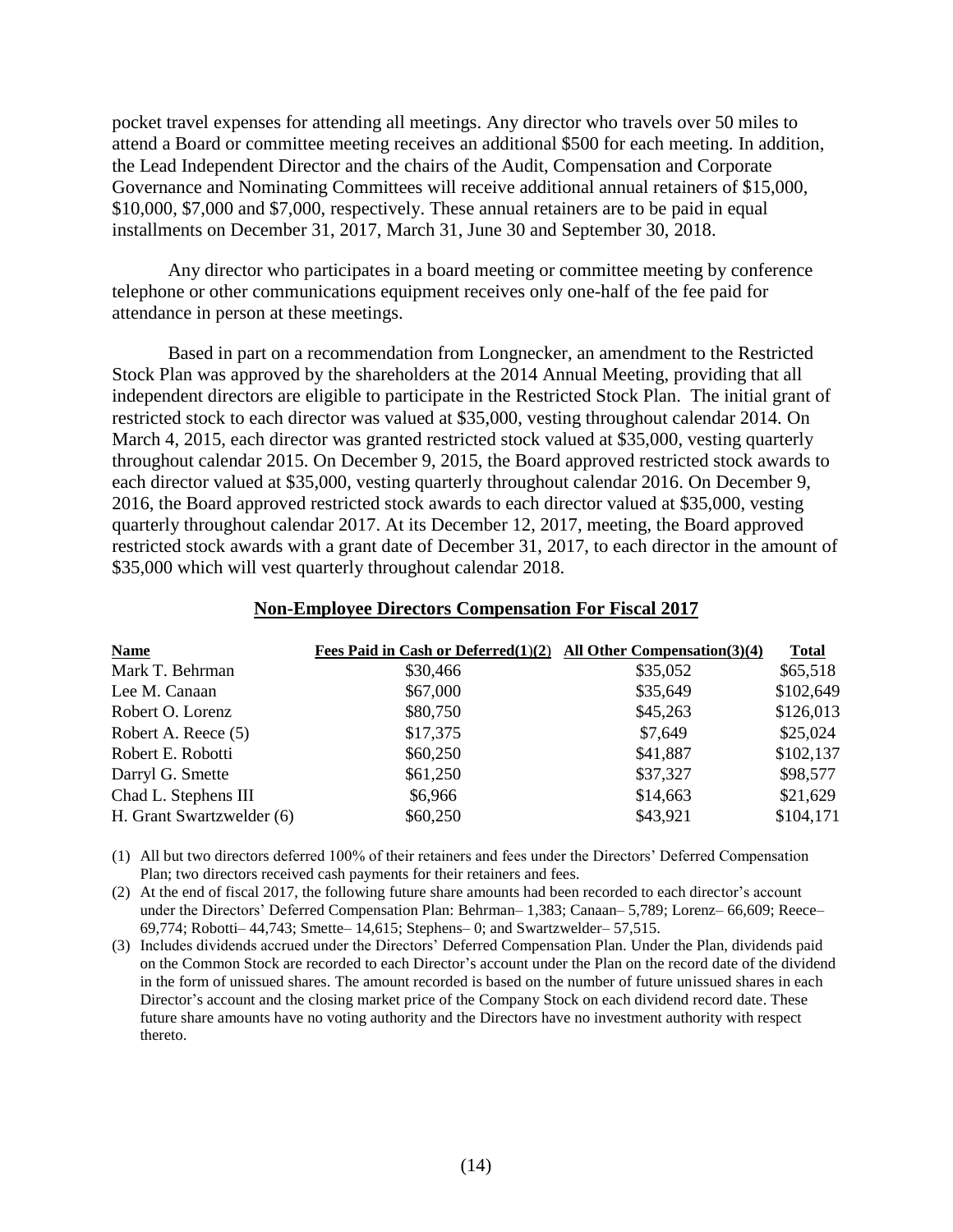- (4) Except for Mr. Reece and Mr. Stephens, includes \$35,000 for each non-employee director as a result of restricted stock awards in December 2016. Mr. Stephens received a \$14,663 prorated stock award on August 1, 2017, when he began to serve on the Board. In accordance with applicable accounting standards, this amount represents the grant date fair value of the award on the award date.
- (5) Retired from the Board in March 2017.
- <span id="page-17-0"></span>(6) Resigned from the Board in January 2018.

### **Share Ownership Guidelines for Directors**

The Bylaws of the Company require non-employee directors to own shares of the Company's Common Stock in order to be a Board member. To further align the interests of the Directors with the Company's shareholders, each Director is expected to own that number of shares at the end of their fifth year of Board service which equals, on a cost basis, the aggregate amount of the three prior years' annual Board retainers, annual restricted stock awards and meeting fees for the five regularly scheduled Board meetings held each year during such threeyear period. Future unissued shares that have been recorded to the directors' accounts under the Directors' Deferred Compensation Plan may be used to satisfy this share ownership requirement.

### <span id="page-17-1"></span>**Related Person Transactions**

The Company has entered into indemnification agreements with each of its directors and executive officers.

Except as detailed below, none of the organizations described above in the business experiences of the Company's directors, nominees for election to the Board and officers are parents, subsidiaries or affiliates of the Company, or conduct business with the Company. The Company for many years, in the ordinary course of its business, has participated on industry terms through its mineral acreage ownership in the drilling and completion of oil and gas wells in which Devon Energy Corporation serves as the operator. Retiring director, Darryl G. Smette retired as an Executive Vice President of Devon in August 2016.

None of the non-employee directors have ever been an officer or employee of the Company.

We review all transactions and relationships in which the Company and any of our directors, nominees for director, executive officers or any of their immediate family members may be participants, so as to determine whether any of these individuals have a direct or indirect material interest in any such transaction. We have developed and implemented processes and controls to obtain information from the directors and executive officers about related person transactions, and for then determining, based on the facts and circumstances, whether a related person has a direct or indirect material interest in any such transaction. Transactions that are determined to be directly or indirectly material to a related person are disclosed in our proxy statement as required by SEC rules.

Pursuant to these processes, all directors and executive officers annually complete, sign and submit questionnaires that are designed to identify actual or potential conflicts of interest, related persons and any related person transactions. We also make appropriate inquiries as to the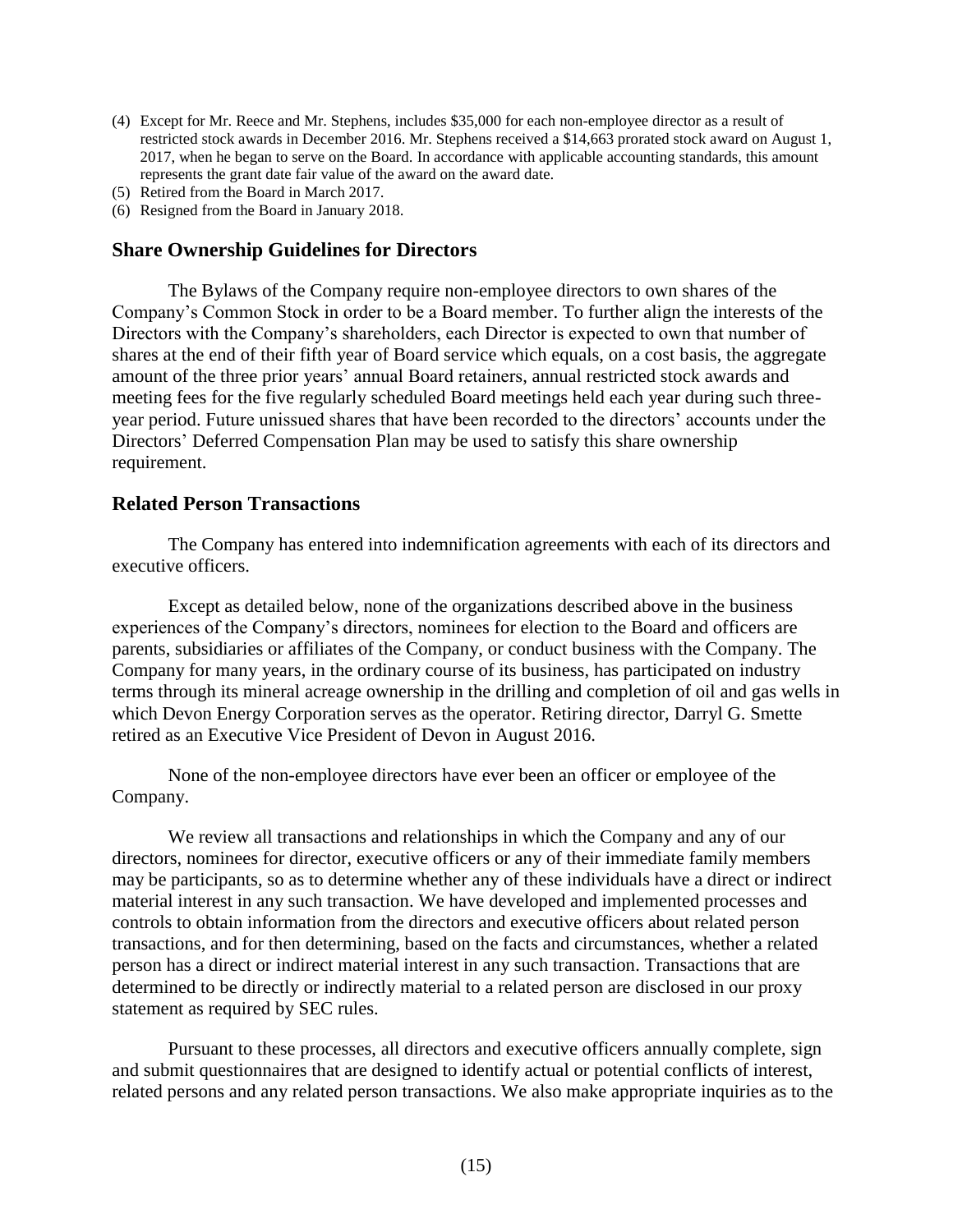nature and extent of business that the Company may conduct with other companies for whom any of our directors or executive officers also serve as directors or executive officers. Under the Company's Code of Ethics & Business Practices, if an actual or potential conflict of interest affects an executive officer or a director, he or she is to immediately disclose all the relevant facts and circumstances to the Company's President or the Corporate Governance and Nominating Committee, as appropriate. If the Corporate Governance and Nominating Committee determines that there is a conflict, it will refer the matter to the Board, which will review the matter to make a final determination as to whether a conflict exists, and, if so, how the conflict should be resolved. In addition, the Audit Committee reviews all reports and disclosures of actual and potential related person transactions.

# <span id="page-18-0"></span>**Compensation Committee Interlocks and Insider Participation**

The functions and members of the Compensation Committee are set forth above under "Proposal No. 1 – Meetings and Committees of the Board of Directors." All Committee members are independent under the enhanced independence standards of the NYSE for compensation committee members of NYSE listed companies.

# <span id="page-18-1"></span>**Codes of Ethics**

The Board has adopted a Code of Ethics & Business Practices applicable to all directors, officers and employees of the Company. Each director, officer and employee annually submits a signed statement that he or she is in compliance with the Company's Code of Ethics & Business Practices. In addition, the Board has adopted a Code of Ethics for Senior Financial Officers. The Company's Chief Executive Officer and Chief Financial Officer are required to sign this Code and will be held to the standards outlined in the Code. Copies of both Codes are available at the Company's website: www.panhandleoilandgas.com.

# <span id="page-18-2"></span>**Communications with the Board of Directors**

The Company provides a process for shareholders and other interested parties to send communications to its Board. Shareholders or other interested parties who wish to contact the Lead Independent Director, the non-employee directors as a group, or any of its individual members may do so by writing: Board of Directors, Panhandle Oil and Gas Inc., 5400 N. Grand Boulevard, Suite 300, Oklahoma City, OK 73112-5688. Correspondence directed to any individual Board member is referred, unopened, to that member. Correspondence not directed to a particular Board member is referred, unopened, to the Lead Independent Director.

# <span id="page-18-3"></span>**Proposal No. 2 Ratification of Selection of Independent Registered Public Accounting Firm**

The Audit Committee has directed the Company to submit the selection of Ernst  $\&$ Young LLP as the Company's independent registered public accounting firm for fiscal 2018 for ratification by the shareholders at the meeting. Neither the Company's Bylaws nor other governing documents or law require shareholder ratification of the selection of Ernst & Young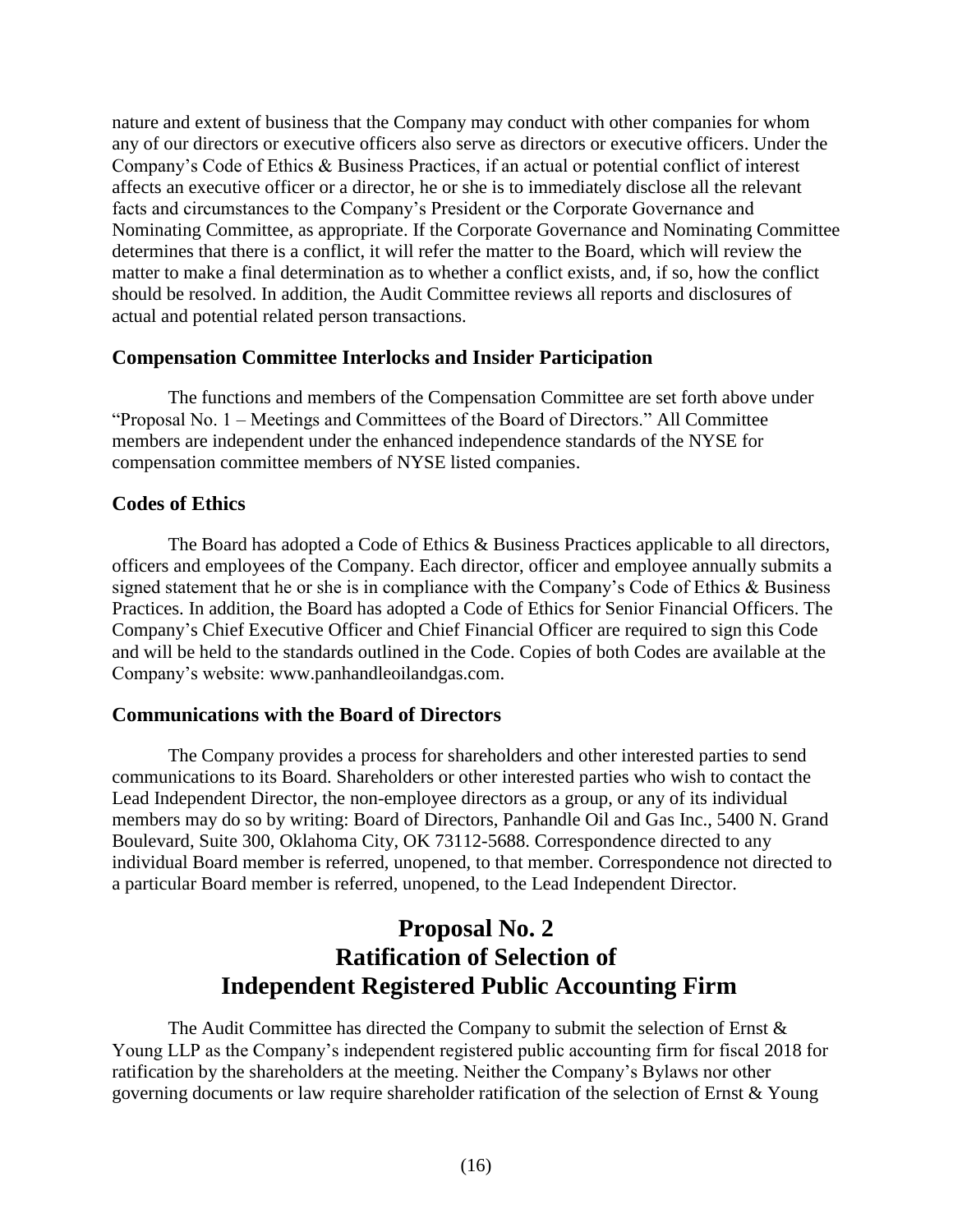LLP as the Company's independent registered public accounting firm. However, the Audit Committee is submitting the selection of Ernst & Young LLP to the shareholders for ratification as a matter of good corporate practice. If the shareholders fail to ratify the selection, the Audit Committee will reconsider whether or not to retain that firm. Even if the selection is ratified, the Audit Committee may, at its discretion, direct the appointment of a different independent registered public accounting firm at any time during fiscal 2018 if it determines that such a change would be in the best interests of the Company and its shareholders.

A representative of Ernst & Young LLP is expected to attend the annual meeting, will have the opportunity to make a statement if he or she so desires, and will be available to respond to appropriate questions from shareholders.

The Audit Committee has selected Ernst & Young LLP to conduct quarterly reviews for the first three fiscal quarters of fiscal 2018.

# <span id="page-19-0"></span>**Report of the Audit Committee**

The Audit Committee currently consists of five independent directors. Throughout fiscal 2017 and currently, Robert O. Lorenz serves as chair, and Lee M. Canaan and Darryl G. Smette serve as members of the Audit Committee, with Mark T. Behrman joining the Audit Committee in March 2017 and Chad L. Stephens III joining the Audit Committee in October 2017. Robert A. Reece served on the Audit Committee in fiscal 2017 until his retirement in March 2017. Four Audit Committee meetings were held during fiscal 2017. The Board has determined that all committee members are independent and financially literate as defined by NYSE listing standards and SEC regulations and that Mr. Lorenz, Mr. Behrman and Ms. Canaan are each an "audit committee financial expert" as defined by applicable SEC regulations. For purposes of complying with NYSE rules, the Board has determined that none of the Committee members currently serve on the audit committees of more than three public companies.

The Audit Committee Charter was last amended in December 2017. A copy of the amended Charter can be viewed at the Company's website: www.panhandleoilandgas.com.

The Audit Committee's primary responsibility is to oversee the Company's financial reporting process on behalf of the Board and report the results of its activities to the Board. Management has the primary responsibility for the financial statements and the reporting process, including internal control over financial reporting.

*Disclosure Controls and Procedures*. Management has established and maintains a system of disclosure controls and procedures designed to provide reasonable assurance that information required to be disclosed by the Company in the reports filed or submitted under the Securities Exchange Act of 1934, as amended, is recorded, processed, summarized and reported within the time periods specified in the SEC's rules and forms, and includes controls and procedures designed to provide reasonable assurance that information required to be disclosed by the Company in those reports is accumulated and communicated to management, including the Chief Executive Officer and the Chief Financial Officer, as appropriate, to allow timely decisions regarding required disclosure. As of September 30, 2017, management conducted an evaluation of disclosure controls and procedures. Based on this evaluation, the Chief Executive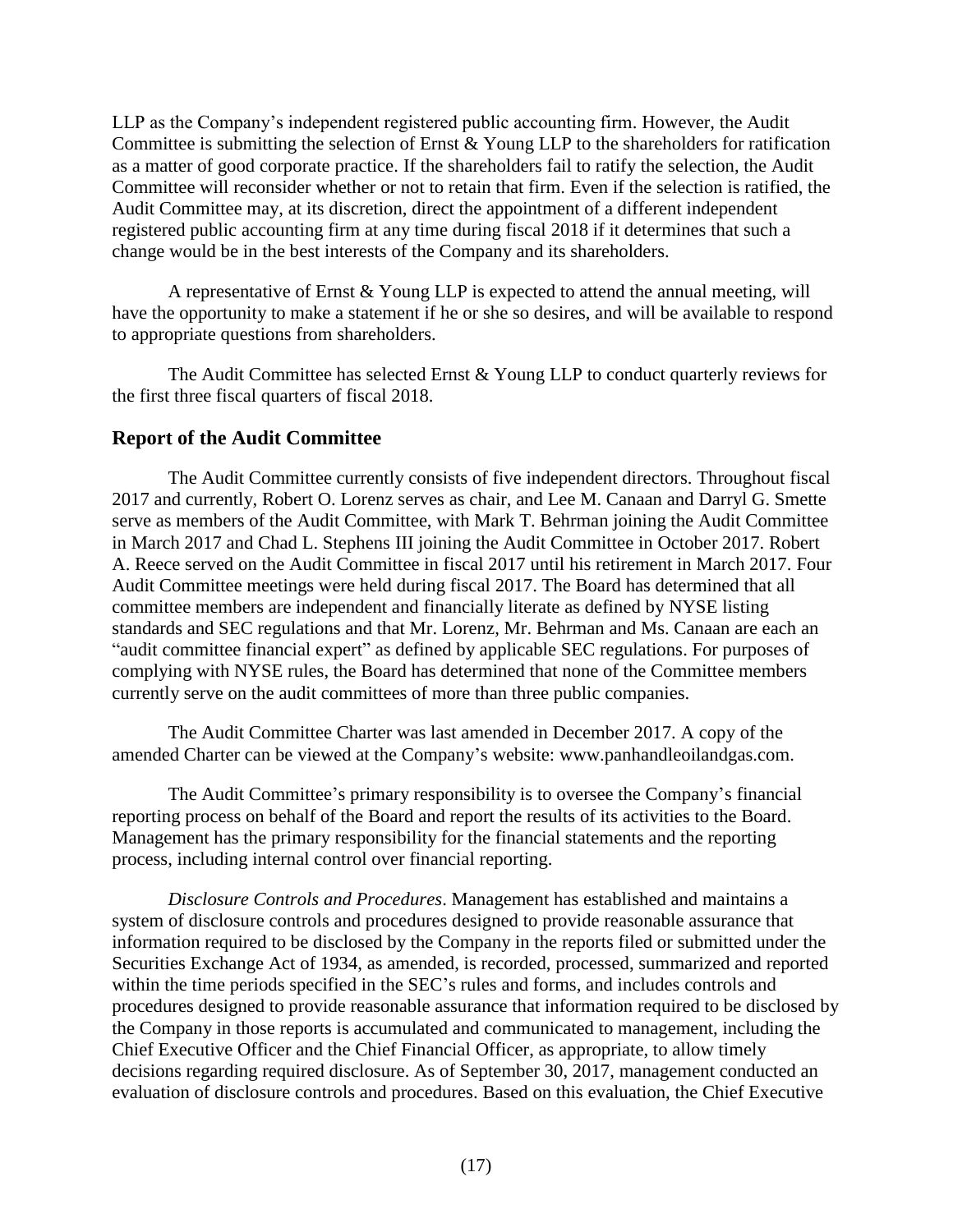Officer and Chief Financial Officer concluded that the Company's disclosure controls and procedures are effective to provide reasonable assurance that the information required to be disclosed in the reports filed or submitted under the Securities and Exchange Act of 1934 is recorded, processed, summarized and reported within the time periods specified in the SEC's rules and forms. The Audit Committee discussed with management and Ernst & Young LLP, the Company's independent registered public accounting firm ("independent accountants"), the quality and adequacy of the Company's disclosure controls and procedures.

*Internal Controls.* Management has also established and maintains a system of internal controls over financial reporting as defined in Rule 13a-15(f) of the Securities Exchange Act of 1934. These internal controls are designed to provide reasonable assurance that the reported financial information is presented fairly, that disclosures are adequate and that the judgments inherent in the preparation of financial statements are reasonable. Management conducted an evaluation of the effectiveness of the Company's internal control over financial reporting based on the framework set forth in *Internal Control – Integrated Framework* (as updated in 2013) issued by the Committee of Sponsoring Organizations of the Treadway Commission. Based on management's evaluation under the framework in *Internal Control – Integrated Framework*, management concluded that the Company's internal control over financial reporting was effective as of September 30, 2017, as discussed in more detail in Management's Report on Internal Control Over Financial Reporting, which was included in our Annual Report on Form 10-K for the year ended September 30, 2017, filed with the SEC on December 12, 2017. The effectiveness of the Company's internal control over financial reporting as of September 30, 2017, has been audited by Ernst & Young LLP, as stated in its attestation report, which was included in our Annual Report on Form 10-K for the year ended September 30, 2017. The Audit Committee reviewed and discussed with management and Ernst & Young LLP the Company's system of internal control over financial reporting in compliance with Section 404 of the Sarbanes-Oxley Act of 2002.

*Discussions with Management and Independent Accountants*. In fulfilling its responsibilities, the Committee reviewed with management the audited financial statements included in the Company's Annual Report on Form 10-K for fiscal 2017, including a discussion of the quality, not just the acceptability, of the accounting principles, the reasonableness of significant judgments and the clarity of disclosures in the financial statements. The Audit Committee also reviewed the audited financial statements with Ernst & Young LLP, which is responsible for expressing an opinion on the conformity of those financial statements with the standards of the Public Company Accounting Oversight Board and its judgment as to the quality, not just the acceptability, of the Company's accounting principles. The Audit Committee discussed with the independent accountants such matters required under the standards of the Public Company Accounting Oversight Board and the SEC. In addition, the Audit Committee discussed with the independent accountants its independence from management and the Company, including matters in the written disclosures and letter received from the independent accountants as required by Public Company Accounting Oversight Board Rule 3526 (Communications with Audit Committee Concerning Independence). The Audit Committee met with the independent accountants, with and without management present, to discuss the overall scope and plans for their audit, the results of their examinations, their evaluations of the Company's internal control over financial reporting and the overall quality of the Company's financial reporting.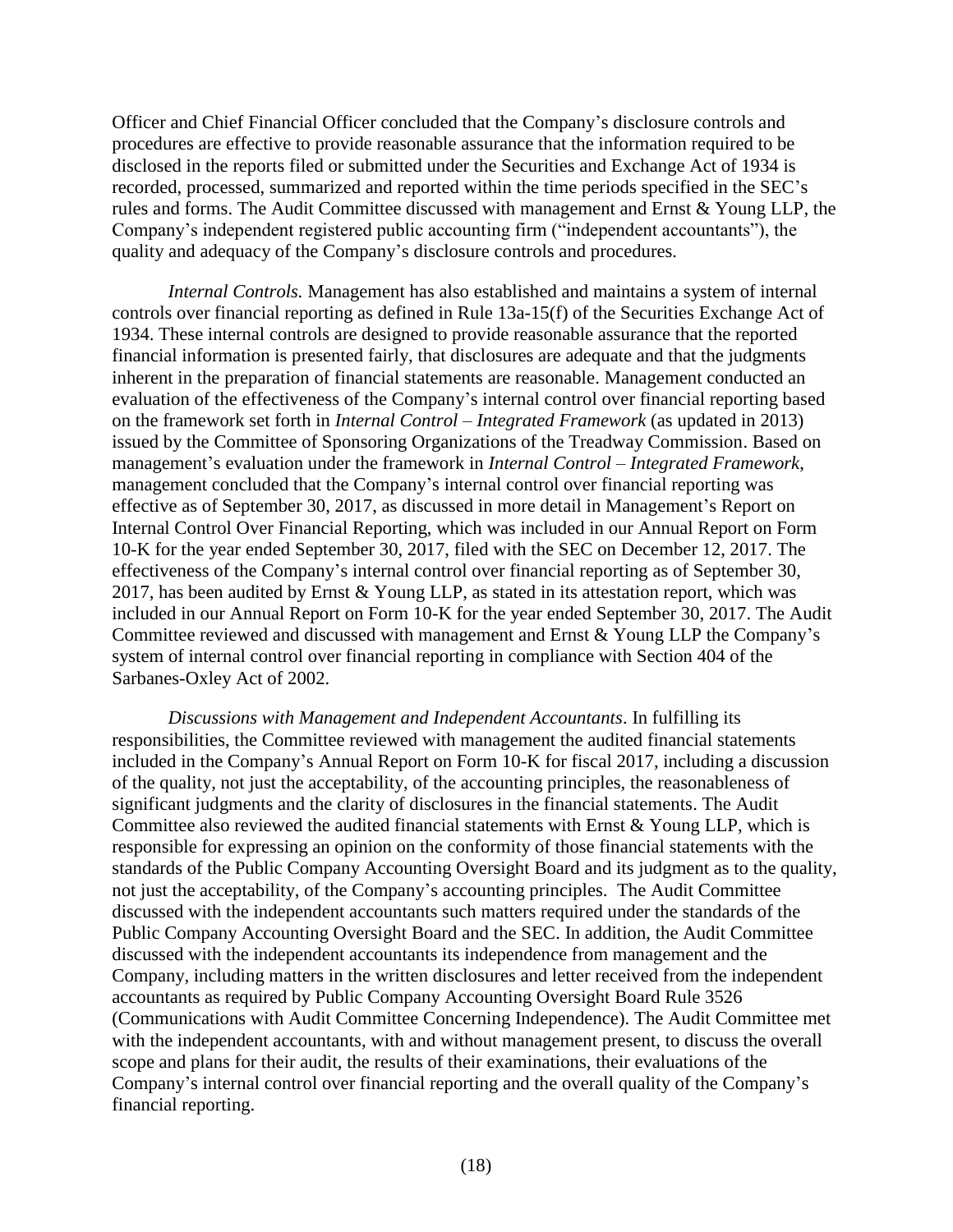The Audit Committee also met with the independent accountants and management after the end of each of the first three 2017 fiscal quarters. At these meetings, the independent accountants' review of quarterly results was presented and discussed and discussions were also held with management concerning these results.

In reliance on the reviews and discussions referred to above, the Audit Committee recommended to the Board (and the Board approved) that the audited financial statements be included in our Annual Report on Form 10-K for fiscal 2017 for filing with the Securities and Exchange Commission (which was filed on December 12, 2017).

> Audit Committee Robert O. Lorenz – Chair Mark T. Behrman Lee M. Canaan Darryl G. Smette Chad L. Stephens III

### <span id="page-21-0"></span>**Independent Accountants' Fees and Services**

The following sets forth fees billed for audit and other services provided by Ernst  $\&$ Young LLP for the fiscal years ended September 30, 2017, and September 30, 2016:

| <b>Fee Category</b>       | <b>Fiscal 2017 Fees</b> |                          |   | <b>Fiscal 2016 Fees</b> |  |
|---------------------------|-------------------------|--------------------------|---|-------------------------|--|
| Audit Fees (1)            |                         | 425,001(2)               | S | 396,200                 |  |
| <b>Audit-Related Fees</b> |                         | $\overline{\phantom{a}}$ |   | $\sim$                  |  |
| Tax Fees                  |                         | $\overline{\phantom{a}}$ |   | ۰.                      |  |
| All Other Fees            |                         | $\overline{\phantom{0}}$ |   | $\sim$                  |  |

(1) Includes fees for audit of annual financial statements, reviews of the related quarterly financial statements and internal control audits required by Section 404 of the Sarbanes-Oxley Act.

(2) Includes fees of \$15,000 for the review of S-3 and related 8-K filed in November 2017.

All services rendered by Ernst & Young LLP were permissible under applicable laws and regulations and were pre-approved by the Audit Committee. The Audit Committee's preapproval policy is set forth in the Audit Committee Charter which can be viewed at the Company's website: www.panhandleoilandgas.com.

To ratify the selection of Ernst  $& Young LLP$ , a majority of the votes entitled to be cast on Proposal No. 2 must vote "FOR" ratification. Abstentions will have the effect of a vote "AGAINST" ratification.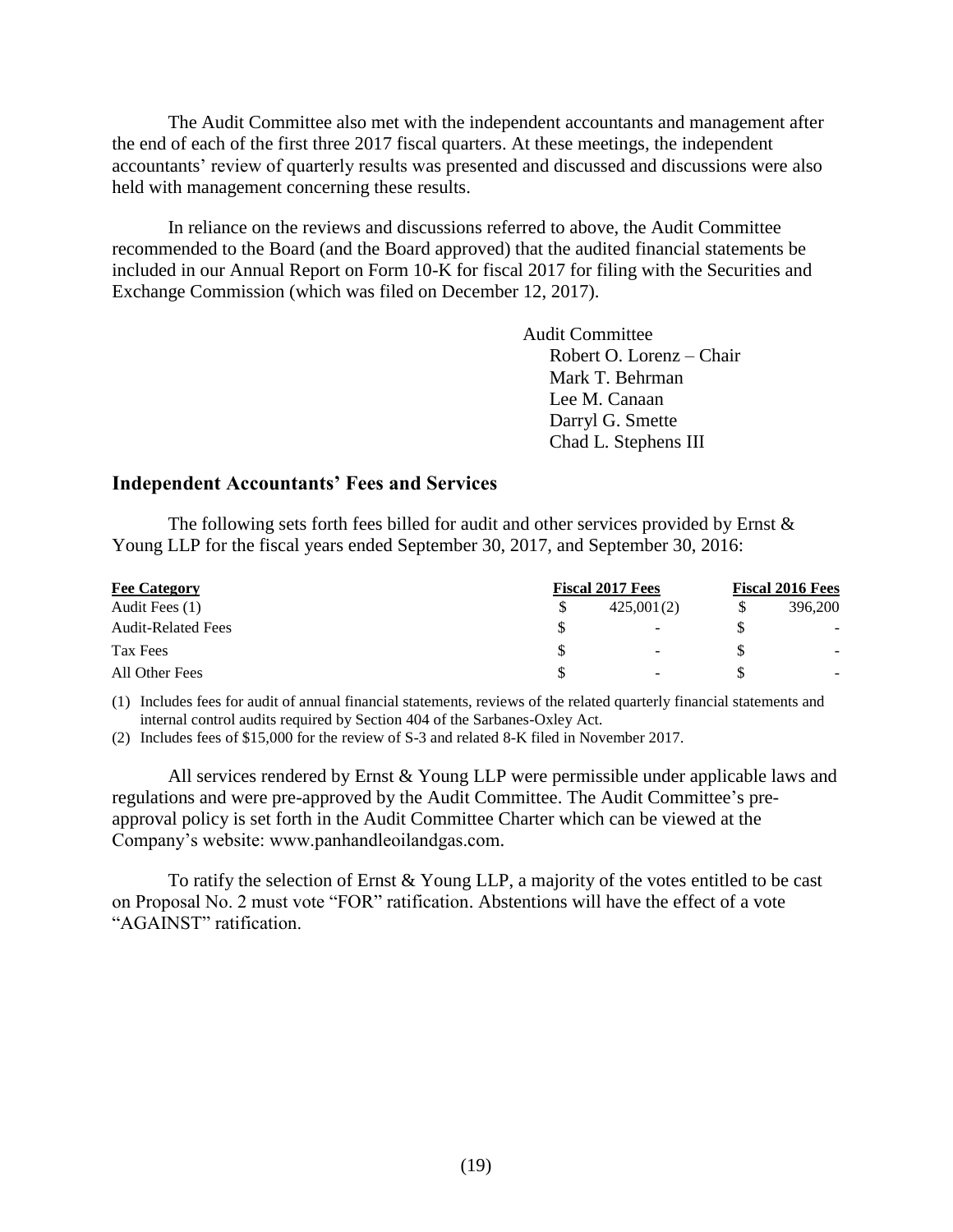#### <span id="page-22-0"></span>**The Board of Directors Recommends Shareholders Vote "FOR" Ratification of Selection of Independent Registered Public Accounting Firm**

# **Proposal No. 3 Advisory Vote on Executive Compensation**

The Securities Exchange Act of 1934 requires that we include in our proxy statements a non-binding vote on our executive compensation (commonly referred to as "Say-On-Pay"). At the 2014 Annual Meeting, the Board recommended, and the shareholders approved, that the Sayon-Pay vote should occur every year. Accordingly, Proposal No. 3 is included for a non-binding vote on our executive compensation as described in this Proxy Statement.

The first vote was taken in 2011, and 94% of the shares voted were cast in support of the Company's executive compensation program. In 2016, 86% of the shares voted were cast in support of the program, and in 2017, 94% of the shares voted were cast in support of the program. We encourage shareholders to review the discussion on executive compensation contained in this Proxy Statement, the Compensation Discussion and Analysis section below on pages 23 to 32 and the Executive Compensation section on pages 33 to 40. The Company's consistent value creation over time is attributable to a rigorously applied management process implemented over the years by successive teams of talented and committed executives. The Company's executive compensation underpins and reinforces this process and the performance it generates. We believe our compensation program strikes the appropriate balance between utilizing fair and responsible pay practices and effectively incentivizing our executives to dedicate themselves fully to value creation for our shareholders.

The Board strongly endorses the Company's executive compensation program and recommends that the shareholders vote in favor of the following resolution:

RESOLVED, that the shareholders approve on an advisory basis the compensation of the Company's named executive officers as described in the Company's Proxy Statement for the 2018 Annual Meeting of Shareholders under "Compensation Discussion and Analysis" and "Executive Compensation" and the other related tabular and narrative disclosures contained in this Proxy Statement.

Because the vote is advisory, it will not be binding upon the Board or the Compensation Committee, and neither the Board nor the Compensation Committee will be required to take any action as a result of the outcome of the vote on this Proposal. The Compensation Committee will carefully consider the outcome of the vote when considering future executive compensation arrangements.

To approve the foregoing resolution, a majority of the votes entitled to be cast on Proposal No. 3 must vote "FOR" approval. Abstentions will have the effect of a vote "AGAINST" approval.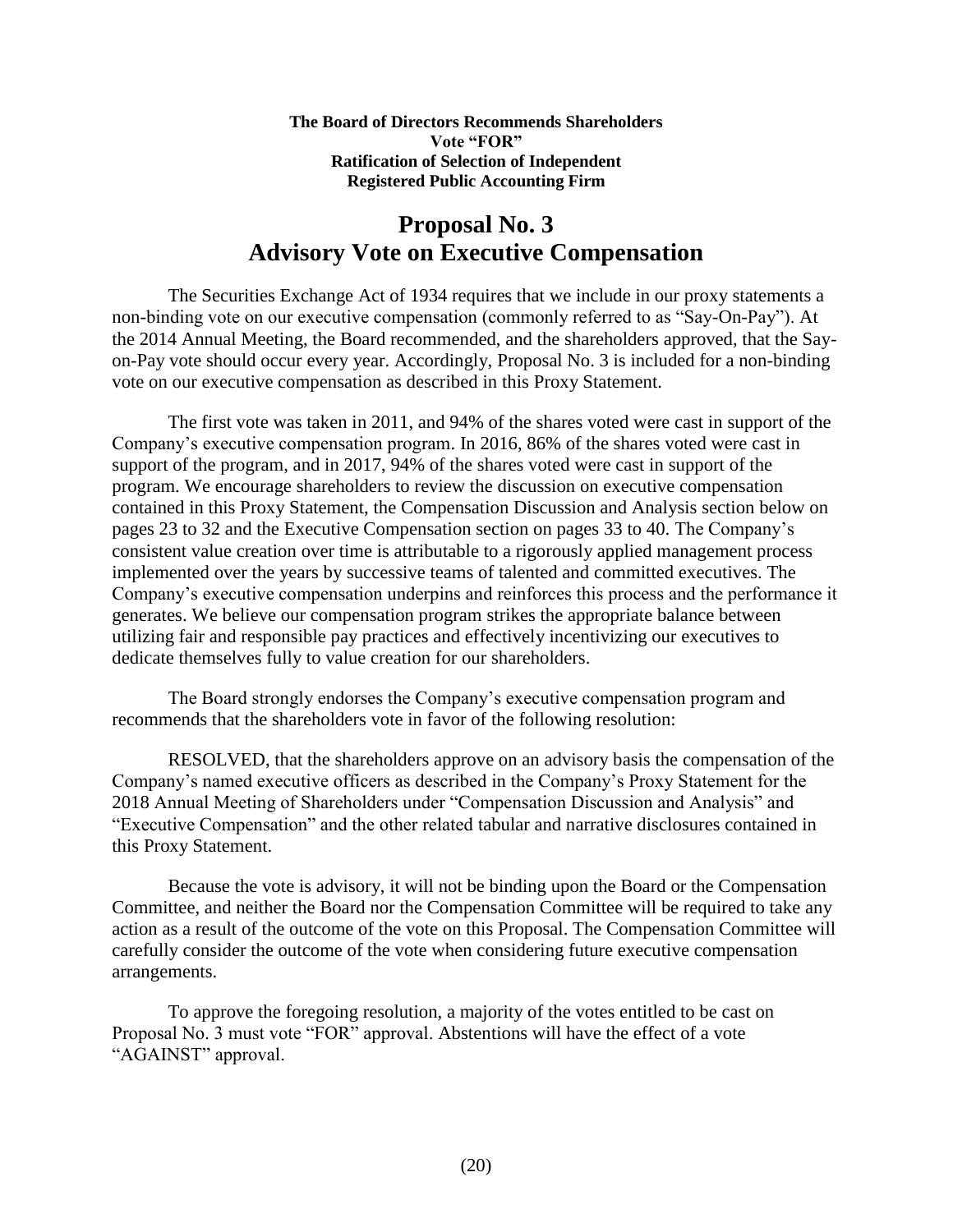### <span id="page-23-0"></span>**The Board of Directors Recommends a Vote "FOR" Approval of the Company's Executive Compensation**

# **Executive Compensation Overview**

For fiscal 2017, Panhandle's executive compensation program was generally unchanged from fiscal 2016. The program is designed to reward the Company's leadership team for operating and financial results for the year and for adding to and building per share value for our shareholders, measured on both yearly and long-term horizons. We believe our current program's performance metrics are the correct measures to align shareholder interests and executive interests to Company performance over the short-, medium- and long-term horizons. Because of the unique assets and operating strategies of the Company, we believe it is imperative that its management team be engaged in and manage the Company based on a longer-term horizon than the typical oil and gas exploration and production company. Accordingly, our compensation programs and performance metric measurements are structured to achieve that purpose.

# **Summary of Current Compensation Program**

- <span id="page-23-1"></span> Yearly base salaries of our executives are based on Company and individual results, overall responsibilities of each officer, expertise required in execution of the position and comparable peer company ranges,
- Yearly cash bonus payments are based on achievement of Company operational performance metrics and subjective job responsibility performance goals of each officer,
- Yearly Long-Term Incentive (LTI) restricted equity based compensation is used to motivate achievement of long-range goals of the Company and to reward individual achievement performance over longer-term horizons, and
- <span id="page-23-2"></span> Yearly LTI ultimate realization is based on employment longevity (25%) and per share market price performance (75%) of the Common Stock over the vesting period of the restricted stock grants.

# **Financial and Operating Performance – Fiscal 2017**

The financial and operating results outlined below provide additional perspective on Panhandle's fiscal 2017 performance:

- Net income of  $$3,531,933, $0.21$  per share, compared to a net loss of  $$10,286,884$ , \$0.61 per share, for fiscal 2016;
- Production of oil, natural gas and natural gas liquids (NGL) decreased 3% to 11.1 billion cubic feet equivalent (Bcfe) compared to fiscal 2016;
- Proved reserves increased 36% to 168.6 Bcfe compared to fiscal year-end 2016;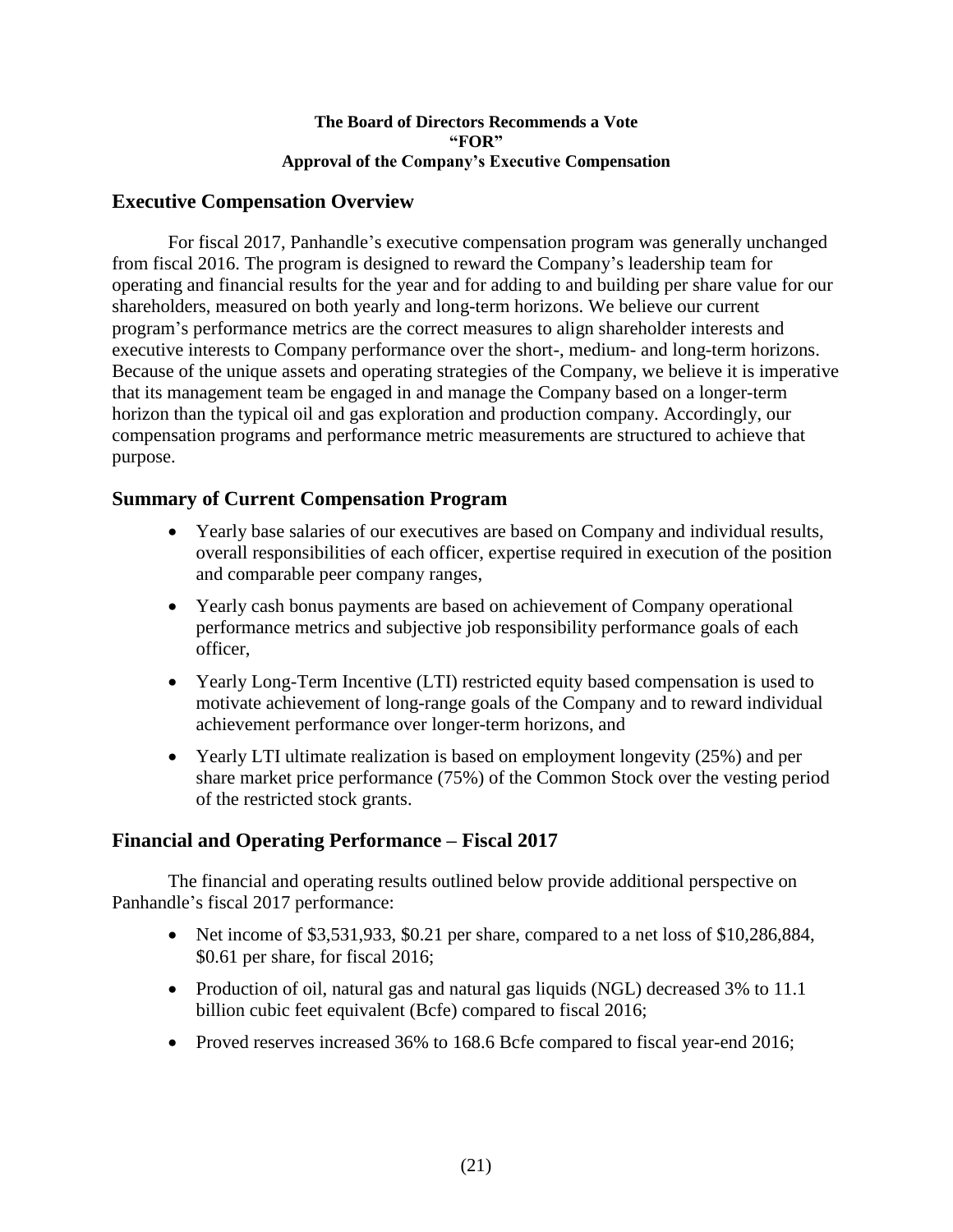- Generated cash from operating activities of \$20.8 million in fiscal 2017, as compared to \$25.8 million of fiscal 2017 capital expenditures;
- Generated lease bonus income of \$5.1 million in fiscal 2017, which is included in cash flow from operations;
- Increased debt \$7.7 million during fiscal 2017;
- <span id="page-24-0"></span>• Continued to maintain a strong balance sheet.

### **Information About Our Executive Officers**

The current executive officers of the Company are listed below. All officers hold office at the discretion of the Board and may be removed from office, with or without cause, at any time by the Board. Except as noted below, each executive officer has been elected to serve until the next annual meeting of the Board or until their earlier resignation or removal.

|                           |     | <b>Positions and Offices</b>                           | <b>Officer</b> |
|---------------------------|-----|--------------------------------------------------------|----------------|
| Name $(1)$                | Age | <b>Presently Held With the Company</b>                 | <b>Since</b>   |
| Paul F. Blanchard, Jr.(2) | 57  | President and Chief Executive Officer                  | 2009           |
| Lonnie J. Lowry           | 65  | Vice President, Corporate Secretary                    | 2006           |
| Freda R. Webb             | 61  | Vice President, Operations                             | 2017           |
| Robb P. Winfield          | 43  | Vice President, Chief Financial Officer and Controller | 2009           |

(1) During one of the past three years, Ben Spriestersbach was listed as an executive officer but he retired in October 2014. During the past three years, Michael C. Coffman was listed as an executive officer but he retired in December 2016.

(2) Biographical information for Mr. Blanchard is set forth above in "Election of Directors – Directors Whose Terms End in 2020" on page 8.

**Lonnie J. Lowry** served as Vice President, Controller and Secretary from March 2006 until August 2007 when he was elected Vice President, Chief Financial Officer and Secretary. Effective January 1, 2017, he became Vice President, Corporate Secretary. From 2001 to 2006, he served as Controller of the Company. He had been Controller of Wood Oil Company, Tulsa, Oklahoma for 15 years prior to its acquisition by Panhandle in 2001. Mr. Lowry has a Bachelor of Science degree in Accounting from Oklahoma State University.

**Freda R. Webb** worked as a reservoir engineering consultant for the Company from 2011 to 2015. In 2015, she was appointed Reservoir Engineering Manager and was elected Vice President, Operations effective January 1, 2017. Prior to Panhandle, she held various reservoir engineering, acquisitions, corporate planning and management positions for Cities Services, Occidental Petroleum and Southwestern Energy and has more than 35 years of experience. Ms. Webb is a graduate of the University of Oklahoma with a Bachelor of Science degree in Mechanical Engineering and of the University of Southern California with a Master of Science degree in Petroleum Engineering.

**Robb P. Winfield** served as Controller from February 2008 to March 2009 and as Controller and Chief Accounting Officer from March 2009 through December 2016. He was elected Vice President, Chief Financial Officer and Controller effective January 1, 2017.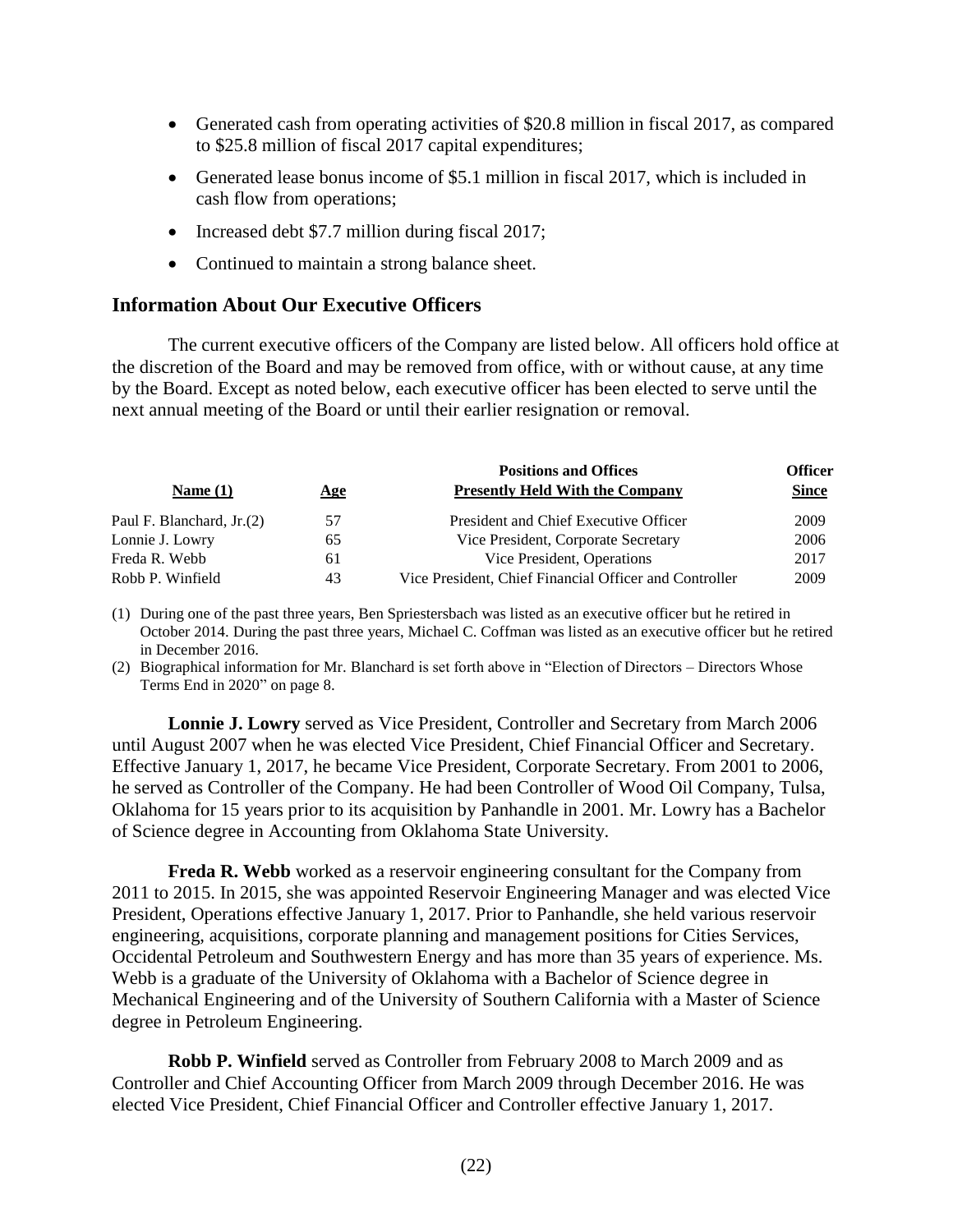Mr. Winfield was employed by Chesapeake Energy Corporation from 2004 to 2008 as Revenue Coordinator and Supervisor and was employed by Ernst & Young LLP as an auditor from 1999 to 2004. Mr. Winfield has a Bachelor of Business Administration degree with a major in Accounting from the University of Oklahoma.

# **Compensation Discussion and Analysis**

## <span id="page-25-0"></span>**Compensation Committee and Role of the Board of Directors in Fiscal 2017**

The Compensation Committee is composed entirely of independent directors as defined by NYSE listing standards and SEC rules and has the responsibility for establishing, implementing and monitoring all facets of the compensation of the Company's executive officers, which for fiscal 2017 include the following executive officers required to be named in this proxy statement pursuant to SEC rules: our President and Chief Executive Officer, Paul F. Blanchard Jr.; our Vice President, Chief Financial Officer and Controller, Robb P. Winfield; our Vice President, Operations, Freda R. Webb; and our Vice President, Corporate Secretary, Lonnie J. Lowry. On December 31, 2016, Michael C. Coffman, our former President and Chief Executive Officer, retired and thus for fiscal 2017, except where indicated, was not considered in the compensation decisions described in this Compensation Discussion and Analysis but would be considered a named executive officer under SEC rules and is accordingly included in the tabular disclosures below where applicable. In particular, the Committee's role is to recommend to the Board for final approval, the compensation, benefit plans and policies, and, in addition, to review, approve and recommend to the Board annually all compensation decisions relating to the Chief Executive Officer and the other executive officers of the Company. The Committee reviews the executive compensation program and recommends compensation levels, performance metrics, executive bonus distributions and restricted stock awards. The Committee met three times during fiscal 2017. The Committee operates in accordance with its Charter, which sets forth its powers and responsibilities. A copy of the Charter of the Compensation Committee, which was most recently amended in December 2016, can be viewed at the Company's website: www.panhandleoilandgas.com.

# **Compensation Philosophy and Objectives**

The objectives of the Company's compensation program are to:

- Attract, retain and incentivize key executives, who are necessary to continue execution of the Company's unique business strategies, including the ownership, management and use of mineral acreage in an oil and gas exploration and production company;
- Motivate and reward individual performance and contributions and Company performance; and
- Align the interests of our executives with those of our shareholders.

The principal elements of the executive compensation program are (i) yearly salary, (ii) annual cash bonus, (iii) restricted stock awards and (iv) contributions to the ESOP Plan. Awards of restricted stock pursuant to the Company's Amended 2010 Restricted Stock Plan (the "Restricted Stock Plan") are an integral part of the Company's compensation program as a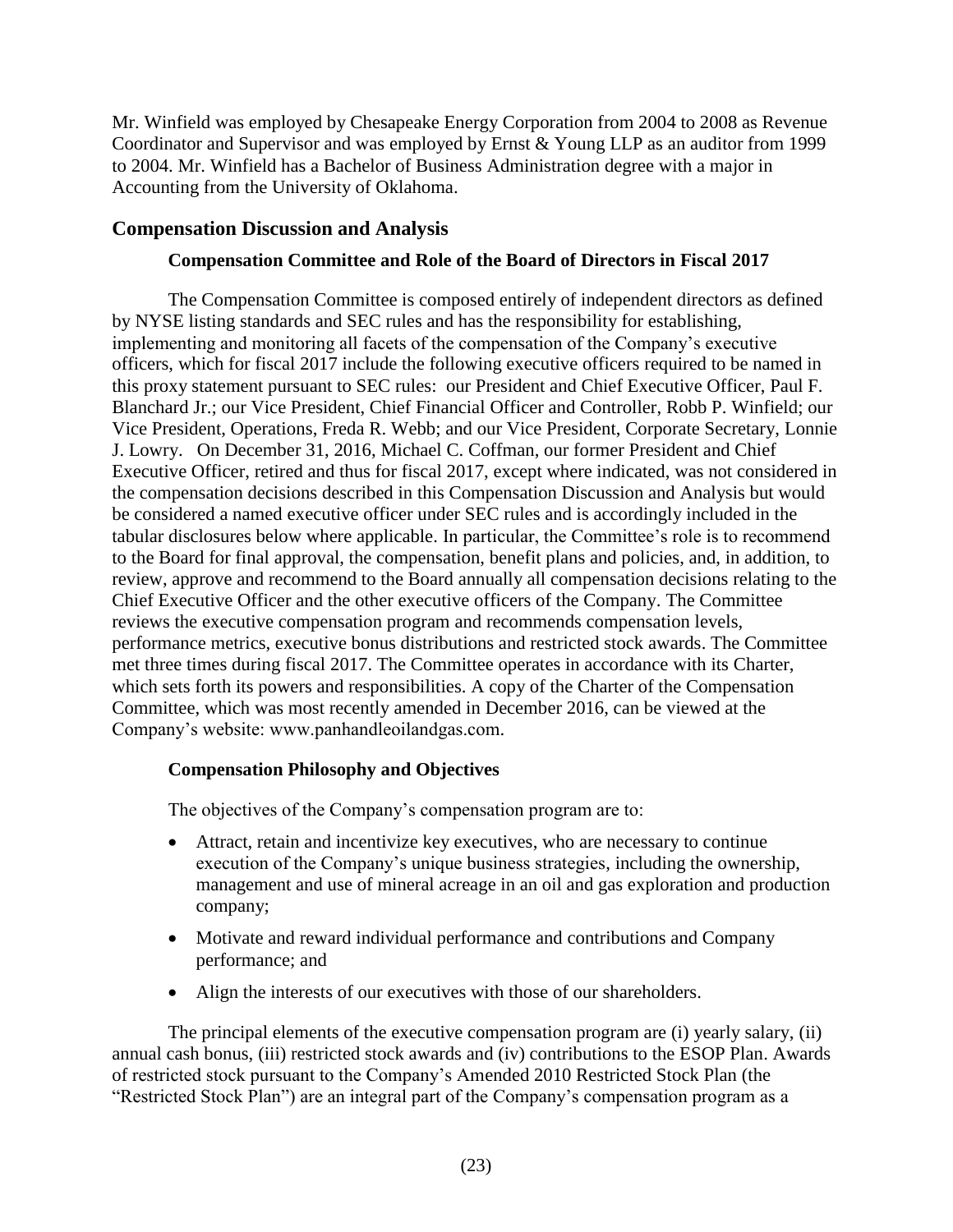retention and long-term incentive form of compensation. The overall executive compensation program is used to meet the Company's compensation objectives as follows:

- Attract and retain key executives, reward the officers who contribute to the Company's success, and motivate the officers to develop and execute short- mediumand long-term business strategies as well as meet annual goals approved by the Board;
- Align the interests of our executives with those of the Company's shareholders. In fiscal 2017, the Company used awards of restricted stock and contributions of Company stock to the ESOP Plan to align the financial interests of the executives with those of our shareholders and to provide a longer-term incentive form of compensation;
- Motivate and reward individual performance and contributions. The Company's evaluation of the individual performance of each executive officer affects most aspects of the executive's compensation. Market data, individual performance and level of responsibility are considered in determining an executive's annual salary and are important factors in deciding discretionary cash bonuses;
- Use financial and operating performances of the Company and the market price performance of the Company's Common Stock as key factors in determining compensation; and
- Further align the structure of management compensation to Company performance and the enhancement of shareholder value by awarding shares under the Restricted Stock Plan. The share awards made in December of 2015, 2016 and 2017 contain different vesting provisions relating to continuous length of service to the Company and market price performance of the Company's Common Stock.

### **Role of the Compensation Consultant**

In an effort to align our executives' compensation competitively with the market, the Compensation Committee engaged an outside, independent compensation consultant, Longnecker & Associates, Houston, Texas, to review levels and incentive components of the executives' compensation for fiscal 2017. The primary role of Longnecker was to help identify peer companies and to provide the Compensation Committee with market data and information regarding compensation trends in our industry, base salaries, the design of our incentive programs and executive and director compensation levels. Management does not direct or oversee the retention or activities of Longnecker with respect to the Company's executive compensation program. The Compensation Committee has sole authority to retain and terminate independent compensation consultants and to determine the terms of their retention. Longnecker takes direction from the Compensation Committee, as appropriate, reports directly to the Compensation Committee and does not provide any other services to Panhandle.

### **Role of Executive Officers**

In fiscal 2017, the Compensation Committee and the Board, after receiving input from Longnecker, made all compensation decisions for the executive officers. The Compensation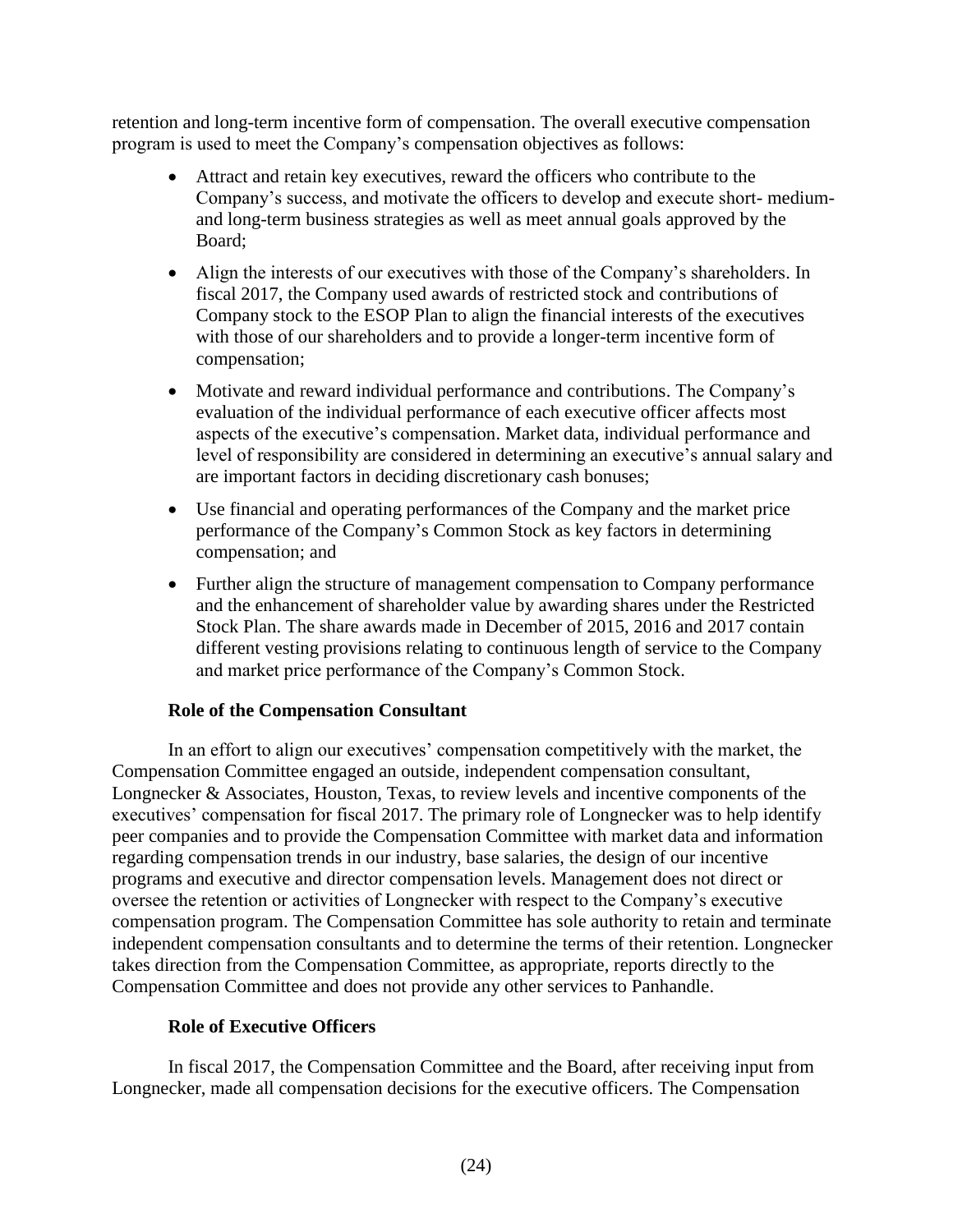Committee and the Board reviewed the performance of Mr. Blanchard and Mr. Coffman, our current Chief Executive Officer and our retired Chief Executive Officer, respectively, and afterwards, set their compensation. Mr. Blanchard and Mr. Coffman were not present during these discussions. Mr. Blanchard made compensation recommendations to the Compensation Committee with respect to the other executive officers. Messrs. Lowry and Winfield and Ms. Webb were not present during these discussions. Neither Mr. Blanchard nor Mr. Coffman participated in the Compensation Committee or Board deliberations about executive compensation. The Board made the final decisions on the compensation of our executive officers.

### **Base Salaries and Annual Cash Bonuses**

In December of each year, base salaries of the executive officers are set for the next calendar year and bonuses are determined based on the preceding fiscal year's (year-end September 30) operational and financial performance. Base salaries and annual cash bonuses for executive officers are based on the individual's responsibilities and experience, taking into account, among other factors, the individual's initiative, contribution to the Company's overall performance, handling of special projects or events during the year and yearly financial and operating results of the Company. Base salaries for executive officers are reviewed and compared to similar positions in the Company's industry. The Compensation Committee, with the assistance of Longnecker, selected the following group of "peer companies" for comparison purposes in determining compensation for fiscal 2017.

| Abraxas Petroleum Corp.                | Lonestar Resources US Inc.         |
|----------------------------------------|------------------------------------|
| Approach Resources, Inc.               | Mid-Con Energy Partners, LP        |
| Contango Oil & Gas Company             | PetroQuest Energy Inc.             |
| Earthstone Energy, Inc.                | <b>PrimeEnergy Corporation</b>     |
| <b>Evolution Petroleum Corporation</b> | <b>Resolute Energy Corporation</b> |
| Gastar Exploration Inc.                | Ring Energy, Inc.                  |

Since the Company is not the same size and does not have the same complexity of drilling and field operations as most of the peer companies, the Compensation Committee uses the peer group comparison as a tool while considering many other factors.

*Base Salaries.* The base salaries of our executive officers are reviewed annually by the Compensation Committee and future salary adjustments, if any, are recommended to the Board for final approval. The Compensation Committee and the Board consider various factors, including:

- overall responsibilities of the executive officers;
- scope, level of experience and expertise required to successfully execute the executive officer's position with the Company;
- demonstrated individual performance of the executive officer; and
- recommendation of the Chief Executive Officer with respect to other executive officers.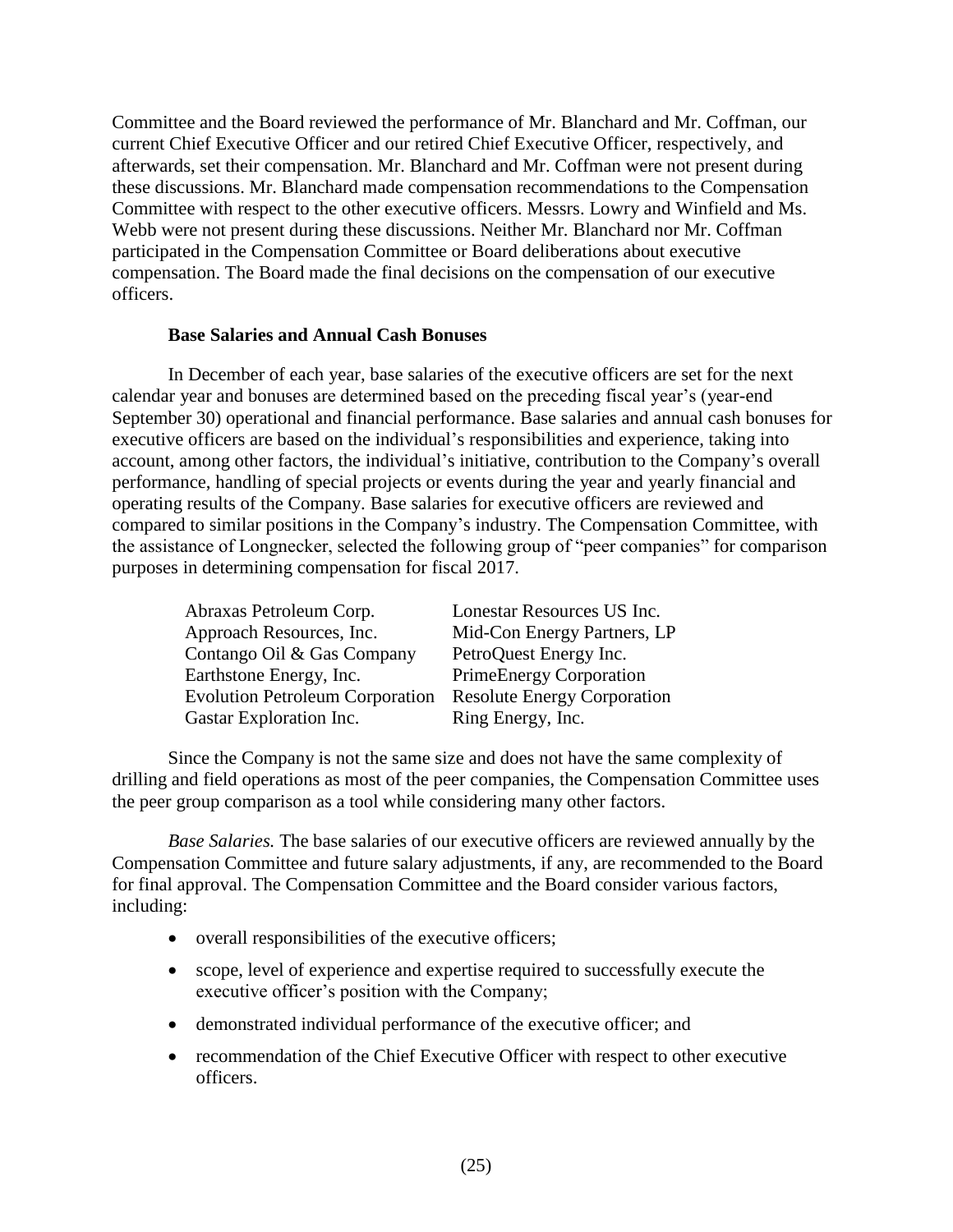Salaries for the named executive officers in fiscal 2017 are set forth below in the "Executive Compensation - Summary Compensation Table" on page 33 and were determined by the Board based on the considerations described above. Based on the above factors and considerations, in December 2017, the Board established the annual base salary for Mr. Blanchard at \$317,000 for calendar year 2018 ("Calendar 2018"). Calendar 2018 base salaries established for the other executive officers were: Lonnie J. Lowry - \$190,000; Freda R. Webb - \$212,000; and Robb P. Winfield - \$180,000.

*Annual Cash Bonuses.* Annual cash bonuses are determined by the weighting of objective performance metrics and subjective performance goals applicable to each executive officer. During an annual Company goal-setting process, the Compensation Committee and the Board approve Company objective performance metrics as well as more subjective performance goals that focus on the manner in which the Company's oil and gas business is managed. These performance metrics are used in determining annual cash bonuses.

For fiscal years 2017 and 2016, the objective performance metrics, which addressed earnings per share, reserve replacement percentage, Mmcfe production, finding cost per Mcfe and total General and Administrative (G&A) expense were as follows:

|                                       |            | <b>Fiscal 2017</b> |           | <b>Fiscal 2016</b> |            |           |
|---------------------------------------|------------|--------------------|-----------|--------------------|------------|-----------|
| <b>Metric Category</b>                | Minimum(1) | Target(1)          | Weighting | Minimum(1)         | Target(1)  | Weighting |
| Earnings per share $(1)(3)$           | $(\$0.35)$ | \$0.01             | 7%        | (S0.39)            | \$0.01     | 7%        |
| Reserve replacement percentage (1)    | 150%       | 180%               | 17%       | 40%                | 80%        | 17%       |
| Mmcfe production $(1)$                | 1%         | 5%                 | 7%        | $-6\%$             | $-2\%$     | 7%        |
|                                       | Maximum(2) | Target(2)          | Weighting | Maximum(2)         | Target(2)  | Weighting |
| All-In Finding cost per Mcfe $(2)(4)$ | \$1.50     | \$1.00             | 29%       | \$1.50             | \$1.00     | 57%       |
| Capital Deployed Finding cost per     |            |                    |           |                    |            |           |
| Mcfe $(2)(5)$                         | \$1.50     | \$1.00             | 29%       | N/A                | N/A        | N/A       |
| Total G&A expense (2)                 | $$7.5$ mil | $$7.3$ mil         | 11%       | \$7.6 mil          | $$7.4$ mil | 12%       |

- (1) If the Target is achieved in any metric category utilizing a Minimum measurement, 100% credit is earned. If the Minimum is achieved for any of these metric categories and the Target is not achieved, 50% credit is earned, with the remaining 50% based on the proportion achieved between the Minimum and the applicable Target. If the Minimum is not achieved in a metric category, no credit is earned.
- (2) If the Maximum is exceeded for any of these three metric categories, no credit is received for the affected metric category. If the Target is met for these metric categories, 100% credit is earned. If the amount achieved is below the Maximum for either of these metric categories and the Target is not achieved, 50% credit is earned, with the remaining 50% based on the proportion achieved between the Maximum and the applicable Target.
- (3) Earnings per share is net of the tax effected net change during the fiscal year in receivables and payables related to derivative contracts.
- (4) All-in finding cost per Mcfe is defined by the Compensation Committee as the total of all fiscal year exploration and development costs (excluding any costs for property acquisitions) divided by the change in proved developed reserves (excluding any changes in proved developed reserves related to property acquisitions). Standard SEC pricing is used to calculate these reserves; however, instead of utilizing the SEC standard conversion factor of six Mcf to one barrel of oil or NGL, the conversion factor is based on the ratio of the oil price or NGL price to the natural gas price.
- (5) Current year capital deployed finding cost per Mcfe is defined by the Compensation Committee as the total of all fiscal year exploration and development costs (excluding any costs for property acquisitions) divided by proved developed reserve changes related only to extensions, discoveries and conversions. Standard SEC pricing is used to calculate these reserves; however, instead of utilizing the SEC standard conversion factor of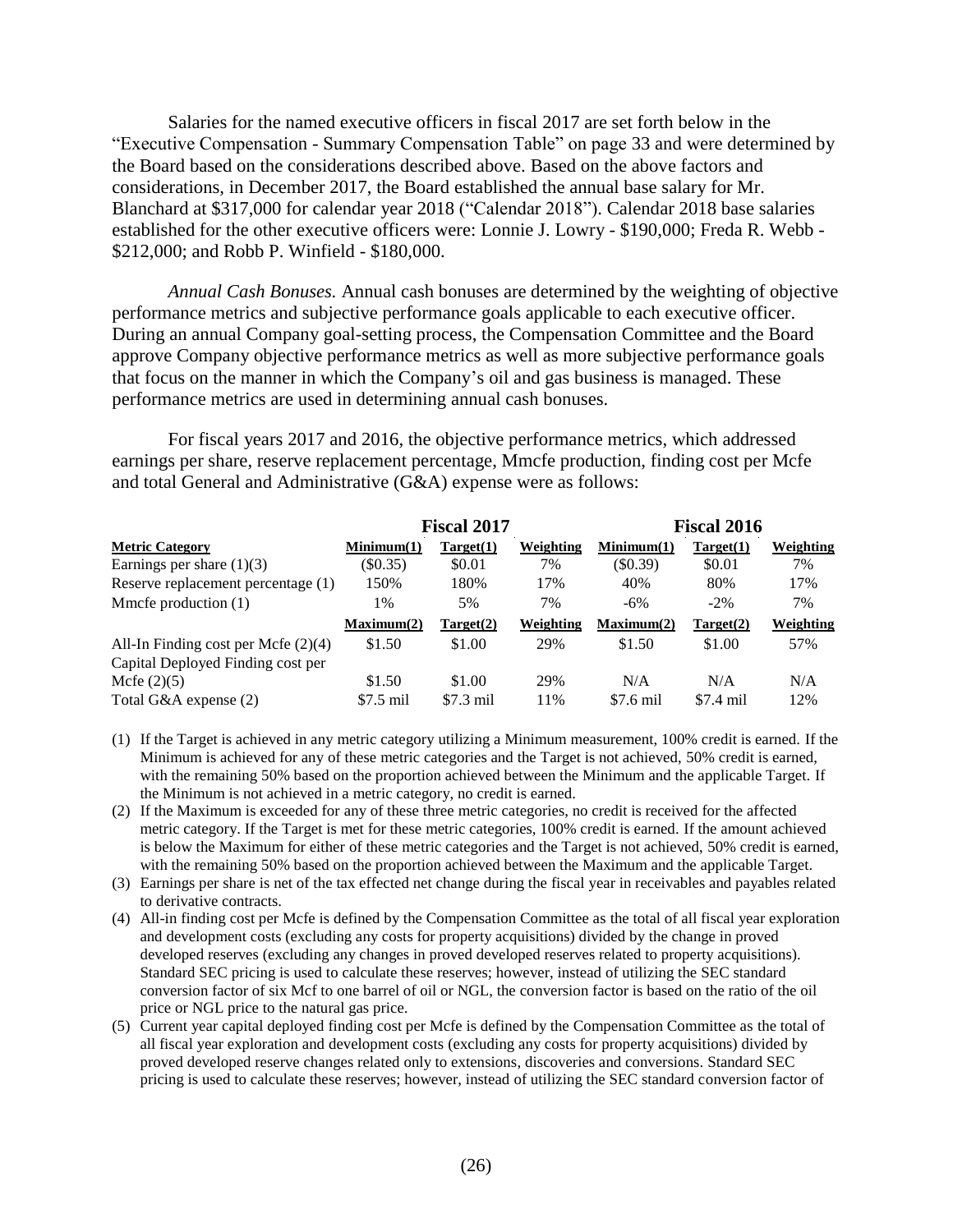six Mcf to one barrel of oil or NGL, the conversion factor is based on the ratio of the oil price or NGL price to the natural gas price.

The Compensation Committee believes that combining the performance metric categories of growing reserves, increasing Mcfe production, minimizing finding cost per Mcfe and managing G&A (overhead) expense are the important measurements necessary for increasing shareholder value and to grow our oil and gas exploration and production business. The target metrics of minimizing finding cost per Mcfe is intended to discourage drilling marginal or unprofitable wells only to achieve increased production and reserves. These metrics have been adopted by the Compensation Committee to focus management on drilling wells that are economically viable and generate a reasonable rate of return for the Company. The earnings per share metric has the effect of discouraging excessive risk taking. The Compensation Committee does not believe that these performance metrics reward executives for taking risks beyond those risks inherent in the oil and gas exploration and production business.

The Compensation Committee has the discretion to modify the effect of any of the objective performance metrics if unforeseen or uncontrollable conditions result in any of these metrics not being relevant to the Company's results for the year.

The subjective performance goals are tailored to fit the job description of each executive officer by weighting each major area of responsibility. Within each major area, a breakdown is made of more detailed areas of responsibility. An evaluation of the Chief Executive Officer is performed annually by the Compensation Committee. The Chief Executive Officer performed the evaluation of each of the other executive officers. In these evaluations, performances are evaluated on each of the detailed areas of responsibility.

The Committee reviewed the performance of Paul F. Blanchard, Jr., President and Chief Executive Officer, in meeting the objective performance metrics and his subjective performance goals for fiscal 2017. In addition, the Committee noted that the Company's share price had outperformed the S&P Oil and Gas Exploration and Production Index for the last five fiscal years while underperforming the S&P Smallcap 600 Index. The Company's share price increased 36% during fiscal 2017.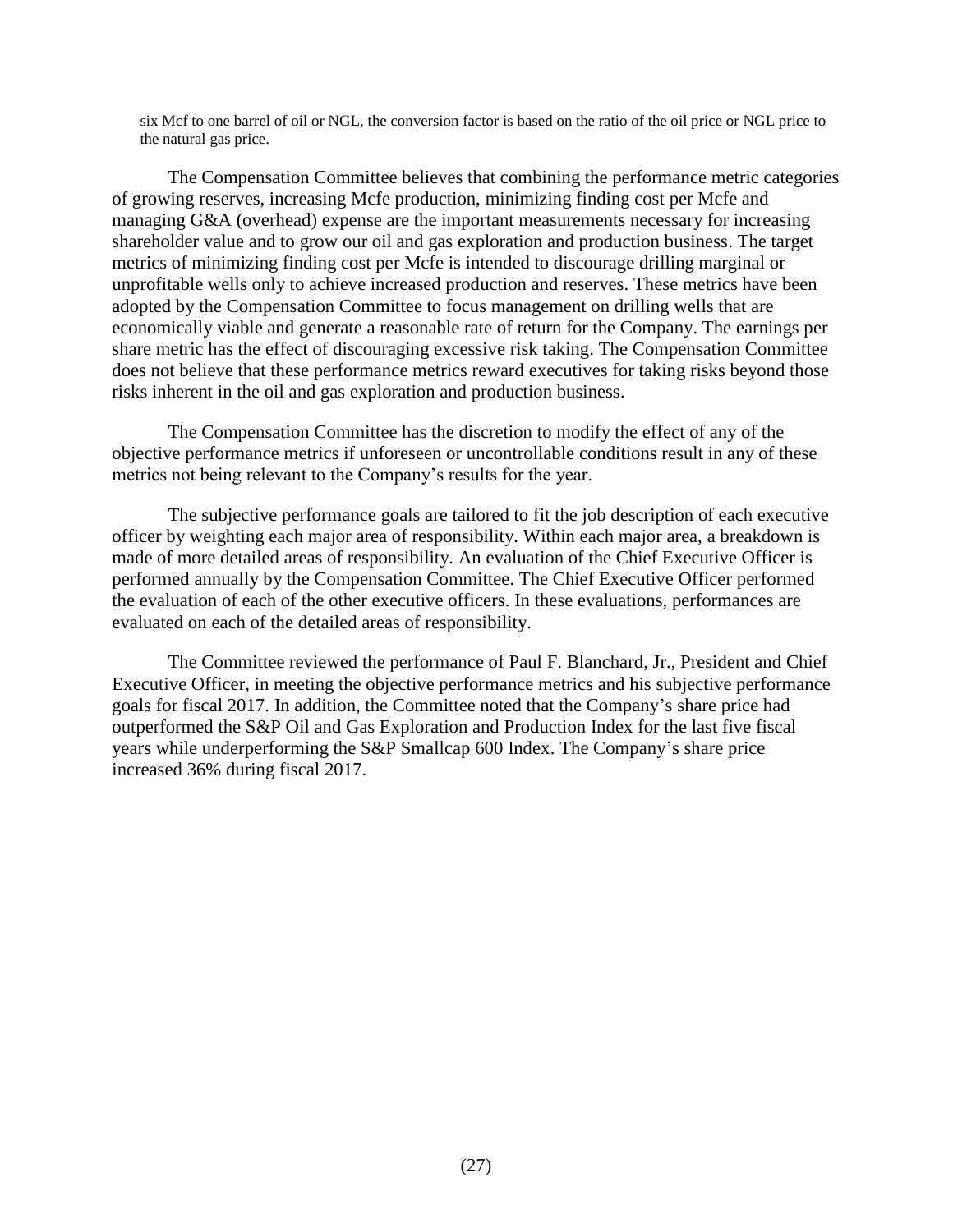The graph below matches Panhandle Oil and Gas Inc.'s cumulative 5-Year total shareholder return on Common Stock with the cumulative total returns of the S&P Smallcap 600 index and the S&P Oil & Gas Exploration & Production index. The graph tracks the performance of a \$100 investment in our Common Stock and in each index (with the reinvestment of all dividends) from September 30, 2012, to September 30, 2017.

**COMPARISON OF 5-YEAR CUMULATIVE TOTAL RETURN\***



**Panhandle Oil & Gas Inc S&P Smallcap 600 S&P Oil & Gas Exploration & Production**

\*\$100 invested on 9/30/12 in stock or index, including reinvestment of dividends. Fiscal year ending September 30.

Copyright© 2017 S&P, a division of McGraw Hill Financial. All rights reserved.

|                                        | 9/12   | 9/13   | 9/14   | 9/15   | 9/16   | 9/17   |
|----------------------------------------|--------|--------|--------|--------|--------|--------|
| Panhandle Oil and Gas Inc.             | 100.00 | 93.13  | 198.09 | 108.06 | 118.34 | 161.92 |
| <b>S&amp;P</b> Smallcap 600            | 100.00 | 131.51 | 139.07 | 144.37 | 170.52 | 206.42 |
| S&P Oil & Gas Exploration & Production | 100.00 | 127.03 | 137.66 | 80.59  | 95.95  | 86.18  |

*The stock price performance included in this graph is not necessarily indicative of future stock price performance.*

The Compensation Committee believes that the cash bonus element of compensation for Mr. Blanchard, President and Chief Executive Officer, should principally reflect his success in achieving the above outlined objective performance metrics. His bonus calculation was based on a weighting of 70% for meeting the objective performance metrics and 30% for meeting their subjective performance goals.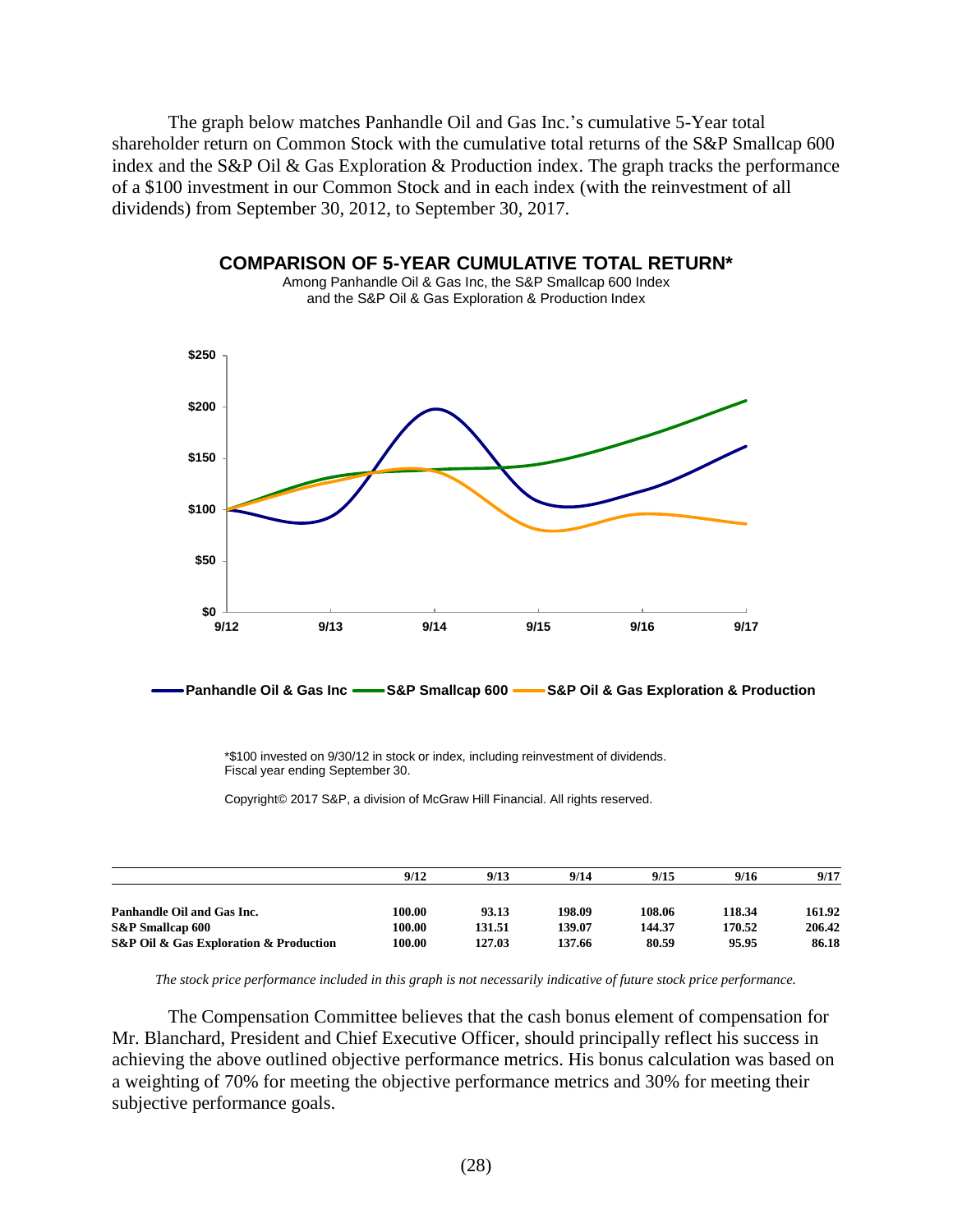Cash bonuses are paid in the first fiscal quarter (December) of each fiscal year based on the preceding fiscal year's metric results. Thus, bonuses awarded in fiscal 2017 (paid in December 2016) were based on the following fiscal 2016 objective performance metric results.

| <b>Metric Category</b>         | <b>Actual Results</b> | <b>Target</b> |
|--------------------------------|-----------------------|---------------|
| Earnings per share             | (S0.45)               | \$0.01        |
| Reserve replacement percentage | $-287\%$              | 80%           |
| Mmcfe production               | $-16%$                | $-2\%$        |
| Finding cost per Mcfe          | \$0.00                | \$1.00        |
| Total G&A expense              | $$7.14$ mil           | \$7.40 mil    |

The maximum targeted annual cash bonus that could have been paid in December 2016 to Mr. Coffman, our Chief Executive Officer during fiscal 2016 (based on fiscal 2016 results) was 100% of his \$327,000 base salary. The maximum targeted annual cash bonus that could have been paid in December 2016 to Mr. Blanchard, our current Chief Executive Officer who was our Chief Operating Officer during fiscal 2016 (based on fiscal 2016 results) was 75% of his \$297,000 base salary. See "Executive Compensation – Summary Compensation Table", footnotes (4) and (6), page 33, for the dollar amount of their cash bonuses for fiscal years 2017, 2016 and 2015.

The other named executive officers' annual bonuses were targeted at 30% of base salaries and were based 50% on meeting subjective performance goals and 50% on meeting Company objective performance metrics.

Cash bonus payments made to all named executive officers during the first fiscal quarter of 2017 (December 2016) are set forth below in the "Summary Compensation Table" under "Executive Compensation" on page 33.

### **Long-Term Equity-Based Restricted Stock Compensation**

Our executive officers are eligible to receive stock-based awards under the Restricted Stock Plan. The objectives of the Restricted Stock Plan are to attract and retain key employees, align their interests with those of the Company's shareholders, motivate them to achieve longrange goals and reward individual performance. Because executives' compensation from stockbased awards is heavily weighted to our stock price performance, the Compensation Committee believes stock-based awards create a strong incentive to improve long-term financial performance and increase shareholder value.

Vesting provisions contained in the stock restriction agreements for restricted stock awards are used by the Compensation Committee as another method to tie executive compensation both to continuing service by the executive to the Company and to the growth in shareholder value, as measured by the market price of the Company's shares. Under various circumstances, the restricted stock awards may vest totally, partially or not at all.

A portion (usually 25%) of these restricted stock awards vest if the executive officers remain employees of the Company for the vesting period (known as "non-performance shares"). These time-vested stock awards are forfeited if the officer does not remain continuously employed for the vesting period (typically three years). The other portion (usually 75%) of these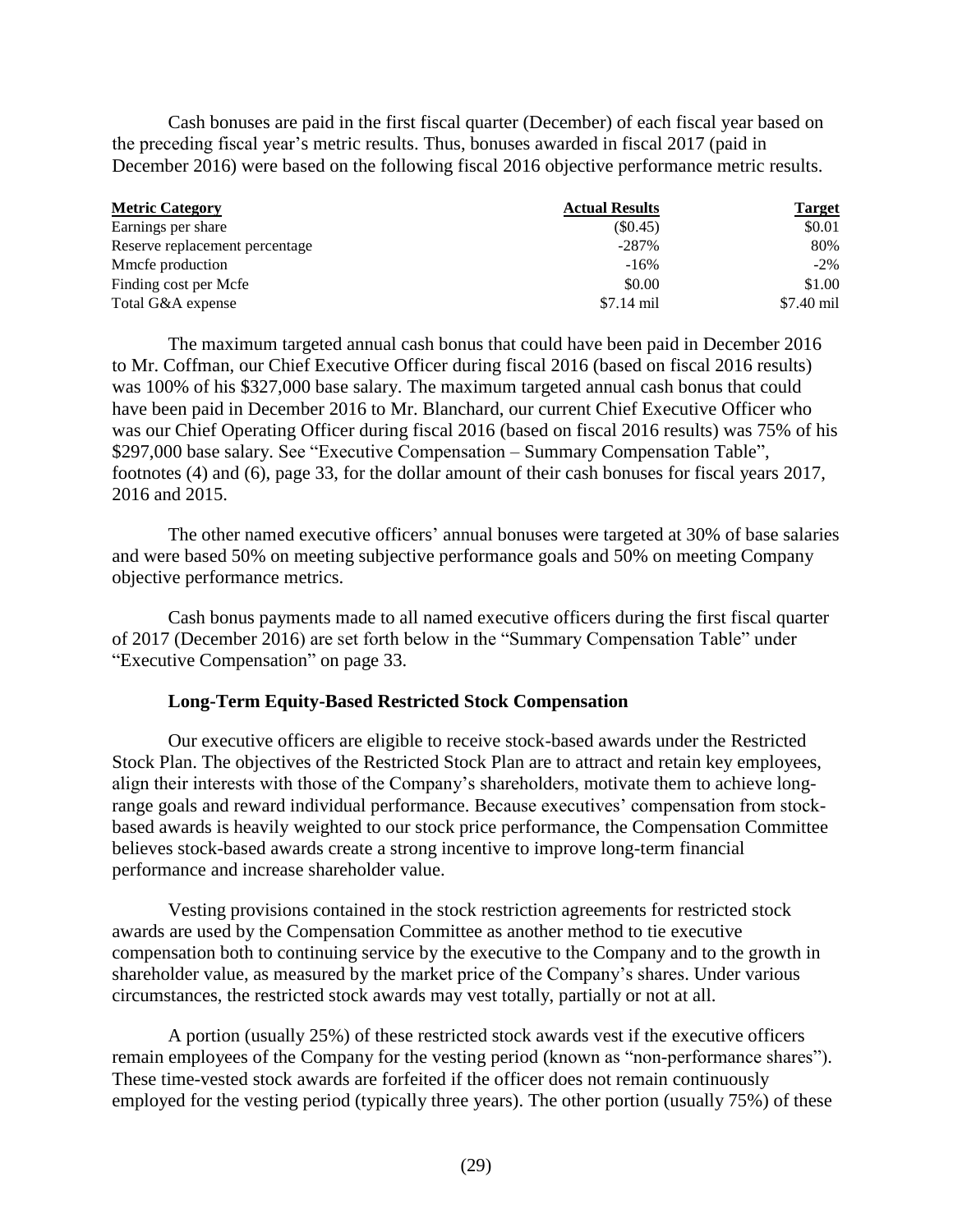restricted stock awards vest based on the market price performance of the Company's Common Stock at the completion of three years of service (known as "performance shares"). The Compensation Committee believes a three-year vesting schedule for restricted stock awards enhances the retention value of these awards and positions the Company competitively from a market perspective. For a description of the stock-based awards for executive officers under the Restricted Stock Plan, see the table entitled "Outstanding Restricted Stock Awards" on page 39.

Longnecker reviewed the total direct compensation packages of our executives, including our stock-based award program and recommended the Committee continue the use of restricted stock awards. The Compensation Committee relied upon the market data, Company performance and individual performance in the determination of stock-based awards for our executive officers. After considering all of these factors, in fiscal 2017 (December 2016), our committee approved the following restricted stock awards, which vest over a three-year period: Paul F. Blanchard, Jr., 3,951 non-performance shares and 11,851 performance shares; Lonnie J. Lowry, 738 non-performance shares and 2,213 performance shares; Freda R. Webb 1,306 nonperformance shares and 3,919 performance shares; and Robb P. Winfield, 850 non-performance shares and 2,548 performance shares.

# **Retirement of Former Chief Executive Officer**

Michael C. Coffman, the Company's former President and Chief Executive Officer, retired from the Company on December 31, 2016. Upon his retirement, certain non-performance shares awarded to Mr. Coffman under the Restricted Stock Plan vested which are discussed under the caption "Chief Executive Officer Actual Realized Compensation" on page 35. In addition, upon his retirement Mr. Coffman forfeited certain restricted stock awards which are discussed under the caption "Outstanding Restricted Stock Awards" on page 39.

# **Clawback Policy**

The Company's clawback policy further aligns the interests of our executives with shareholders. Under our clawback policy, during the 3-year period preceding the date of an accounting restatement based on erroneous data due to material non-compliance with any financial reporting requirement under federal securities laws that affect directly or indirectly the objective and subjective metrics used to determine bonuses and restricted stock awards, the Company shall be entitled to recover from any executive the amount of incentive compensation paid to the executive in excess of what would have been paid under such restated audited financial statements.

# **Broad-Based Employee Benefits**

- The Company's ESOP Plan is a tax-qualified, defined contribution plan that covers all employees, including the executive officers. Under the ESOP Plan, the Company contributes shares of its Common Stock to the ESOP Plan based on the employees' total compensation level.
- All employees, including the executive officers, are eligible to participate on the same basis in all of the Company's other employee benefit plans which include medical,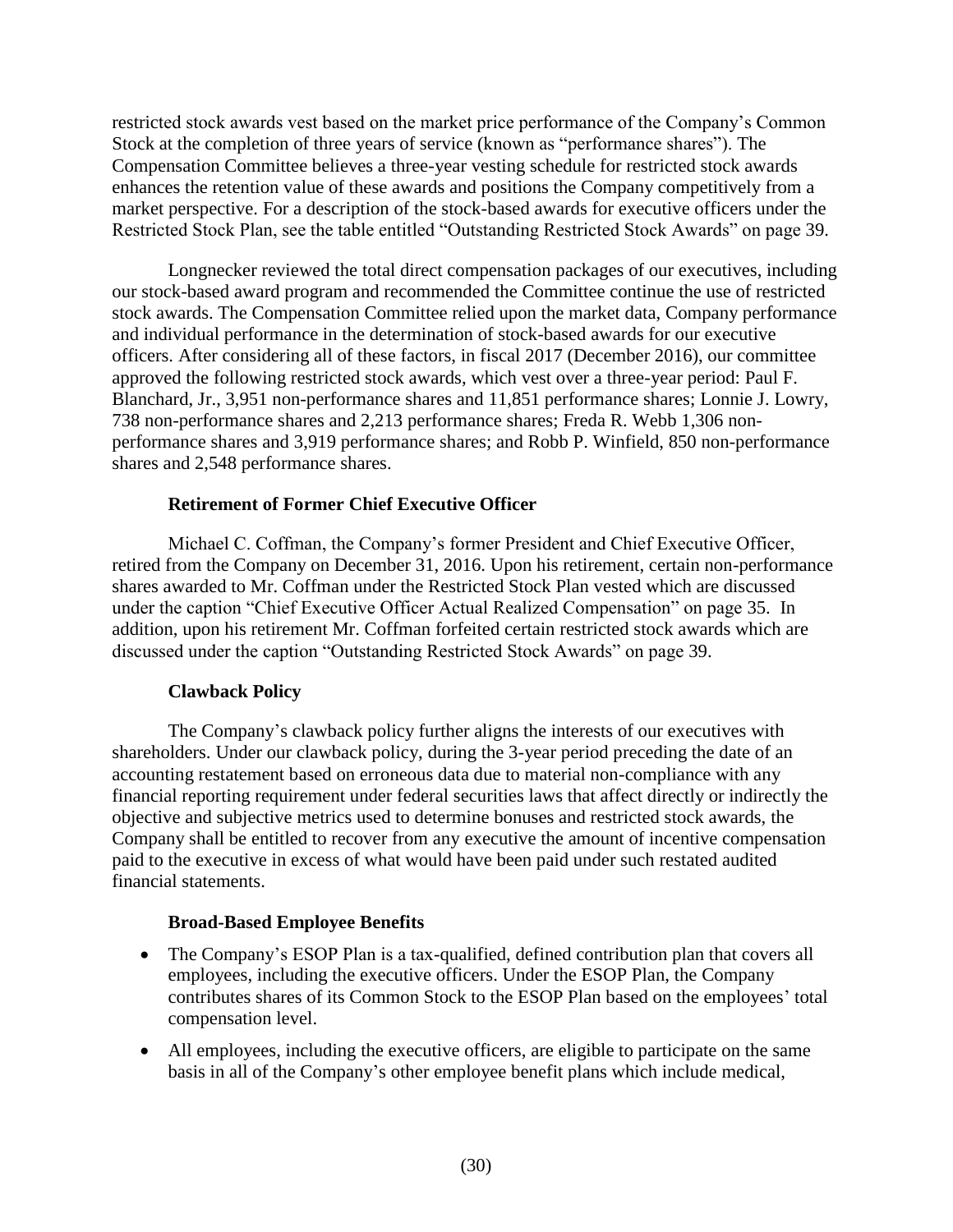dental, vision, group life, long-term disability and accidental death and dismemberment insurance.

The Company provides no other perquisites or personal benefits to its executive officers.

## **Change-In-Control Executive Severance Agreements**

The Board believes that, in the event of a change-in-control of the Company, the executives' performance may become hampered by distraction, uncertainty or other activities, which might adversely affect shareholder values. To reduce these potential adverse effects and to encourage fair treatment of the executive officers in connection with any change-in-control event, the Company began to enter into Change-In-Control Executive Severance Agreements in 2007 with the executive officers to provide for change-in-control protection. Under these Agreements, if, within two years following a change-in-control event, the Company terminates the employment of any of the executives without cause or any executive resigns for good reason as defined in the Agreements, that executive would be entitled to a severance payment, payable in a lump sum, in cash, following his or her termination, in an amount equal to two times the average of the compensation paid to the executive during the two calendar years preceding the change-in-control event (or the annual average of any shorter period). Compensation for this purpose includes the sum of the executive's base salary, cash bonuses and ESOP Plan contribution (restricted stock awards are excluded). The bonus amount used in determining the executive's compensation will not be less than two times his or her targeted bonus for the calendar year in which the change-in-control event occurs (or if not yet determined for that year, two times the executive's targeted bonus for the preceding calendar year). Further, if the executive qualifies, and the Company is required to provide coverage under COBRA, the Company shall reimburse the executive the costs of purchasing continuing coverage under COBRA for the executive and his or her dependents for as long as he or she qualifies for COBRA coverage. The Company became subject to COBRA on January 1, 2014.

A change-in-control event generally means: (i) the acquisition of beneficial ownership of 30% or more of the Company's Common Stock; (ii) during any period of two consecutive years, individuals who at the beginning of such period constitute the Board, and any new director, whose election by the Board or nomination for election by the Company's shareholders was approved by a vote of at least two-thirds (2/3) of the directors then still in office who either were directors at the beginning of the period or whose election or nomination for election was previously so approved, cease for any reason to constitute a majority of the Board; or (iii) approval by the Company's shareholders of (a) a reorganization, merger or consolidation which results in the ownership of 20% or more of the Company's Common Stock by persons or entities that were not previously shareholders, (b) a liquidation or dissolution of the Company, or (c) the sale of substantially all of the Company's assets.

There may arise situations where the potential to merge with or be acquired by another company may be in the best interest of our shareholders. Based on this potential, the Company believes that the "double trigger" requiring both (i) a change-in-control event and (ii) the termination of an executive's employment without cause or his or her resignation for good reason after the event is appropriate to provide fair treatment of the executive officers, while allowing them to continue to concentrate on enhancing shareholder value during a change-in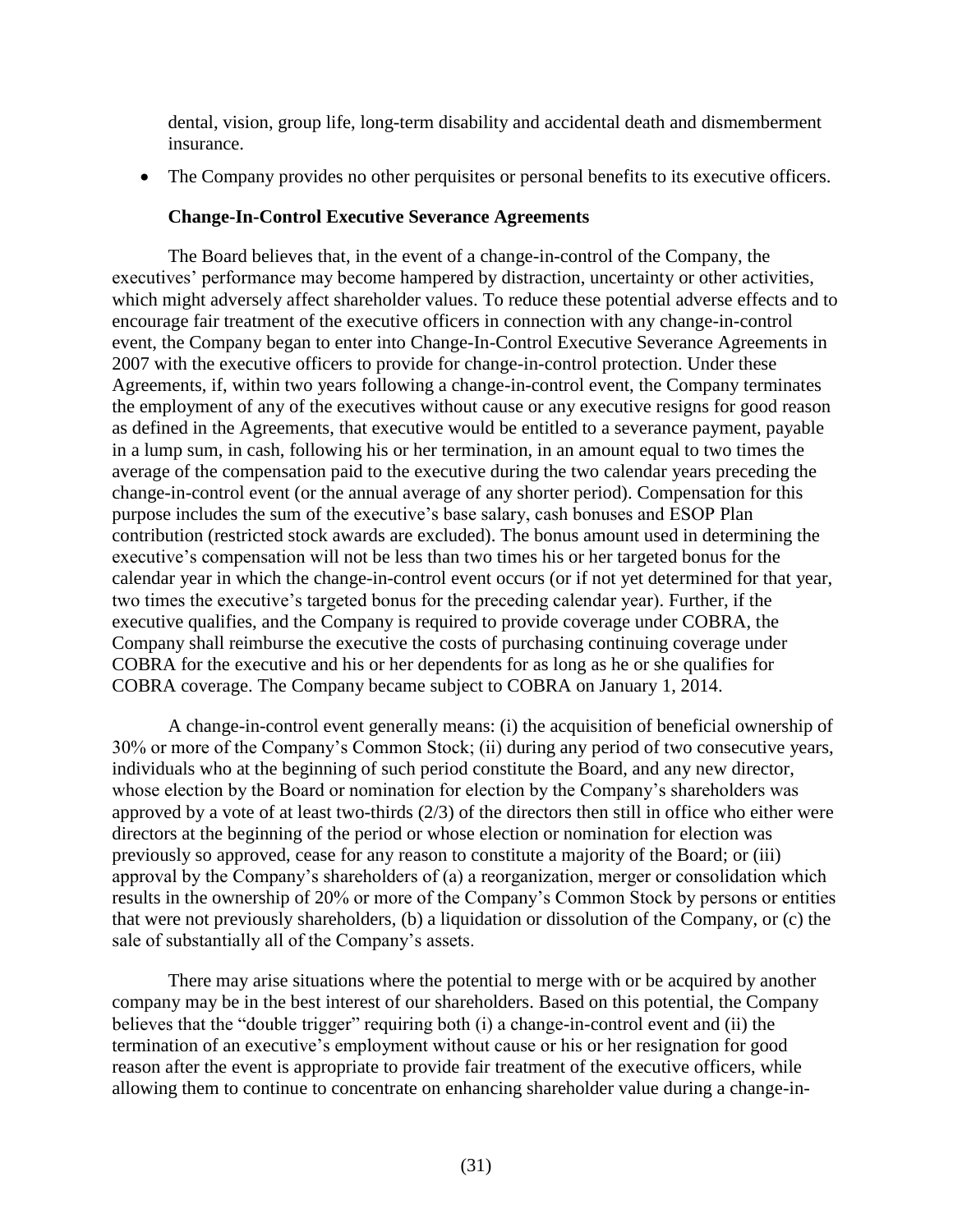control event, as they may take actions which ultimately may lead to termination of their employment after the change-in-control event.

Pursuant to the Change-In-Control Executive Severance Agreements, assuming that a change-in-control event took place on the last business day of fiscal 2017, and an executive's employment was terminated without cause, or the executive terminated his or her employment for good reason, within two years following this assumed change-in-control event, the executives named below would receive the following severance payments:

| Name $(4)$             | Salary(1) | <b>Bonus</b> $(2)$ | Total(3)    |
|------------------------|-----------|--------------------|-------------|
| Paul F. Blanchard, Jr. | \$654.950 | \$626,000          | \$1,280,950 |
| Lonnie J. Lowry        | \$433.220 | \$114,000          | \$547.220   |
| Freda R. Webb          | \$442,898 | \$207,000          | \$649.898   |
| Robb P. Winfield       | \$368,956 | \$175,000          | \$543,956   |

(1) Calculated based on (i) two times the average of the executive officer's base salary during calendar years 2015 and 2016 plus (ii) two times the average amount contributed to the ESOP on behalf of each executive during calendar years 2015 and 2016.

- (2) Calculated based on two times the maximum targeted bonus for each executive for calendar year 2017.
- (3) In addition, if the Company is required to provide continuing coverage to its employees under COBRA (as defined in Section 4980B of the Internal Revenue Code of 1986) at the time of a change-in-control, the Company will reimburse each executive for all costs incurred by them in purchasing such continuing coverage for themselves and their dependents as long as they qualify for COBRA coverage.

(4) Michael C. Coffman retired in December 2016 and therefore is not included in this table.

Other than the Change-In-Control Executive Severance Agreements, the Company maintains no employment agreements with its executive officers.

### **Other Compensation Matters**

The Company does not have ownership requirements or a stock retention policy for its executive officers. The Company's Code of Ethics and Business Practices prohibits directors, officers and employees from engaging in speculative transactions involving the Company's securities.

Section 162(m) of the Internal Revenue Code limits the deductibility of compensation in excess of \$1,000,000 annually paid to any of our executive officers, unless the compensation qualifies as performance-based compensation. Exclusive of performance based restricted stock awards, our compensation levels are below the Section 162(m) level.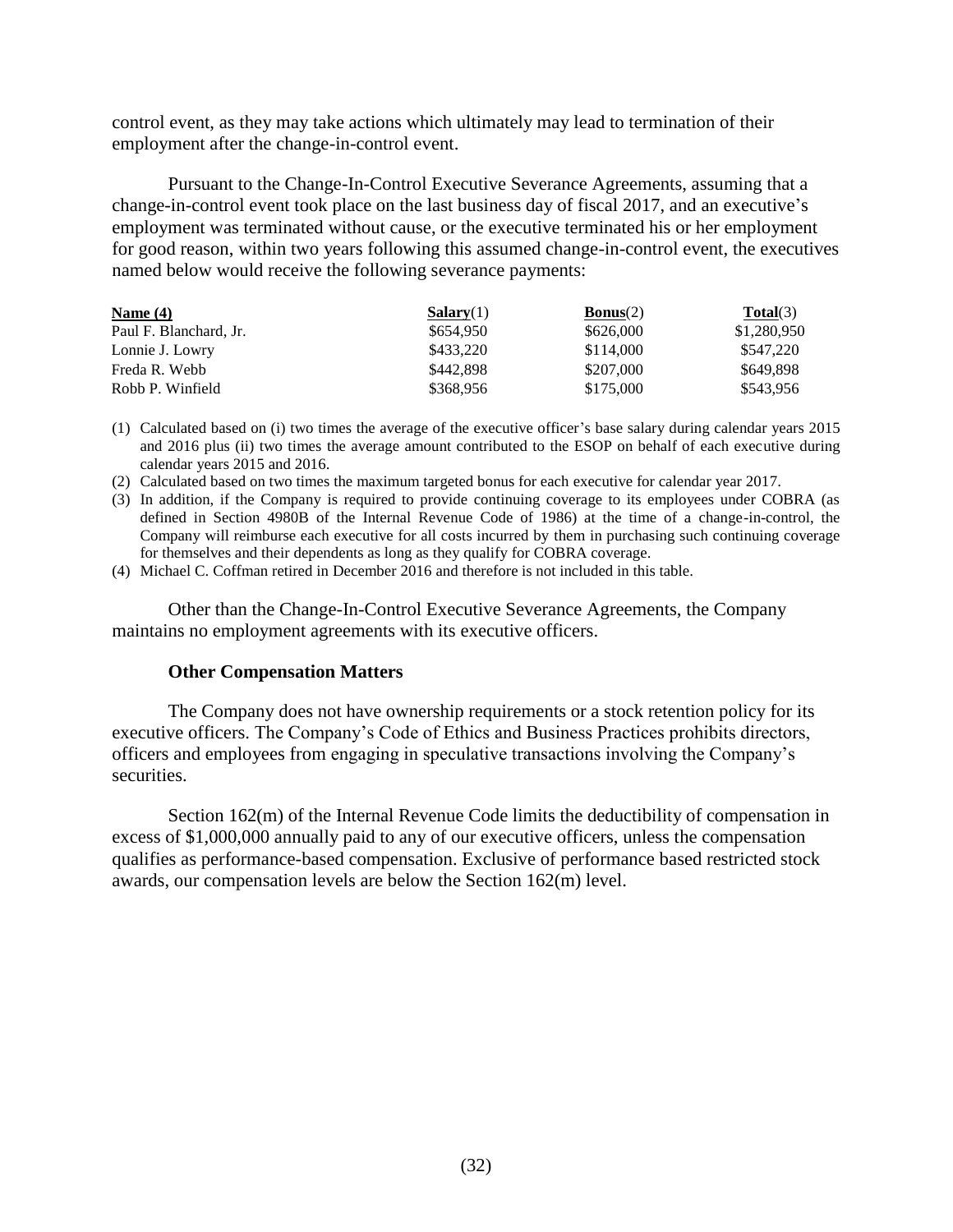## <span id="page-35-0"></span>**Compensation Committee Report**

The Compensation Committee has reviewed and discussed the foregoing Compensation Discussion and Analysis with management and, based on such review and discussions, the Compensation Committee has recommended to the Board that the Compensation Discussion and Analysis be included in this Proxy Statement.

> Compensation Committee Darryl G. Smette – Chair Robert O. Lorenz Robert E. Robotti Chad L. Stephens III H. Grant Swartzwelder

# <span id="page-35-1"></span>**Executive Compensation**

The table below sets forth information for the three most recently completed fiscal years concerning compensation paid to our named executive officers in those fiscal years for services in all capacities.

#### **Summary Compensation Table**

| <b>Name and Principal</b><br><b>Position</b> | <b>Fiscal</b><br><u>Year</u> | <b>Base</b><br><b>Salary</b> (1) | Cash<br><u>Bonus <math>(1)</math></u> | <b>Stock</b><br>Awards(2) | <b>All Other</b><br>Compensation (3) | <b>Total</b> | Three-<br>Year<br>Average |
|----------------------------------------------|------------------------------|----------------------------------|---------------------------------------|---------------------------|--------------------------------------|--------------|---------------------------|
| Paul F. Blanchard, Jr.,                      | 2017                         | \$309,000                        | \$87,620(6)                           | \$270,798                 | \$48,975(7)                          | \$716,393    |                           |
| President and Chief                          | 2016                         | \$297,000                        | \$90,762(6)                           | \$219,474                 | \$31,229(7)                          | \$638,465    |                           |
| Executive Officer (12)                       | 2015                         | \$294,375                        | \$234,014(6)                          | \$246,654                 | \$31,762(7)                          | \$806,805    |                           |
|                                              |                              |                                  |                                       |                           |                                      |              | \$720,554                 |
| Lonnie J. Lowry,                             | 2017                         | \$190,000                        | \$40,000                              | \$50,574                  | \$36,952(8)                          | \$317,526    |                           |
| Vice President.                              | 2016                         | \$190,000                        | \$44,000                              | \$51,063                  | \$21,428(8)                          | \$306,491    |                           |
| Corporate Secretary (13)                     | 2015                         | \$188,925                        | \$52,750                              | \$43,036                  | \$21,539(8)                          | \$306,250    |                           |
|                                              |                              |                                  |                                       |                           |                                      |              | \$310,089                 |
| Freda R. Webb, Vice 2017                     |                              | \$202,875                        | \$44,250                              | \$89,536                  | \$38,657(9)                          | \$375,318    |                           |
| President, Operations (14)                   |                              |                                  |                                       |                           |                                      |              | \$125,106                 |
| Robb P. Winfield, Vice                       | 2017                         | \$172,375                        | \$37,000                              | \$58,236                  | \$33,078(10)                         | \$300,689    |                           |
| President, Chief Financial                   | 2016                         | \$162,625                        | \$38,000                              | \$44,206                  | \$17,564(10)                         | \$262,395    |                           |
| Officer and Controller (15)                  | 2015                         | \$155,625                        | \$44,750                              | \$35,565                  | \$17,157(10)                         | \$253,097    |                           |
|                                              |                              |                                  |                                       |                           |                                      |              | \$272,060                 |
| Michael C. Coffman,                          | 2017                         | \$81,750                         | \$130,000(4)                          | \$0                       | \$8,165(5)                           | \$219,915    |                           |
| Former President and Chief                   | 2016                         | \$327,000                        | \$136,318(4)                          | \$285,569(17)             | \$34,360(5)                          | \$783,247    |                           |
| Executive Officer (16)                       | 2015                         | \$322,750                        | \$341,958(4)                          | \$320,921(17)             | \$34,815(5)                          | \$1,020,444  |                           |
|                                              |                              |                                  |                                       |                           |                                      |              | \$674,535                 |
| Ben Spriestersbach,                          | 2017                         | \$0                              | \$0                                   | \$0                       | \$0                                  | \$0          |                           |
| Former Vice                                  | 2016                         | \$0                              | \$0                                   | \$0                       | \$0                                  | \$0          |                           |
| President of Land (11)                       | 2015                         | \$12,750                         | \$93,000                              | \$0                       | \$964                                | \$106,714    |                           |
|                                              |                              |                                  |                                       |                           |                                      |              | \$35,571                  |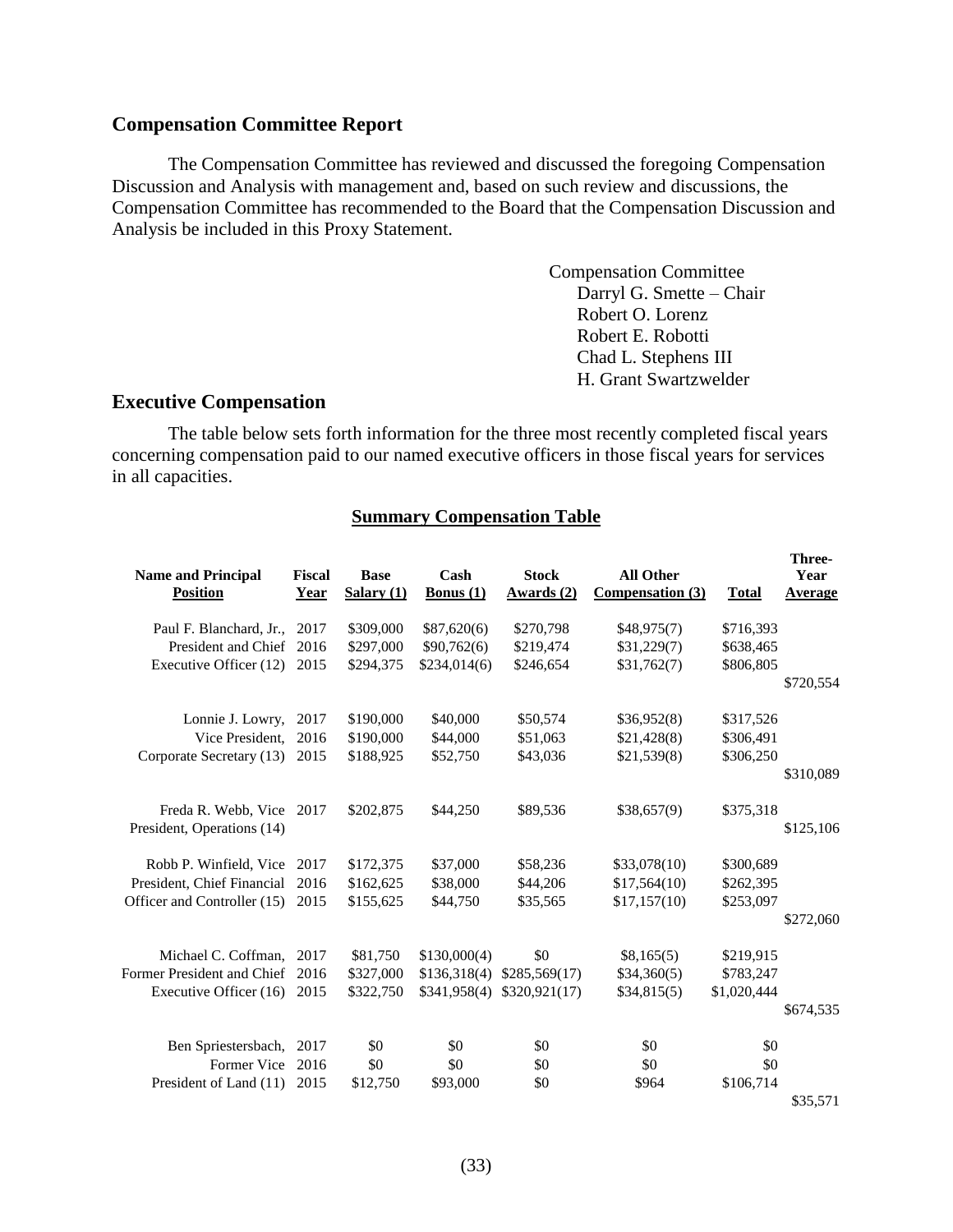- (1) Base salaries are set on a calendar year basis and are reported on a fiscal year basis ending on September 30 of each year. This means that the salary shown above for each fiscal year reported represents three months' salary of the previous calendar year and the first nine months of the current calendar year through September 30 fiscal year-end. Cash bonuses are paid in December of each year based on the preceding fiscal year's performance. Bonuses shown for fiscal 2017 were paid in December 2016 and were based on fiscal 2016 financial and operating performance. The same timing of payments and Company performance holds true for fiscal 2016 and fiscal 2015.
- (2) In accordance with applicable accounting standards, these amounts represent the aggregate grant date fair value of the awards on the award date. The ultimate value realized by the executive officers on vesting of the awards may or may not equal the fair market value at award date based on failure to achieve the specified vesting requirements. Under certain circumstances, the awards may wholly or partially vest or never vest. See footnotes (2), (4) and (6) to table entitled "Outstanding Restricted Stock Awards" on page 39.
- (3) Includes immaterial amounts for group life insurance premiums for fiscal years 2017, 2016 and 2015.
- (4) Included in Mr. Coffman's cash bonuses are performance bonuses (based on each fiscal year's financial and operating performance and subjective performance goals) and supplemental payments for the portion of his earned ESOP Plan contribution, which could not be made due to the deferral maximum regulations of the Internal Revenue Service. The performance bonuses paid in fiscal years 2017, 2016 and 2015 were \$116,400, \$108,000 and \$290,470, respectively. The supplemental payments in fiscal years 2017, 2016 and 2015 were \$13,600, \$28,318 and \$50,738, respectively.
- (5) Represents the value of 0 shares for fiscal 2017, 1,209 shares for fiscal 2016 and 1,287 shares for fiscal 2015, of Company stock contributed to the ESOP Plan on Mr. Coffman's behalf based on the closing market price of the shares on the last day of each fiscal year and dividends received from restricted stock awards of \$7,373, \$11,840 and \$12,827 for fiscal years 2017, 2016 and 2015, respectively.
- (6) Included in Mr. Blanchard's cash bonuses are performance bonuses (based on each fiscal year's financial and operating performance and subjective performance goals) and supplemental payments for the portion of his earned ESOP Plan contribution, which could not be made due to the deferral maximum regulations of the Internal Revenue Service. The performance bonuses paid in fiscal years 2017, 2016 and 2015 were \$79,300, \$72,000 and \$199,400, respectively. The supplemental payments in fiscal years 2017, 2016 and 2015 were \$8,320, \$18,762 and \$33,864, respectively.
- (7) Represents the value of 1,670 shares for fiscal 2017, 1,209 shares for fiscal 2016 and 1,287 shares for fiscal 2015, of Company stock contributed to the ESOP Plan on Mr. Blanchard's behalf based on the closing market price of the shares on the last day of each fiscal year and dividends received from restricted stock awards of \$8,709, \$9,169 and \$10,548 for fiscal years 2017, 2016 and 2015, respectively.
- (8) Represents the value of 1,449 shares for fiscal 2017, 1,067 shares for fiscal 2016 and 1,196 shares for fiscal 2015, of Company stock contributed to the ESOP Plan on Mr. Lowry's behalf based on the closing market price of the shares on the last day of each fiscal year and dividends received from restricted stock awards of \$1,660, \$1,401 and \$1,017 for fiscal years 2017, 2016 and 2015, respectively.
- (9) Represents the value of 1,564 shares for fiscal 2017, of Company stock contributed to the ESOP Plan on Ms. Webb's behalf based on the closing market price of the shares on the last day of each fiscal year and dividends received from restricted stock awards of \$627 for fiscal year 2017.
- (10) Represents the value of 1,319 shares for fiscal 2017, 915 shares for fiscal 2016 and 991 shares for fiscal 2015, of Company stock contributed to the ESOP Plan on Mr. Winfield's behalf based on the closing market price of the shares on the last day of each fiscal year and dividends received from restricted stock awards of \$1,552, \$1,323 and \$975 for fiscal years 2017, 2016 and 2015, respectively.
- (11) Mr. Spriestersbach retired in October 2014 and received partial vesting for fiscal 2012 restricted stock awards received in December 2011. Pursuant to the Restricted Stock Plan, he forfeited his restricted stock awards for fiscal years 2012 and 2013. He did not receive any restricted stock awards based on fiscal 2014 results.
- (12) Until January 1, 2017, Mr. Blanchard held the title of Senior Vice President, Chief Operating Officer.
- (13) Until January 1, 2017, Mr. Lowry held the title of Vice President, Chief Financial Officer and Secretary.
- (14) Ms. Webb was named an executive officer effective January 1, 2017.
- (15) Until January 1, 2017, Mr. Winfield held the title of Controller and Chief Accounting Officer.
- (16) Mr. Coffman retired on December 31, 2016. He received partial vesting for non-performance restricted stock awards received in fiscal 2015 and 2016, and forfeited the remaining non-performance restricted stock awards for those years. He did not receive any restricted stock awards in fiscal 2017.
- (17) Upon his retirement on December 31, 2016, Mr. Coffman forfeited the value of \$141,088 unvested restricted stock unit awards including \$98,222 of value reported herein. Accordingly, his compensation total for purposes of this Summary Compensation Table for fiscal 2015 and 2016 was \$290,672 and \$217,595, respectively.

The Company's only equity incentive plans for its executive officers are the ESOP Plan and the Restricted Stock Plan, both described below.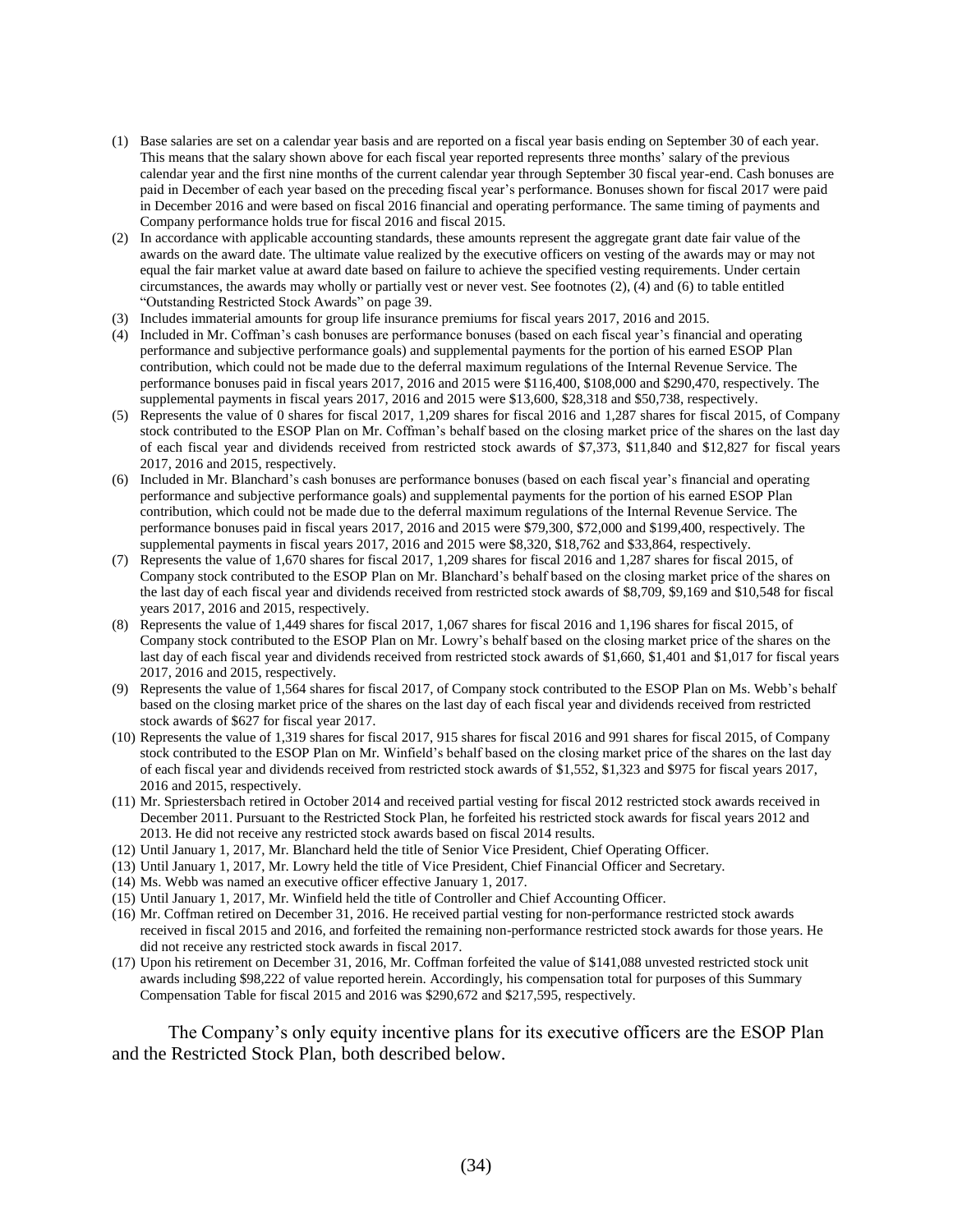### <span id="page-37-0"></span>**Chief Executive Officer Actual Realized Compensation**

The supplemental table below, which details Michael Coffman's, our then Chief Executive Officer, actual realized compensation (which equals his IRS Form W-2 income) for calendar 2015 and 2016 and Paul Blanchard's, our current Chief Executive Officer, actual realized compensation (which equals his IRS Form W-2 income) for calendar 2017, is not a substitute for the Summary Compensation Table on pages 33 and 34. "Total Actual Realized Compensation" differs substantially from "Total Compensation" as shown in the Summary Compensation Table. The principal differences between these totals are: i) the table below reports the actual value realized on restricted stock compensation during each year (as vesting occurs), whereas the Summary Compensation Table reports the grant date fair market value in the year of each award irrespective of vesting; ii) the table below does not include the value of the ESOP Plan contribution portion of "All Other Compensation" reported in the Summary Compensation Table because it is not taxable income; and iii) the table below reflects calendar year compensation amounts, whereas compensation amounts shown in the Summary Compensation Table are based on the Company's fiscal year.

Upon Mr. Coffman's retirement on December 31, 2016, 6,296 non-performance shares which were awarded to him under the Restricted Stock Plan vested. The value of these shares at vesting was \$148,271. In accordance with IRS rules, this value will be reported as income to Mr. Coffman in calendar 2017 and is therefore excluded from the schedule below.

| Calendar Year | <b>Salary</b> | <b>Cash Bonuses</b> | Dividends from<br><b>Restricted Stock</b> | Value of<br><b>Vested Restricted</b><br><b>Stock Awards</b> | <b>Other</b> | <b>Total Actual</b><br><b>Realized</b><br><b>Compensation</b> |
|---------------|---------------|---------------------|-------------------------------------------|-------------------------------------------------------------|--------------|---------------------------------------------------------------|
| 2017          | \$313,000     | \$307,095           | \$8,573                                   | \$366,618                                                   | \$774        | \$996,060                                                     |
| 2016          | \$327,000     | \$130,000           | \$11,797                                  | \$571,685                                                   | \$792        | \$1,041,274                                                   |
| 2015          | \$327,000     | \$136,318           | \$12,528                                  | \$342,058                                                   | \$1,320      | \$819,224                                                     |

# <span id="page-37-1"></span>**ESOP Plan**

The ESOP Plan is a tax-qualified, defined contribution plan and serves as the Company's only retirement plan for its employees. Contributions are made at the discretion of the Board and, to date, all contributions have been made in shares of Common Stock. Contributions are allocated to all participants in proportion to their compensation for the plan year and 100% vesting occurs after three years of service. Separation prior to three years of service results in forfeiture of all contributions received. All employees, including the named executive officers, may participate in the 401(k) portion of the ESOP Plan on a voluntary basis. Under the terms of the 401(k) portion of the ESOP Plan, eligible employees may elect to defer a portion of their earnings up to the maximum allowed by regulations of the Internal Revenue Service. The Company makes no matching contributions to the 401(k) portion of the ESOP Plan.

# <span id="page-37-2"></span>**Amended 2010 Restricted Stock Plan**

*General.* The number of shares of common stock covered by the Restricted Stock Plan is 500,000 shares and, after shareholders approved amendments to the Restricted Stock Plan in 2014, directors became eligible for awards of restricted stock. The Compensation Committee is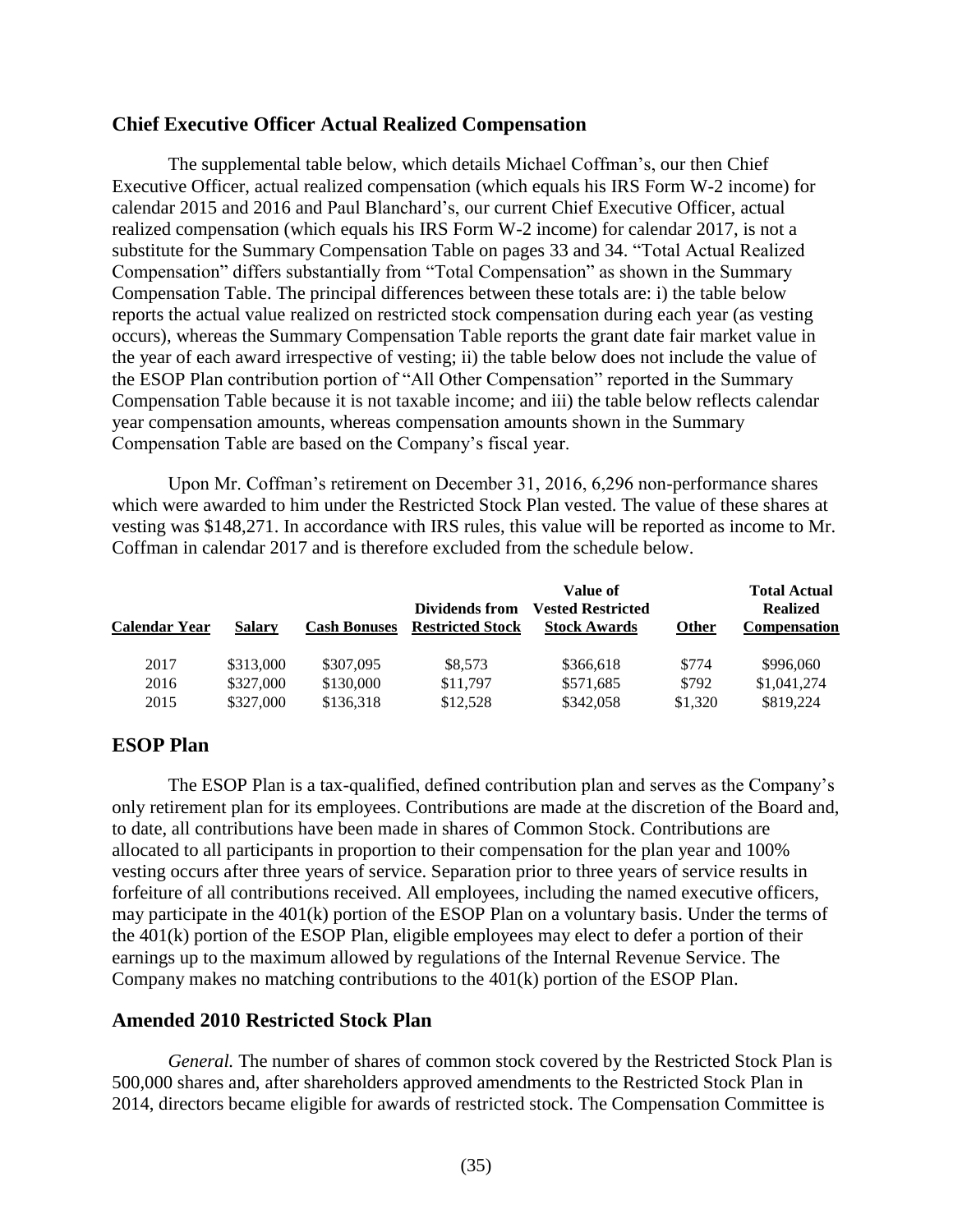given the authority to determine the award and vesting terms for all awards to directors and officers.

After the awards of restricted stock in December 2017, and the vesting of restricted stock in December 2017, there are 163,234 shares of Common Stock currently available under the Restricted Stock Plan for future awards of restricted stock.

*Awards.* The Restricted Stock Plan permits awards of restricted stock to Company officers and directors and is used by the Compensation Committee for retention and long-term incentive compensation. The Company sells shares of restricted stock to officers and directors at a significant discount to the fair market value of the shares, generally at the par value of the shares. The vesting terms under the Restricted Stock Plan will be determined by the Compensation Committee when it awards shares of restricted stock. Under various vesting requirements, the restricted stock awards may wholly, partially or never vest. The Company will repurchase the restricted stock at the original purchase price if vesting does not occur.

Officers participate in this program based on their (i) ability to make a significant contribution to the Company's financial and operating results, (ii) level of responsibility and (iii) performance. No officer is entitled to participate automatically based on title, position or salary level. This program is designed to help retain key officers of the Company and participation is highly selective.

Based in part on a recommendation by Longnecker, the Restricted Stock Plan was amended by vote of the shareholders at the 2014 Annual Meeting to include the directors as participants in the Restricted Stock Plan.

The initial grant of restricted stock to directors valued at \$35,000 was made in May 2014 and vested throughout the remainder of calendar 2014. On March 4, 2015, each director was granted restricted stock valued at \$35,000, vesting quarterly throughout calendar 2015. At its December 9, 2015, meeting, the Board approved restricted stock awards with a grant date of December 31, 2015, to each director in the amount of \$35,000 vesting quarterly throughout calendar 2016. On December 9, 2016, the Board approved restricted stock awards to each director valued at \$35,000, vesting quarterly throughout calendar 2017. On December 12, 2017, the Board approved restricted stock awards to each director valued at \$35,000 which will vest quarterly throughout calendar 2018.

Each participant in the Restricted Stock Plan enters into a stock restriction agreement with the Company setting forth the terms, conditions and restrictions of the restricted stock award. The restricted stock is issued by the Company in the name of the participant and deposited with the Company, or an escrow agent determined by the Compensation Committee, until the restrictions lapse or until vesting is no longer possible under the stock restriction agreement.

During the restriction period, subject to the terms and conditions of the stock restriction agreement, a participant holding restricted stock has the right to receive dividends on the shares, vote the shares and enjoy other shareholder rights related to the restricted stock. On expiration of the restriction period, subject to the terms of the Restricted Stock Plan, the stock restriction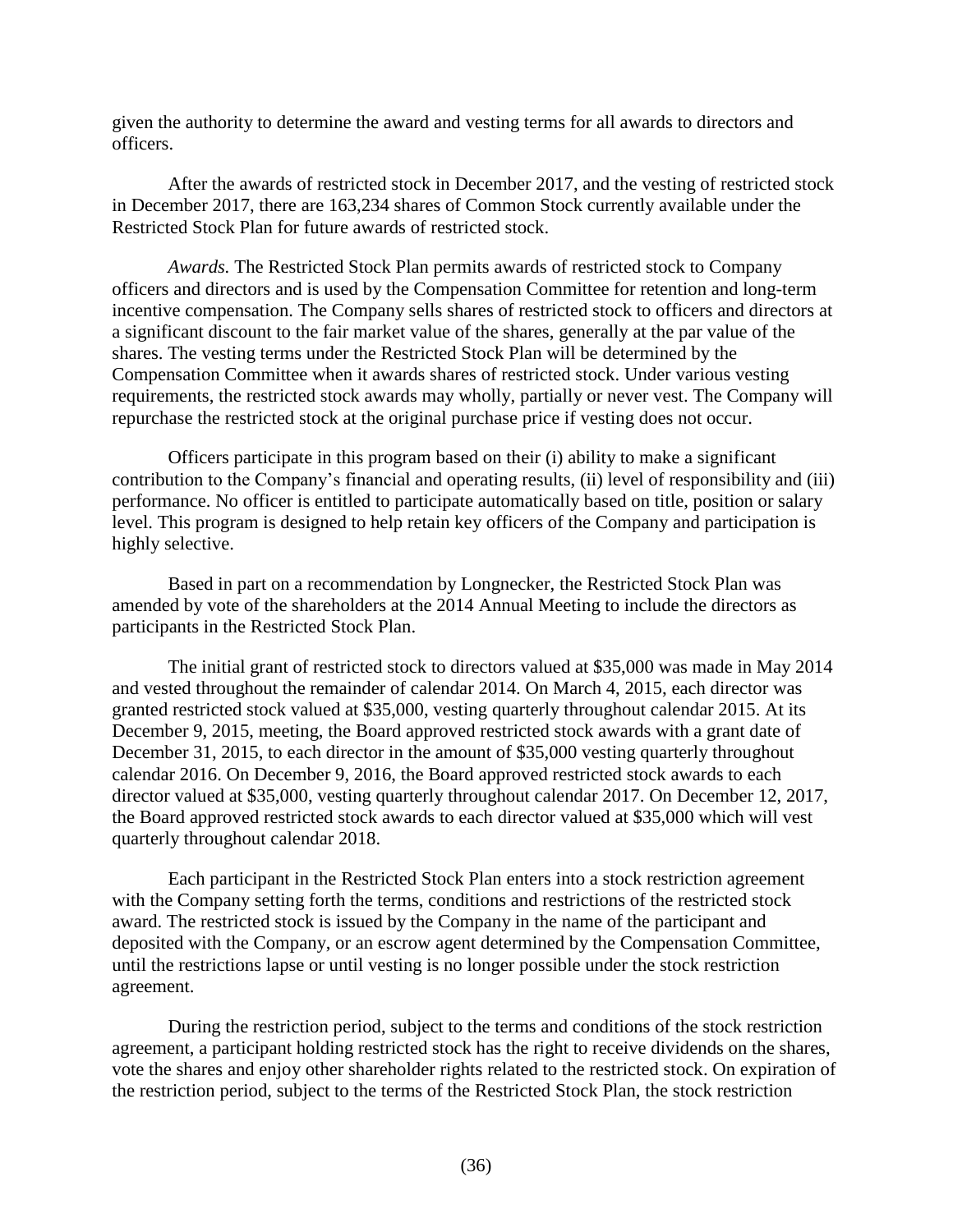agreement and the vesting requirements, the participant will be entitled to receive shares of Common Stock no longer subject to restriction.

*Effective Date and Term.* The Restricted Stock Plan initially became effective in March 2010, when approved by shareholders. No restricted stock can be awarded after the day before the tenth anniversary of the date of shareholder approval, but the vesting periods for restricted stock previously sold may extend beyond that date. The tenth anniversary will be measured from the date of approval by the shareholders of the amendments to the Restricted Stock Plan on March 5, 2014.

*Eligibility.* Any current officer or director of the Company, or any future subsidiary entities in which the Company has a controlling interest, as determined by the Compensation Committee, are eligible to be granted an award of restricted stock.

*Administration.* The Plan is administered by the Compensation Committee, which has authority to grant awards of restricted stock and determine the recipients and the terms of awards. The Compensation Committee has full authority to construe and interpret the terms of the Restricted Stock Plan and to determine all facts necessary for its administration.

*Stock Subject to the Restricted Stock Plan.* Subject to adjustments allowed under the Restricted Stock Plan, awards of restricted stock may be made up to 500,000 shares of Common Stock. If any award of restricted stock expires or is terminated, forfeited or canceled without being fully vested, the unused shares covered by such award will be repurchased by the Company and will again be available for awards under the Restricted Stock Plan.

*Restricted Stock.* Pursuant to the Restricted Stock Plan, the Compensation Committee may grant awards of restricted stock on the terms and conditions set forth by the Compensation Committee in the applicable stock restriction agreement, including the conditions for vesting, the vesting periods, the issue price and the acceleration of vesting in certain events.

*Adjustments Due to Changes in Capitalization or Control.* In the event of any stock split, reverse stock split, stock dividend, recapitalization, combination of shares, reclassification of shares, spin-off or other similar change in capitalization or event, or any dividend or distribution to holders of shares of Common Stock other than an ordinary cash dividend, (i) the number of shares of Common Stock available under the Restricted Stock Plan, (ii) the number of shares of Common Stock subject to and the repurchase price per share subject to each outstanding restricted stock award, and (iii) the terms of each other outstanding award shall be equitably adjusted by the Company in the manner determined by the Compensation Committee.

*Change in Control.* On the occurrence of a change in control of the Company as defined in the Restricted Stock Plan, except to the extent provided to the contrary in the stock restriction agreement between a participant and the Company, all restrictions, vesting requirements and other conditions on all restricted stock awards then outstanding shall automatically lapse and be deemed terminated or satisfied, as applicable.

*Transferability of Awards.* Unless otherwise provided by the Compensation Committee, restricted stock will be nontransferable, either voluntarily or by operation of law, except by will or the laws of descent and distribution or pursuant to a qualified domestic relations order.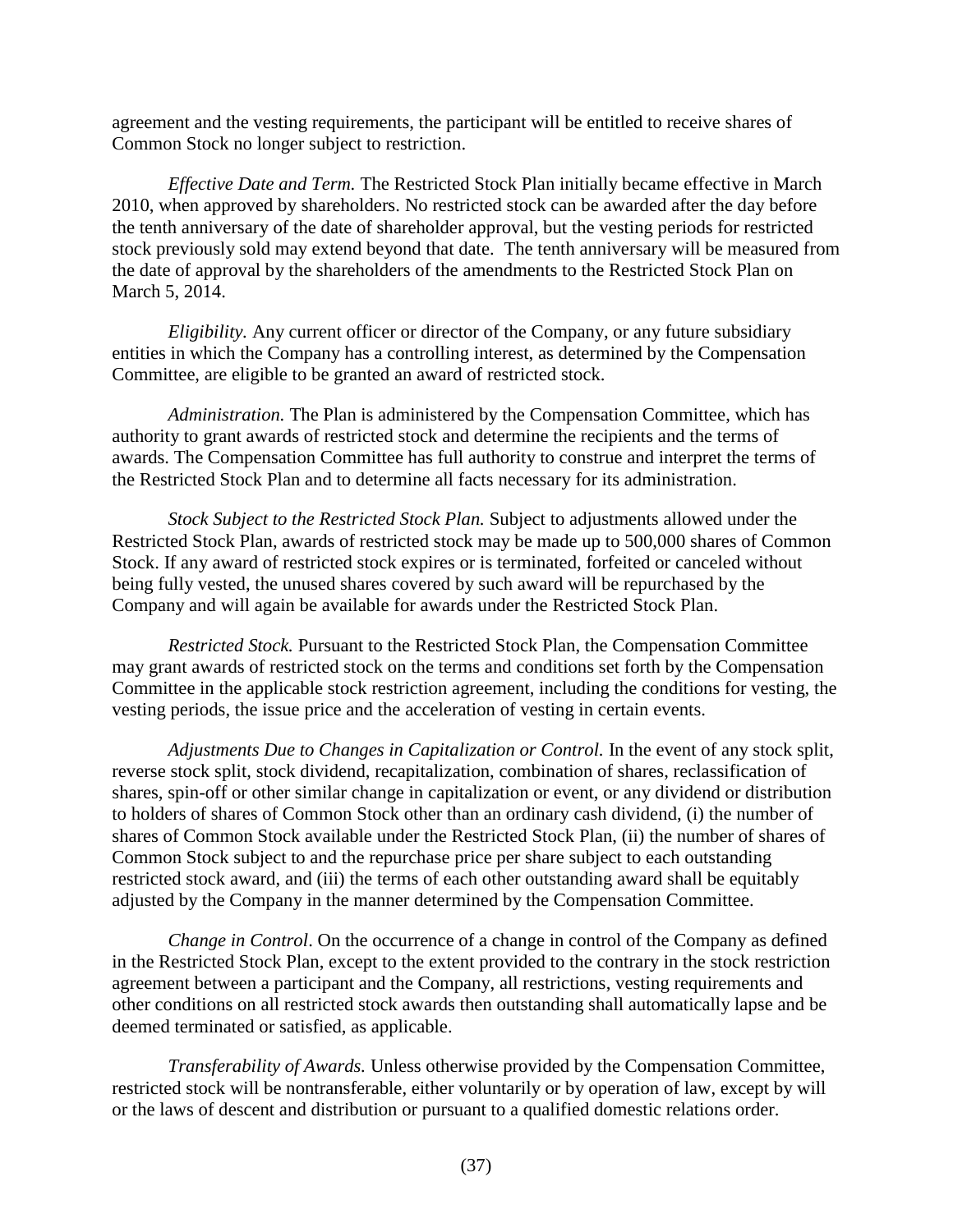*Voting and Dividends.* Holders of shares of restricted stock may vote and receive dividends paid on their shares.

*Termination of Employment.* The Compensation Committee, in conjunction with the terms of the stock restriction agreement between a participant and the Company, will determine the effect on restricted stock due to the disability, death, retirement, termination or other cessation or change in the employment of a participant.

*Tax Withholding.* A participant in the Restricted Stock Plan must satisfy all applicable federal, state and local or other income and employment tax withholding obligations of the Company before it will authorize the restricted stock to be released by the Company or from escrow. The Compensation Committee requires, pursuant to mutually agreed to amendments of existing agreements, and intends to continue to require a participant to satisfy all of these withholding obligations by transferring shares of restricted stock to the Company.

*Amendment of Awards.* The Compensation Committee may amend, suspend or terminate, in whole or in part, the Restricted Stock Plan at any time; provided that if at any time the approval of the Company's shareholders is required as to any modification or amendment under applicable laws and rules, the Compensation Committee may not effect such modification or amendment without shareholder approval. Unless otherwise specified in the amendment, any amendment to the Restricted Stock Plan shall apply to, and be binding on, the holders of restricted stock under the Restricted Stock Plan at the time the amendment is adopted, provided, the Compensation Committee determines that such amendment does not materially and adversely affect the rights of participants.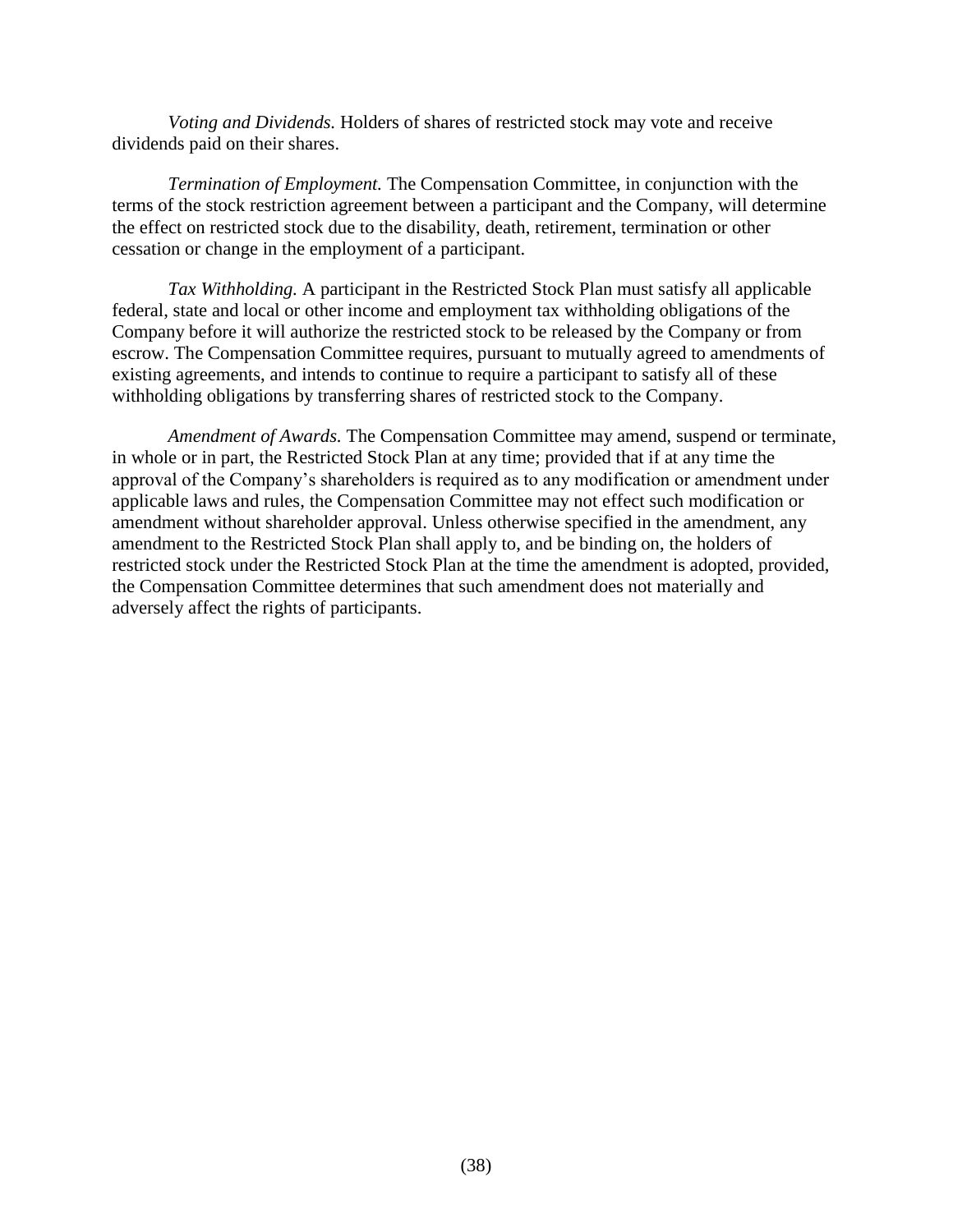*Outstanding Equity Awards.* The following table provides information on the holdings of restricted stock by our named executive officers at December 12, 2017, which is the last date restricted stock has been awarded:

| Name                    | <b>Award Date</b> | <b>Approval Date</b> | <b>Number of Shares of</b><br><b>Restricted Stock That</b><br><b>Have Not Vested</b> | <b>Market Value of</b><br><b>Shares of</b><br><b>Restricted Stock That</b><br><b>Have Not Vested</b> |
|-------------------------|-------------------|----------------------|--------------------------------------------------------------------------------------|------------------------------------------------------------------------------------------------------|
| Paul F. Blanchard, Jr.  | December 9, 2015  | December 9, 2015     | 19,716(1)(2)                                                                         | \$469,241(7)                                                                                         |
|                         | December 9, 2016  | December 9, 2016     | 15,802(3)(4)                                                                         | \$376,088(7)                                                                                         |
|                         | December 12, 2017 | December 12, 2017    | 21,133(5)(6)                                                                         | \$443,793(8)                                                                                         |
| Lonnie J. Lowry         | December 9, 2015  | December $9, 2015$   | 4,587(1)(2)                                                                          | \$109,171(7)                                                                                         |
|                         | December 9, 2016  | December 9, 2016     | 2,951(3)(4)                                                                          | \$70,234(7)                                                                                          |
|                         | December 12, 2017 | December 12, 2017    | 4,524(5)(6)                                                                          | \$95,004(8)                                                                                          |
| Freda R. Webb (9)       | December 9, 2016  | December 9, 2016     | 5,225(3)(4)                                                                          | \$124,355(7)                                                                                         |
|                         | December 12, 2017 | December 12, 2017    | 7,571(5)(6)                                                                          | \$158,991(8)                                                                                         |
| Robb P. Winfield        | December 9, 2015  | December 9, 2015     | 3,971(1)(2)                                                                          | \$94,510(7)                                                                                          |
|                         | December 9, 2016  | December 9, 2016     | 3,398(3)(4)                                                                          | \$80,872(7)                                                                                          |
|                         | December 12, 2017 | December 12, 2017    | 5,571(5)(6)                                                                          | \$116,991(8)                                                                                         |
| Michael C. Coffman (10) | December 9, 2015  | December 9, 2015     | 19,241(1)(2)                                                                         | \$457,936(7)                                                                                         |

#### **OUTSTANDING RESTRICTED STOCK AWARDS**

- (1) Messrs. Coffman, Blanchard, Lowry and Winfield paid \$427.41, \$328.47, \$76.42 and \$66.16, respectively, to purchase their restricted stock.
- (2) Consists of the restricted stock awards granted on December 9, 2015, 25% of which vests on the completion of three years of service, and 75% of which vests based on the market price performance of the Company's Common Stock at the completion of three years of service.
- (3) Messrs. Blanchard, Lowry and Winfield and Ms. Webb paid \$263.42, \$49.19, \$56.64 and \$87.10, respectively, to purchase their restricted stock.
- (4) Consists of the restricted stock awards granted on December 9, 2016, 25% of which vests on the completion of three years of service, and 75% of which vests based on the market price performance of the Company's Common Stock at the completion of three years of service.
- (5) Messrs. Blanchard, Lowry and Winfield and Ms. Webb paid \$352.29, \$75.42, \$92.87 and \$126.21, respectively, to purchase their restricted stock.
- (6) Consists of the restricted stock awards granted on December 12, 2017, 25% of which vests on the completion of three years of service, and 75% of which vests based on the market price performance of the Company's Common Stock at the completion of three years of service.
- (7) Based on the closing market price of the Company's Common Stock of \$23.80 on September 29, 2017.
- (8) Based on the closing market price of the Company's Common Stock of \$21.00 on December 12, 2017.
- (9) Ms. Webb was elected as Vice President, Operations effective January 1, 2017. She was not a named executive officer in fiscal 2015 or fiscal 2016.
- (10)Mr. Coffman retired in December 2016 and received partial vesting (6,296 shares) for non-performance restricted stock awards granted in December 2014 and 2015. He forfeited 5,991 shares of his non-performance restricted stock awards granted in December 2014 and 2015. Mr. Coffman's 19,241 shares that have not vested are all performance shares granted in December 2015. He did not receive any restricted stock awards based on fiscal 2016 or fiscal 2017 results.

Vesting of the performance shares of restricted stock awards is based on the market price performance of the Company's Common Stock at the completion of the time vesting period. For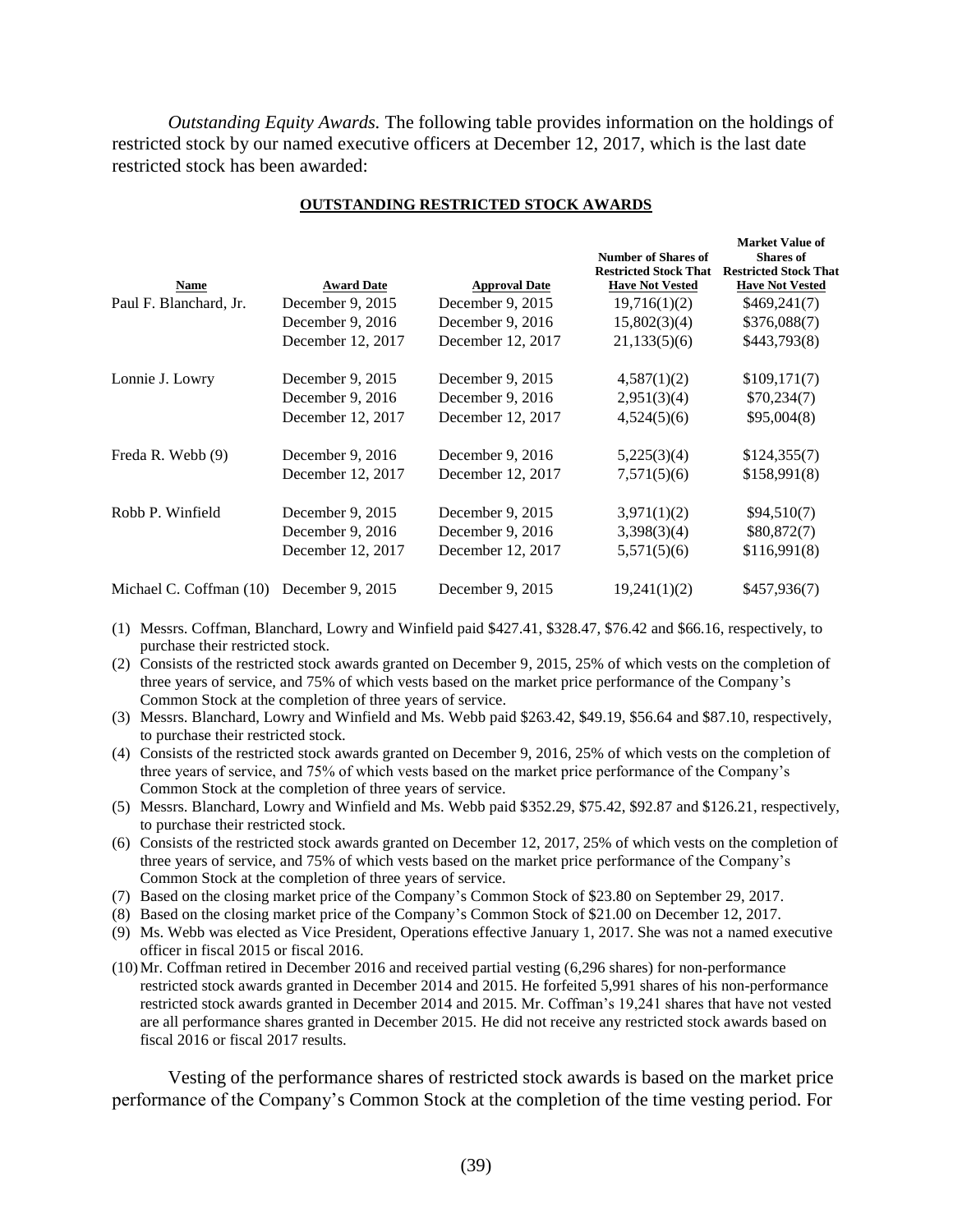performance shares to partially vest, the Company's Common Stock must appreciate at a prescribed minimum rate as set forth in each stock restriction agreement. If not, no performance shares vest. To fully vest, the Common Stock must appreciate at a prescribed rate set forth in each stock restriction agreement. If the appreciation rate is between the prescribed minimum and maximum, the restricted stock will partially vest on a pro rata basis.

An aggregate of 41,439 shares of restricted stock granted to Messrs. Coffman, Blanchard, Lowry and Winfield on December 10, 2014, vested on December 10, 2017. Since all restricted shares vested that were granted on December 10, 2014, no unvested shares were repurchased by the Company on December 10, 2017.

Vesting of the time-vested restricted stock awards occurs only if the officers remain continuously employed by the Company for the required vesting period. If not, all such awards are forfeited.

# <span id="page-42-0"></span>**Stock Ownership of Certain Beneficial Owners**

Based on filings with the Securities and Exchange Commission and information supplied by the shareholders, we believe the following shareholders are beneficial owners of more than 5% of our outstanding shares of Common Stock as of December 31, 2017:

| <b>Name and Address</b><br>of Beneficial Owner                                      | <b>Amount of Shares</b><br><b>Beneficially Owned</b> | Percent of<br><b>Common Stock</b> |
|-------------------------------------------------------------------------------------|------------------------------------------------------|-----------------------------------|
| BlackRock Inc. (1)<br>55 E. $52nd$ Street                                           | 1,099,002                                            | 6.6%                              |
| New York, NY 10022                                                                  |                                                      |                                   |
| T. Rowe Price Associates Inc. (2)<br>100 E. Pratt Street<br>Baltimore, MD 21202     | 872,794                                              | 5.2%                              |
|                                                                                     |                                                      |                                   |
| Trigran Investments, Inc. (3)<br>630 Dundee Road, Suite 230<br>Northbrook, IL 60091 | 1,719,416                                            | 10.3%                             |

(1) Based on a Schedule 13G/A filed with the SEC in January 2017.

(2) Based on a Schedule 13G/A filed with the SEC in February 2017.

(3) Based on a Schedule 13G/A filed with the SEC in February 2017.

# <span id="page-42-1"></span>**Section 16(a) Beneficial Ownership Reporting Compliance**

Section 16(a) of the Securities and Exchange Act of 1934 requires the Company's directors and executive officers and persons who own more than ten percent of the Company's Common Stock to file with the Securities and Exchange Commission initial reports of ownership and reports of changes in ownership of the Common Stock, and to furnish the Company with copies of such reports. Based on a review of the filings with the Securities and Exchange Commission and representations that no other reports were filed, the Company believes that during fiscal 2017 all directors and executive officers complied with the reporting requirements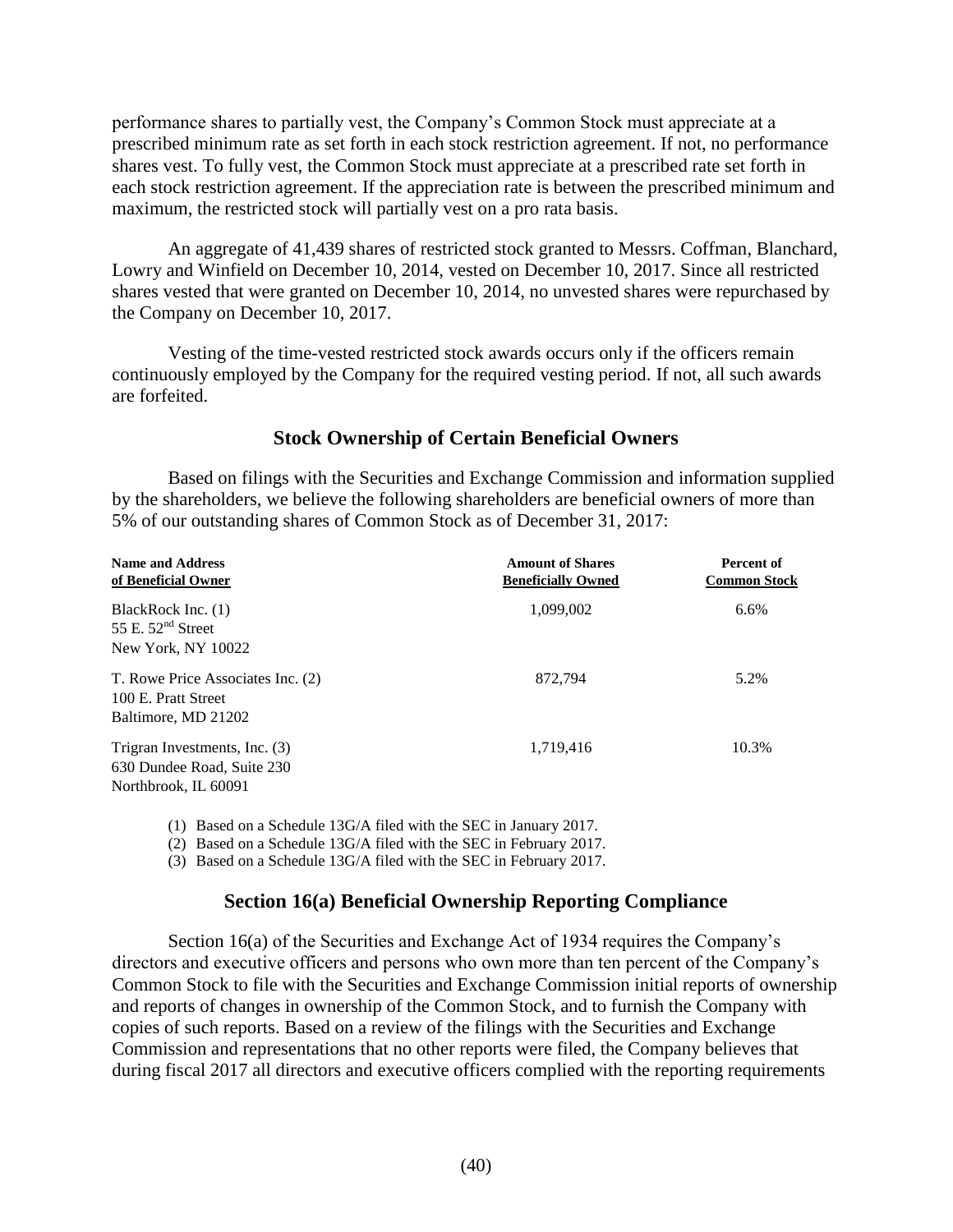of Section 16(a), with the exception of retired director Robert A. Reece who filed a late report on January 26, 2017, relating to 3,500 shares gifted on December 28, 2016.

## <span id="page-43-0"></span>**Shareholder Proposals**

Proposals of shareholders intended to be presented by shareholders at the next annual meeting to be held in March 2019, and to be included in the proxy statement and form of proxy card pursuant to Rule 14a-8 under the Securities and Exchange Act of 1934, must be received by the Company by October 1, 2018. Any such proposals should be in writing and sent by certified mail, return receipt requested, to the Company's office at the address shown below under the caption "Form 10‑K", Attention: Secretary. On receipt of any such proposal, the Company will determine whether or not to include such proposal in the proxy statement and any proxy card in accordance with SEC regulations governing the solicitation of proxies.

Under the Company's Bylaws, in order for a shareholder to nominate a candidate for director, or propose other business to be considered by shareholders, timely notice of the nomination or the other business proposed must be received by the Company in advance of the annual meeting. Ordinarily, such notice must be received not less than 90 nor more than 120 days prior to the first anniversary of the mailing of notice for the preceding year's annual meeting. The shareholder filing the notice of nomination must describe various matters regarding the nominee, including, but not limited to, such information as name, address, occupation, business background and shares held, and the nominee must deliver a written questionnaire and agreement to the Company covering certain matters as specified in the Bylaws. In order for a shareholder to bring other business before a shareholders' meeting, timely notice must be received by the Company within the time limits described above in this paragraph for notice of nomination of a candidate for director. Such notice must include a description of the proposed business, the reasons therefor, and other specified matters. These requirements are separate from the requirements a shareholder must meet to have a proposal included in the Company's proxy statement under Rule 14a-8 of the Securities and Exchange Act of 1934.

In each case, the notice must be given to the Secretary of the Company at the address shown below under the caption "Form 10-K". Any shareholder desiring a copy of the Company's Bylaws will be furnished one without charge on written request to the Secretary. A copy of the Bylaws is available on the Company's website at www.panhandleoilandgas.com.

The Company's Bylaws were amended in December 2013 to provide access to the Company's proxy statement and proxy card for director elections to eligible shareholders who wish to nominate a person for election to the Company's Board of Directors. To be eligible to access the Company's proxy statement and proxy card for this purpose, a shareholder, together with its affiliates, must have held beneficial ownership of 5% of the Common Stock for at least one year prior to providing notice to the Company seeking access to its proxy statement. Notice from a shareholder seeking such access must be received by the Company in the same time period required for shareholders seeking to nominate directors to the Company's Board of Directors. Only one seat on the Board may be held by a person elected as a director resulting from a shareholders use of these proxy access Bylaw provisions. A shareholder seeking access to the Company's proxy statement shall provide all information required from a shareholder seeking to nominate a director as well as undertakings signed by the shareholder and the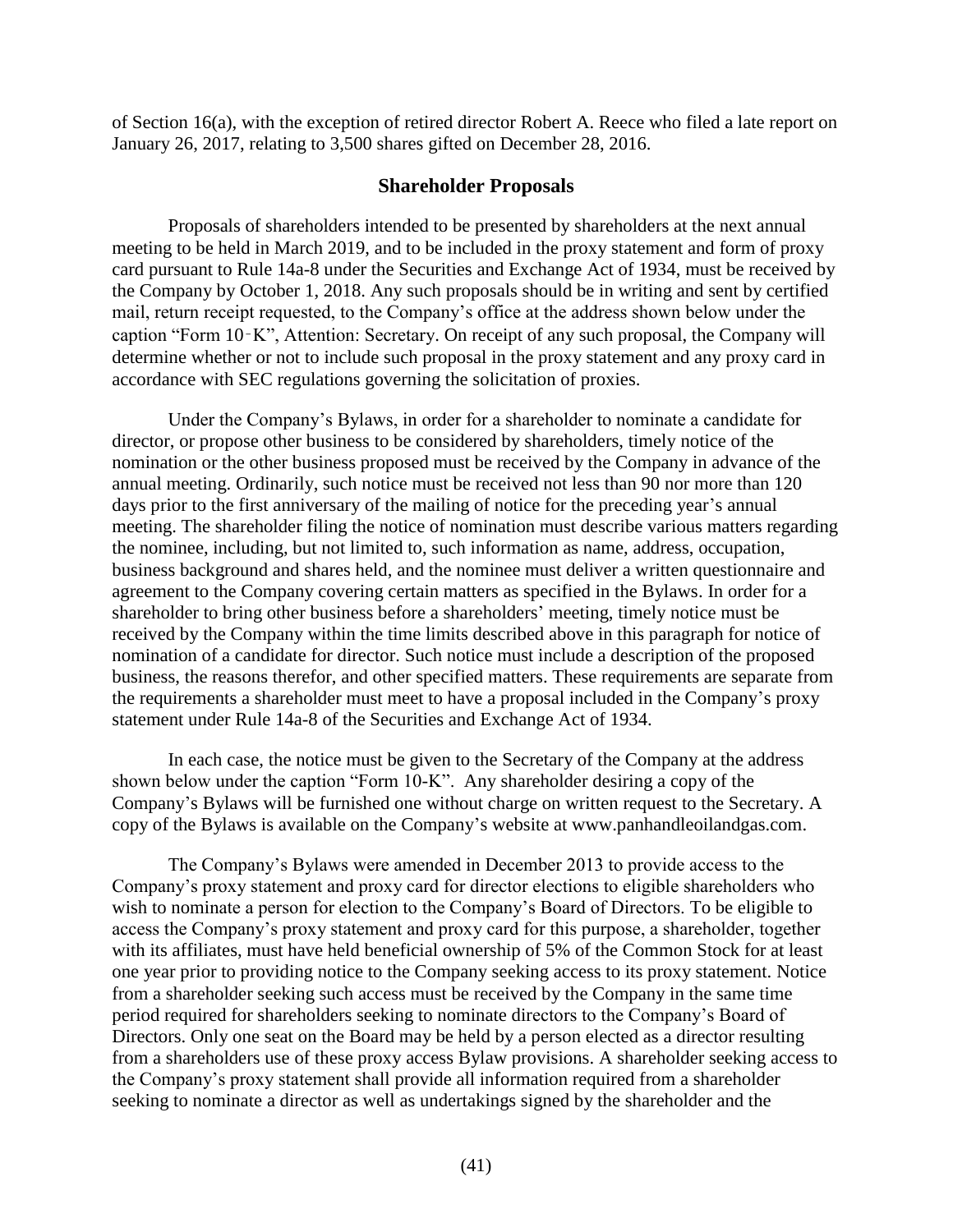proposed nominee. The Bylaw provision is the exclusive means for shareholders to include nominees for a director in the Company proxy statement and proxy card.

### **Annual Report to Shareholders**

Copies of the Annual Report to Shareholders for fiscal 2017 are being mailed with this Proxy Statement and a copy of the Annual Report is available on the Company's website at: www.panhandleoilandgas.com.

## <span id="page-44-1"></span><span id="page-44-0"></span>**Form 10-K**

A copy of the Company's Annual Report on Form 10-K for fiscal 2017, filed with the Securities and Exchange Commission on December 12, 2017, is included in the Annual Report to Shareholders mailed with this Proxy Statement. A separate Form 10-K and copies of the Company's charters for the various committees of the Board, the Corporate Governance Guidelines and the Company's codes of ethics are available, free of charge, on written or oral request made to the Company at the address or telephone number set forth below, or can be viewed at the Company's website: [www.panhandleoilandgas.com.](http://www.panhandleoilandgas.com/)

> Lonnie J. Lowry, Secretary Panhandle Oil and Gas Inc. 5400 N. Grand Boulevard, Suite 300 Oklahoma City, OK 73112-5688 405.948.1560

### <span id="page-44-2"></span>**Other Matters**

Management knows of no other matters to be brought before the meeting. However, if any other matters do properly come before the meeting, it is intended that the shares represented by the proxies in the accompanying form will be voted as the Board may recommend. Whether shareholders plan to attend the meeting or not, they are respectfully urged to mark, sign, date and return the enclosed proxy, which will be returned to them at the meeting if they are present and so request.

By Order of the Board of Directors

January 26, 2018 Lonnie J. Lowry, Secretary

**Whether Or Not You Expect To Attend The Annual Meeting, Please Mark, Sign And Date The Enclosed Proxy And Mail It Promptly In The Postage-Paid Envelope Provided.**

**If Your Shares Are Held By A Broker Or Other Nominee, Please Provide Specific Voting Instructions To The Broker Or Nominee So Your Shares Can Be Voted at the Annual Meeting.**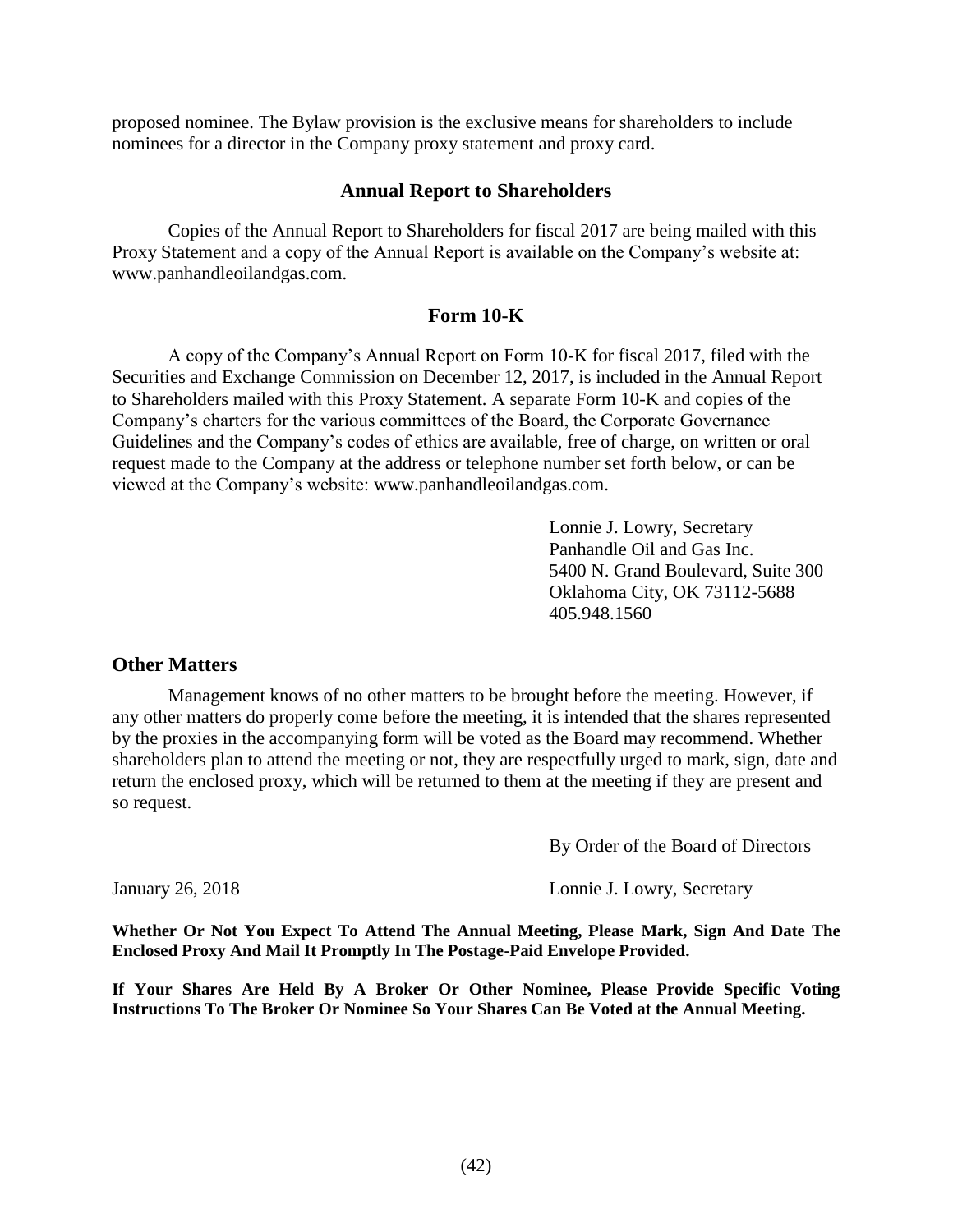### **002CSN8AED**



**Panhandle Oil and Gas Inc. 2018 Annual Shareholders Meeting**

**March 7, 2018 9:00 A.M. Oklahoma Time The Oklahoma History Center 800 Nazih Zuhdi Drive (N.E. 23rd & Lincoln Blvd.) Oklahoma City, Oklahoma**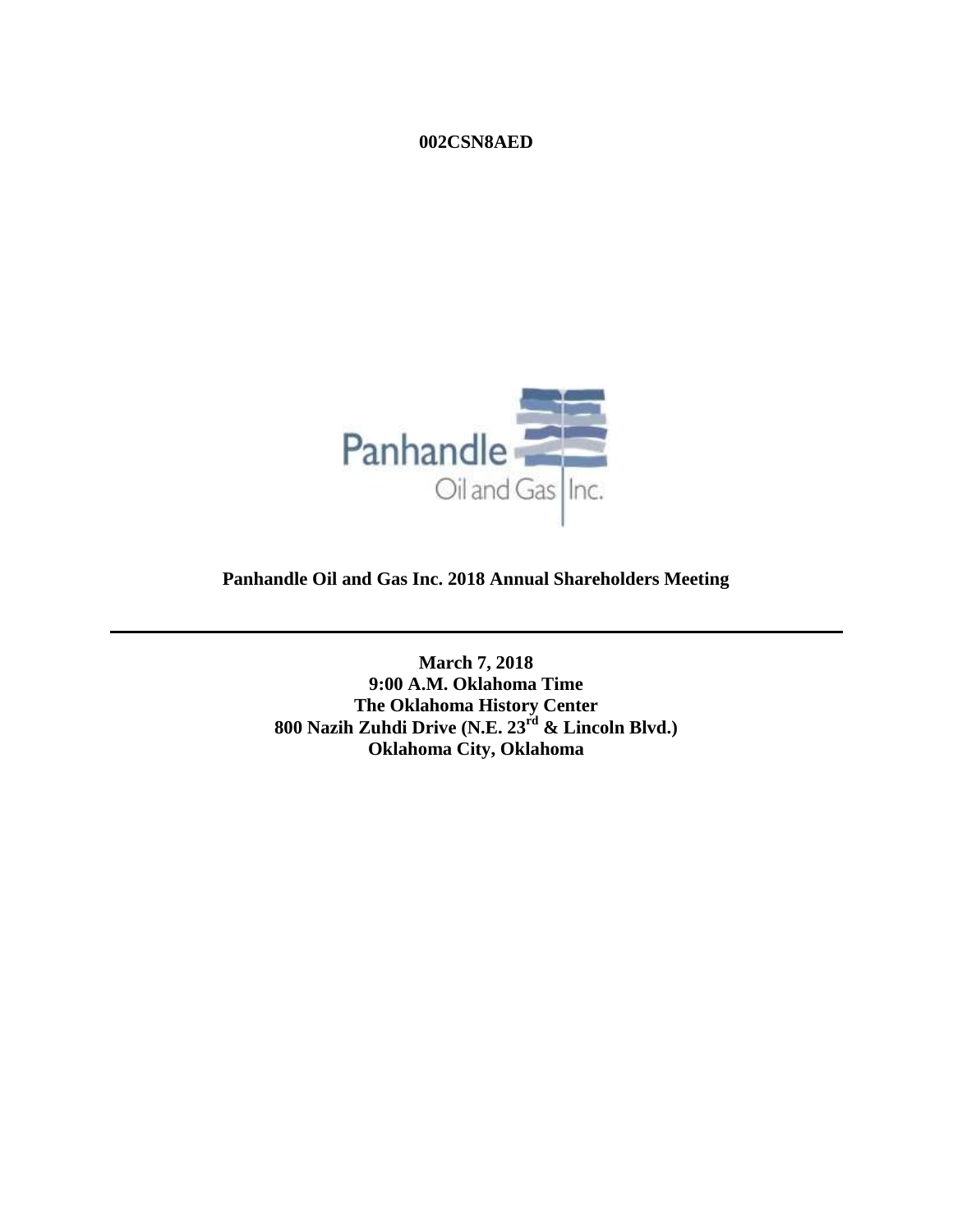| Panhandle Oil and Gas Inc.                                                                                                                                                                                                                                                                                                                                                                                                                                                                                                                                                                                         | C123456789                                                                                                                                                                                                               |
|--------------------------------------------------------------------------------------------------------------------------------------------------------------------------------------------------------------------------------------------------------------------------------------------------------------------------------------------------------------------------------------------------------------------------------------------------------------------------------------------------------------------------------------------------------------------------------------------------------------------|--------------------------------------------------------------------------------------------------------------------------------------------------------------------------------------------------------------------------|
| 000004<br>IMPORTANT ANNUAL MEETING INFORMATION<br>END ORSEMENT LINE<br>SACKPACK<br>اسللتيا والملتان والمسافاة والمانية والمائسا<br><b>MR A SAMPLE</b><br>DESIGNATION (IF ANY)<br>ADO <sub>1</sub><br>ADD <sub>2</sub><br>ADD 3<br>ADD 4<br>ADD 5<br>ADD 6                                                                                                                                                                                                                                                                                                                                                          | 000000000.000000 ext<br>000000000.000000.ext<br>000000000.000000 ext<br>000000000.000000.ext<br>000000000.000000 ext<br>000000000.000000 ext                                                                             |
| Using a black ink pen, mark your votes with an X as shown in<br>X<br>this example. Please do not write outside the designated areas.<br><b>Annual Meeting Proxy Card</b><br>$\Psi$ please fold along the perforation, detach and return the bottom portion in the enclosed envelope. $\Psi$                                                                                                                                                                                                                                                                                                                        |                                                                                                                                                                                                                          |
| Proposals - The Board recommends a vote FOR all nominees and FOR Proposals 2 and 3.<br>1. Election of Two Directors for Three Year Terms Ending 2021.<br>For :<br>Withhold<br>For :<br>01 - Lee M. Canaan<br>02 - Peter B. Delaney                                                                                                                                                                                                                                                                                                                                                                                 | Withhold                                                                                                                                                                                                                 |
| Against Abstain<br>For<br>2. Ratification of Selection of Ernst & Young LLP as<br>Independent Registered Public Accounting Firm.<br><b>B</b> Non-Voting Items<br>Change of Address-Please print rew address below.                                                                                                                                                                                                                                                                                                                                                                                                 | Against Abstain<br>For.<br>3. Approval, by Non-Binding Advisory<br>Vote, of Panhandle Oil and Gas Inc. Executive<br>Compensation.                                                                                        |
| 19 Authorized Signatures - This section must be completed for your vote to be counted. - Date and Sign Below<br>WHEN SHARES ARE HELD BY JOINT TENANTS, BOTH SHOULD SIGN. WHEN SIGNING AS ATTORNEY, EXECUTOR, ADMINISTRATOR, TRUST EE OR GUARDAN, PLEASE GIVE FULL<br>TITLE AS SUCH. IF A CORPORATION, PLEASE SIGN IN FULL CORPORATE NAME BY PRESIDENT OR OTHER ALTHORIZED OFFICER. IF A PARTNERSHIP, PLEASE SIGN IN<br>PARTNERSHIP NAME BY AUTHORIZED PERSON.<br>Dale (mm/ddyyyy) - Please print date below.<br>Signature 1 - Please keep signature within the box.<br>C 1234567890<br><u>HIII III III III III</u> | Sgnature 2- Please keep signature within the box.<br>MILA SAMPLE (THIS ARE AIS SET UP TO ACCOUNT COATE)<br>J N T<br>140 GRANACTERIS: MITA SABIPLE AND ME A SAMPLE AND<br>MI A SAUPLE AND MILASAUPLE AND MIT A SAUPLE AND |
| 1UPX<br>02QJMA                                                                                                                                                                                                                                                                                                                                                                                                                                                                                                                                                                                                     | 3594131<br>MI A SAIPLE AND MILASAMPLE AND MILASAMPLE AND                                                                                                                                                                 |